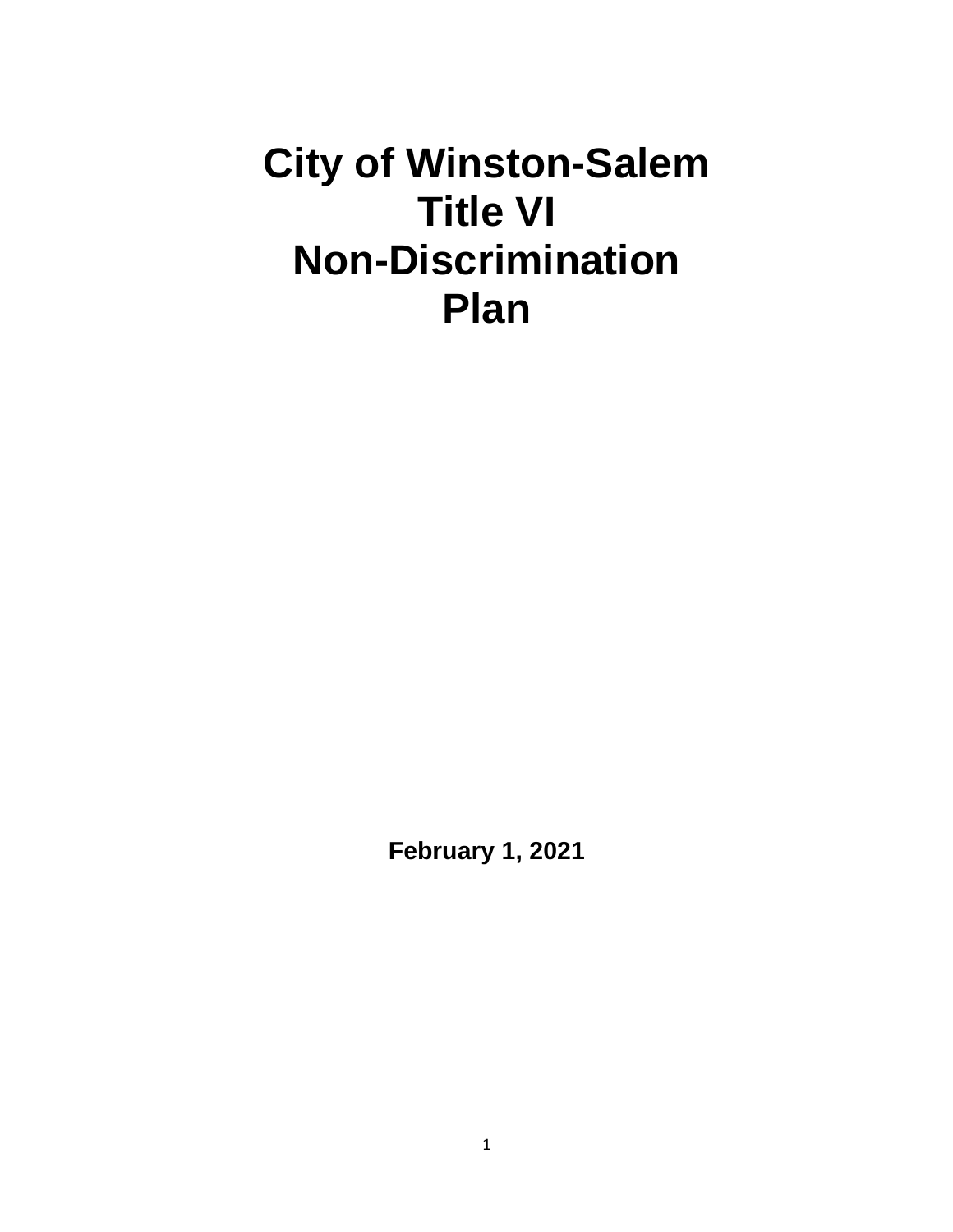# **TABLE OF CONTENTS**

 $\overline{\phantom{a}}$ 

| <b>H.I.</b>                                                                  |  |
|------------------------------------------------------------------------------|--|
|                                                                              |  |
|                                                                              |  |
|                                                                              |  |
|                                                                              |  |
|                                                                              |  |
|                                                                              |  |
|                                                                              |  |
|                                                                              |  |
| <b>VII.VI. STRUCTURE FOR THE ORGANIZATION OVERSIGHT AND COMPLIANCE13</b>     |  |
| VIII. PROGRAMMATIC ROLES AND                                                 |  |
|                                                                              |  |
|                                                                              |  |
| <b>IX.VIII. ANNUAL WORK</b>                                                  |  |
|                                                                              |  |
|                                                                              |  |
|                                                                              |  |
| <b>XI.X. APPENDICES</b>                                                      |  |
|                                                                              |  |
|                                                                              |  |
|                                                                              |  |
|                                                                              |  |
| Appendix E - Program Compliance/Program Review Goals for Current Plan year24 |  |
|                                                                              |  |
|                                                                              |  |
|                                                                              |  |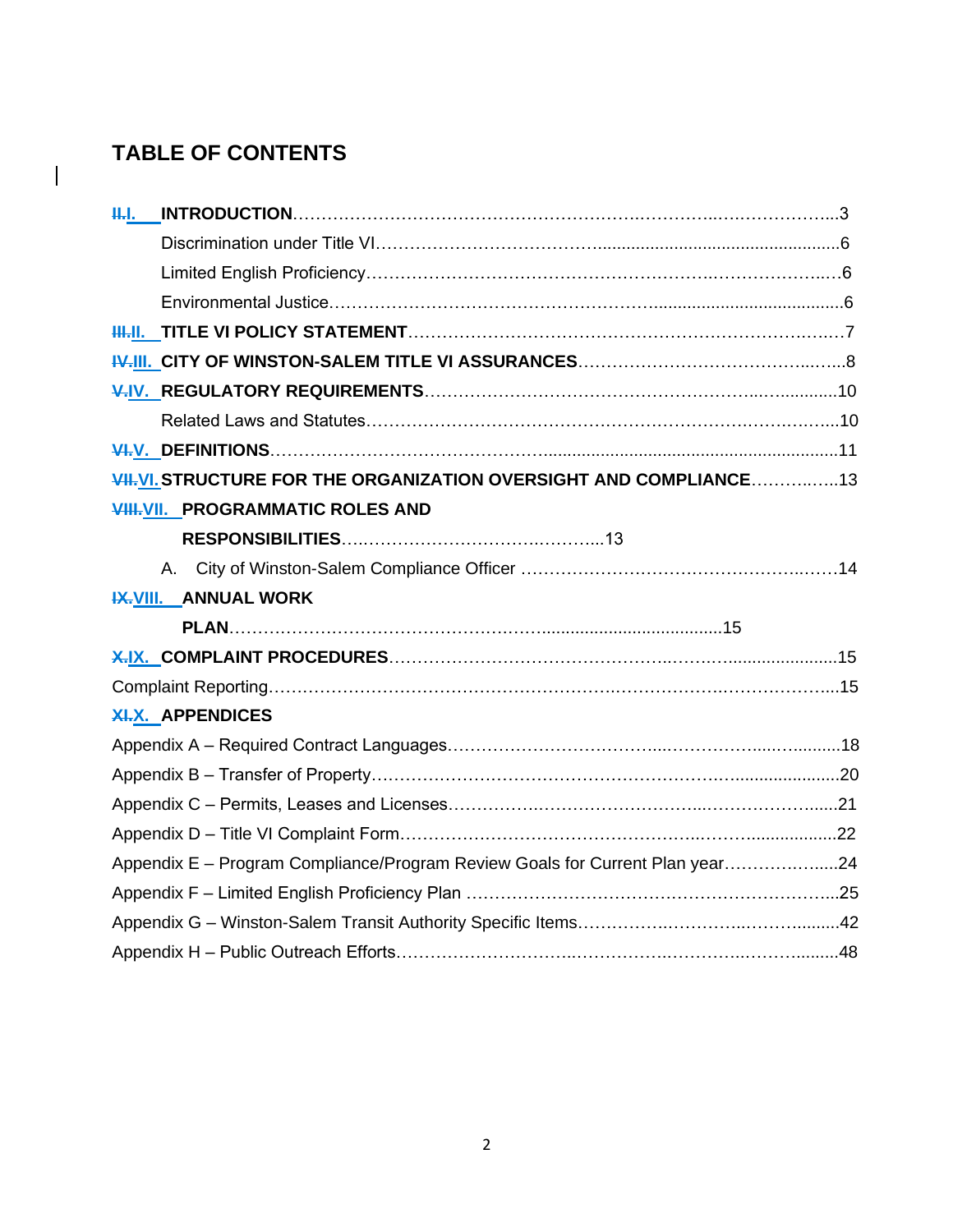# **I. INTRODUCTION**

The Title VI of the Civil Rights Act of 1964, prohibits discrimination based upon race, color, and national origin. Specifically, 42 USC 2000d states that *"No person in the United States shall, on the ground of race, color, or national origin, be excluded from participation in, be denied the benefits of, or be subjected to discrimination under any program or activity receiving Federal financial assistance.*" The use of the word "*person*" is important as the protections afforded under Title VI apply to anyone, regardless of whether the individual is lawfully present in the United States or a citizen of a State within the United States. The City of Winston-Salem is the direct recipient of Federal and State Highway and Transit funds. **This policy will apply to all transportation programs using funding from the USDOT, FTA or NCDOT**. Many of the day-to-day operations and work activities of federal, state and local transportation programs are administered by the city of Winston-Salem department of transportation. Currently the two city appointed boards with responsibility of oversite and distribution of funding received from Federal and State agencies are the Winston-Salem Urban Area Metropolitan Planning Organization (WSUAMPO) and the Winston-Salem Transit Authority (WSTA).

The Winston-Salem Urban Area Metropolitan Planning Organization (WSUAMPO) is the federally designated Metropolitan Planning Organization (MPO) for the Winston-Salem Urbanized Area. Federal legislation requires Urbanized Areas with populations larger than 50,000 to have an MPO, whose primary function is to carry out the transportation planning process among the member jurisdictions within its established planning area boundary. The City of Winston-Salem is the Lead Planning Agency (LPA) for the WSUAMPO. The Transportation Advisory Committee (TAC) for the Winston-Salem Urban Area Metropolitan Planning Organization (WSUAMPO) serves as a forum for cooperative transportation planning and decision-making for the MPO region, which includes Forsyth County and portions of Davie, Davidson and Stokes Counties. The TAC has the responsibility for:

- Assisting in the dissemination and clarification of decisions, inclinations and policies of the governing boards
- Ensuring meaningful citizen participation in the transportation planning process
- Keeping the governing boards informed of the status and requirements of the transportation planning process

The TAC is composed of:

• Elected officials from Davidson, Davie, Forsyth, and Stokes Counties and elected officials from incorporated municipalities in those counties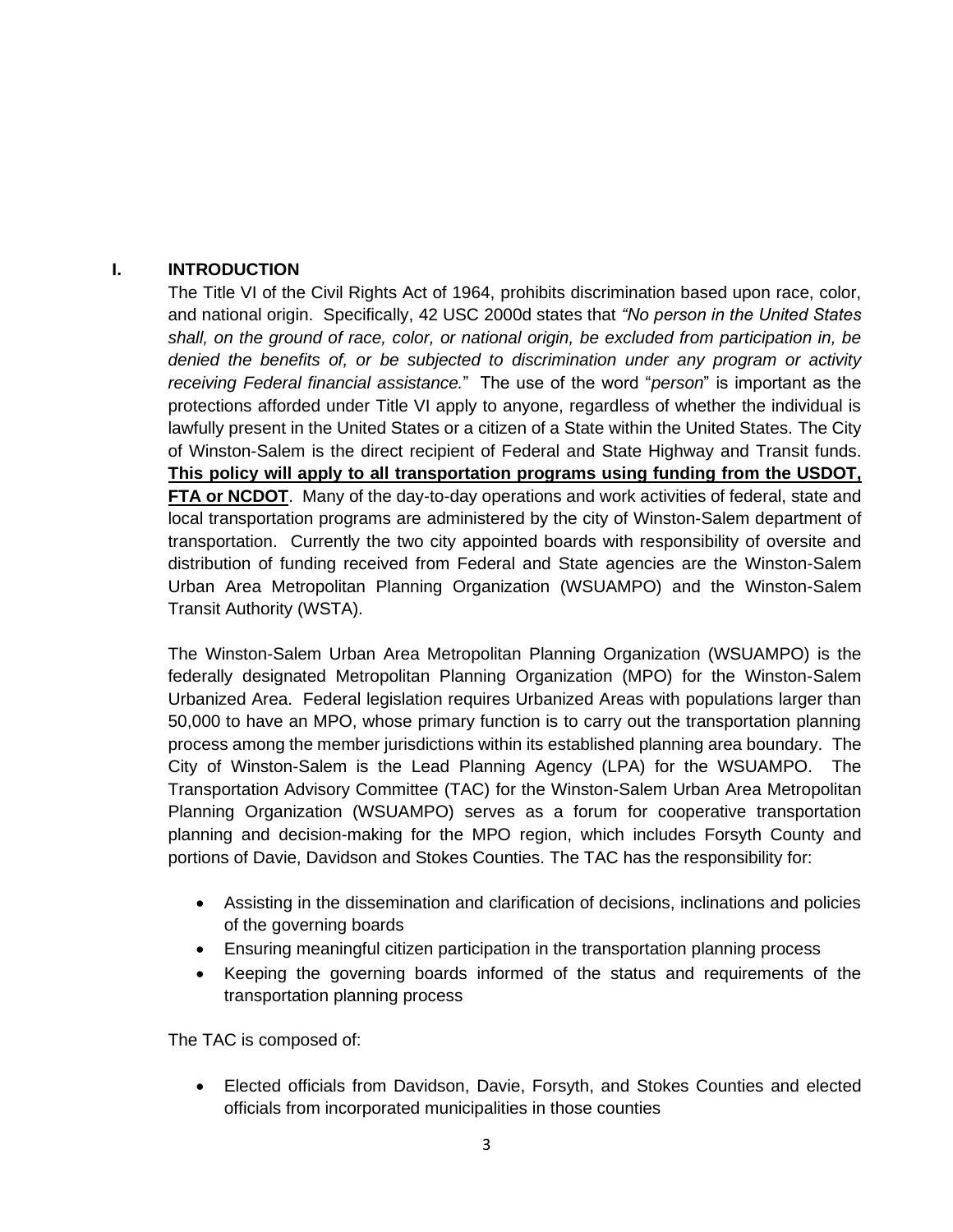- Non-elected officials from:◦City-County Planning Board
- Federal Highway Administration
- North Carolina Department of Transportation
- Smith Reynolds Airport Authority
- Winston-Salem Transit Authority

The Winston-Salem Transit Authority was created by Section 23-163 of the City Code and adopted on March 11, 1968. The authority establishing the Winston-Salem Transit Authority is Chapter 1259 of the 1967 North Carolina Session Laws. The purpose of the Authority is to provide for a safe, adequate, and convenient public transportation system for the City of Winston-Salem and surrounding areas. The Winston-Salem Transit Authority Board of **Directors** 

This Title VI Plan describes how the City of Winston-Salem, the Winston-Salem Urban Area Metropolitan Planning Organization and the Winston-Salem Transit Authority comply with Civil Rights legislation and principles.

As staff for the WSUAMPO, the Winston-Salem Department of Transportation (WSDOT) is responsible for carrying out all transportation-related planning activities including the preparation of a Unified Work Program (UWP), Transportation Improvement Program (TIP), and the development of the Metropolitan Transportation Plan (MTP) and the Coordinated Transportation Plan (CTP). The transportation program receives federal funds through the Federal Highway Administration (FHWA) and the Federal Transit Administration (FTA). WSDOT is also responsible for administration and oversite of the staff hired by WSTA to manage the transit system.

The planning efforts of WSDOT serve all the people within the MPO area including minority populations, low-income populations, the elderly, and persons with disabilities and those who traverse the city of Winston-Salem. As a direct recipient of federal funds, the City of Winston-Salem (and thereby WSDOT) recognizes its responsibility to provide fairness and equity in all its programs, services, and activities, and that it must abide by federal and state civil rights legislation relating to transportation and public transit projects and programs.

Title VI of the Civil Rights Act of 1964 is the overarching civil rights law prohibiting discrimination based on race, color, or national origin, in any program, service or activity that receives federal assistance. Specifically, Title VI assures that *"No person in the United States shall, on the grounds of race, color, or national origin, be excluded from participation in, be denied the benefit of, or be otherwise subjected to discrimination under any program or activities receiving federal assistance."*

Title VI has been broadened by related statues, regulations and executive orders. Section 324 of the Federal-Aid Highway Act (the enabling legislation of the FHWA) prohibits discrimination based on sex. The Uniform Relocation Assistance and Real Property Acquisition Policies Act of 1970 prohibits unfair and inequitable treatment of persons as a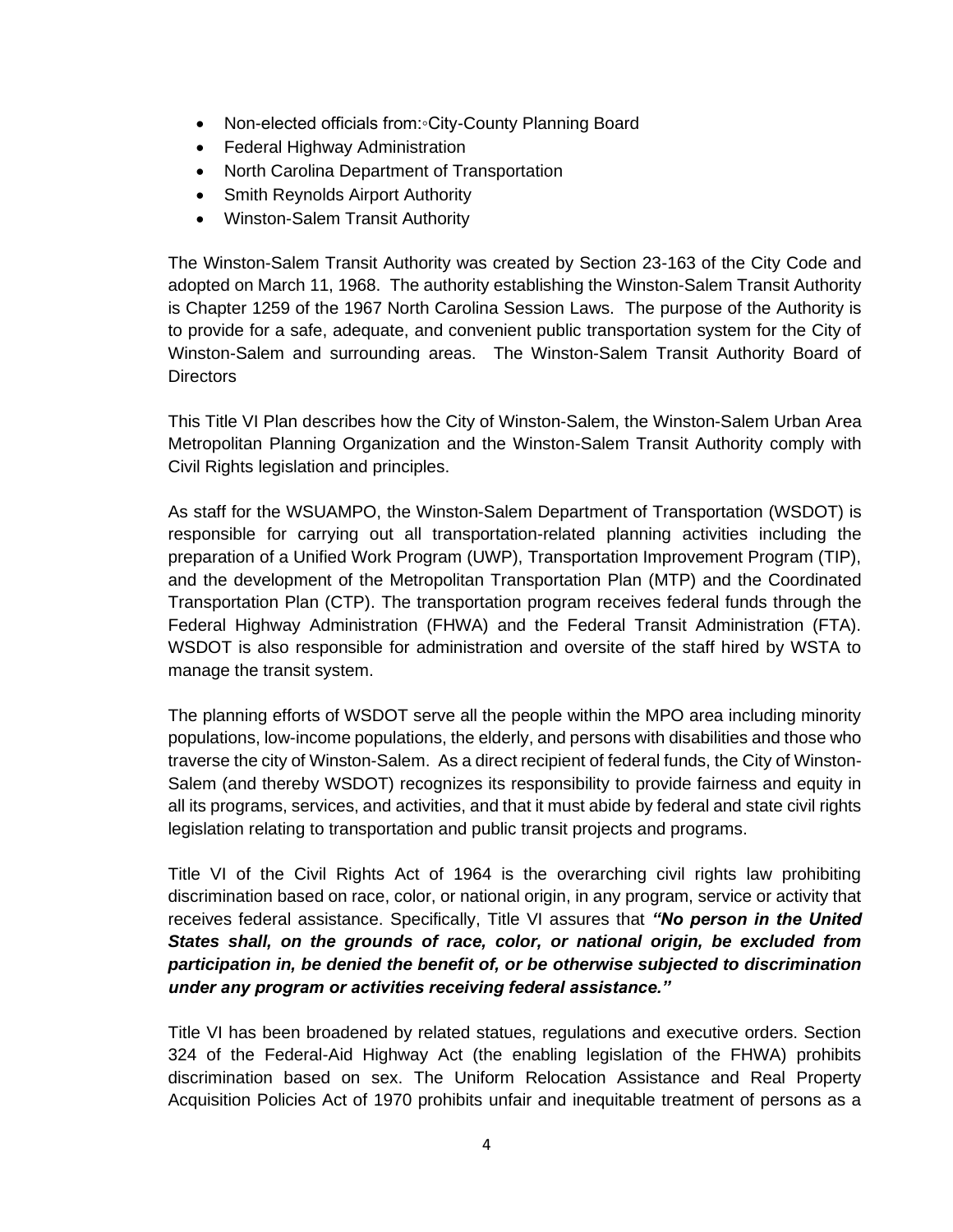result of projects undertaken with Federal financial assistance. The Civil Rights Restoration Act of 1987 clarified the intent of Title VI to include all programs and activities of federal-aid recipients and contractors whether those programs and activities are federally funded or not.

In addition to statutory authorities, Executive Order 12898, "Federal Actions to Address Environmental Justice in Minority Populations and Low-Income Populations," signed in February of 1994, requires federal agencies to achieve Environmental Justice (EJ) as part of its mission by identifying disproportionately high and adverse human health or environmental effects of its programs, policies, and activities on minority populations and low-income populations. EJ initiatives are accomplished by involving the potentially affected public in the development of transportation projects within their communities without sacrificing safety or mobility. In 1997, the U.S. Department of Transportation (USDOT) issued its DOT Order to Address Environmental Justice in Minority Populations and Low- Income Populations to summarize and expand upon the requirements of Executive Order 12898. Also Executive Order 13166, "Improving Access to Services for Persons with Limited English Proficiency (LEP)," provides that no person shall be subjected to discrimination on the basis of race, color, or national origin under any program or activity that receives federal financial assistance. As a recipient of federal financial assistance, The City of Winston-Salem, the WSUAMPO and the WSTA must provide access to individuals with limited ability to speak, write or understand the English language. The City of Winston-Salem, the WSUAMPO and the WSTA will not restrict an individual in any way from the enjoyment of any advantage or privilege enjoyed by others receiving any service, financial aid, or other benefit under its programs or projects. Individuals may not be subjected to criteria or methods of administration which cause adverse impact because of their race, color, or national origin, or have the effect of defeating or substantially impairing accomplishment of the objectives of the program because of race, color or national origin. Therefore, the primary goals of the City of Winston-Salem's, the WSUAMPO's and the WSTA's Title VI Program are:

- 1. To assign roles, responsibilities, and procedures for ensuring compliance with Title VI of the Civil Rights Act of 1964 and related regulations and directives.
- 2. To ensure people affected by the City of Winston-Salem's, the WSUAMPO's and the WSTA's programs and activities receive the services, benefits and opportunities to which they are entitled without regard to race, color, national origin, age, sex or disability.
- 3. To prevent discrimination in the City of Winston-Salem's, the WSUAMPO's and the WSTA's programs and activities, whether those programs are federally funded or not.
- 4. To establish procedures for identifying impacts in any program, service, or activity that may create an illegal adverse impact on any person because of race, color, national origin, age, sex or disability; or on minority populations, low-income populations, the elderly and persons with disabilities.
- 5. To establish procedures to annually review the Title VI compliance within specific program areas within the City of Winston-Salem's, the WSUAMPO's and WSTA's services and areas.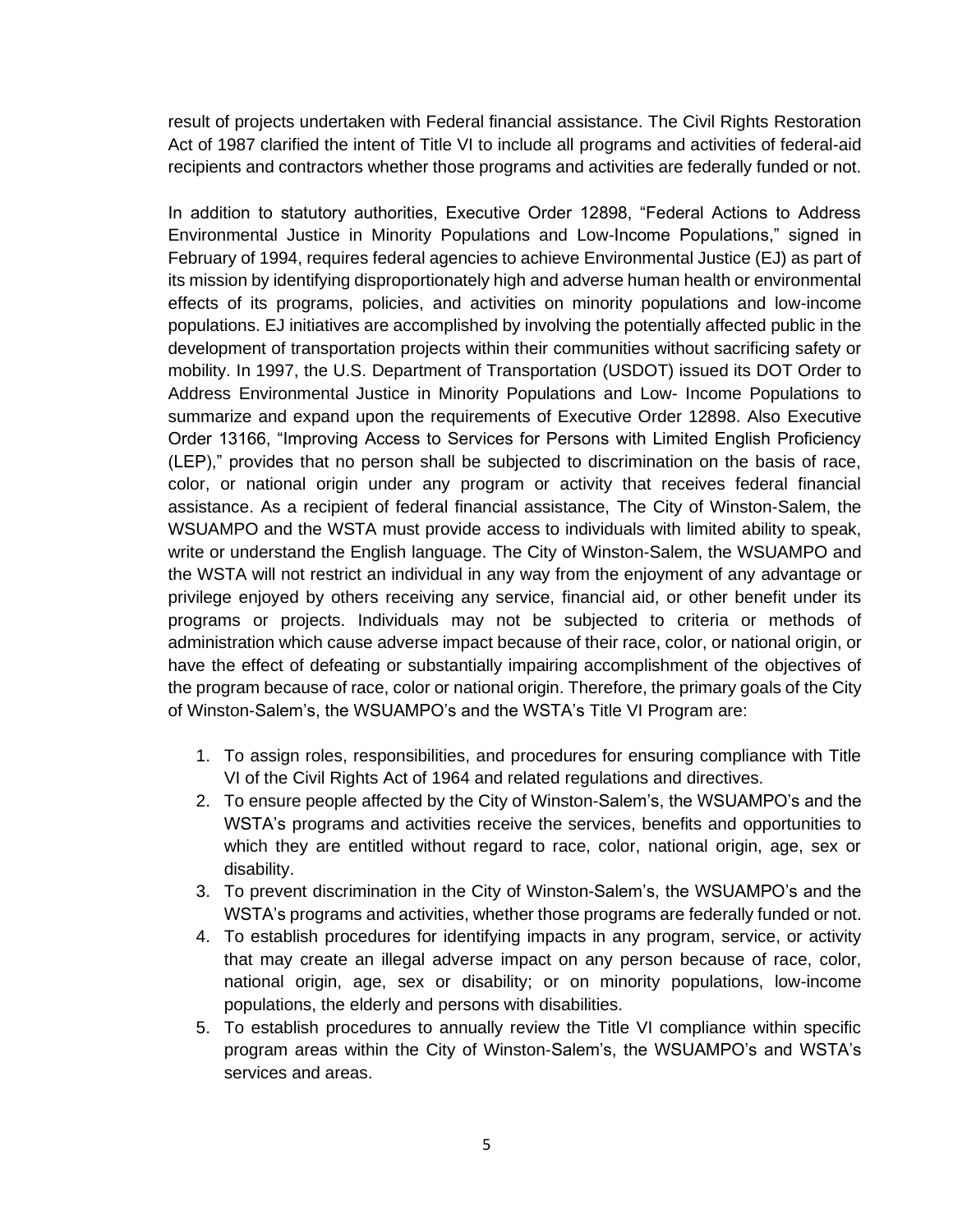6. To set forth procedures for filing and processing complaints by persons who believe they have been subjected to illegal discrimination under Title VI in the City of Winston-Salem's, the WSUAMPO's and the WSTA's service, program or activity.

# **Discrimination Under Title VI**

There are two types of discrimination prohibited under Title VI and its related statutes. One type of discrimination that may or may not be intentional is "disparate treatment". Disparate treatment is defined as treating similarly situated persons differently because of their race, color, national origin, sex, age or disability.

The second type of discrimination is "disparate impact". Disparate impact occurs when a "neutral procedure or practice" results in fewer services or benefits, or inferior services or benefits to members of a protected group. With disparate impact, the focus is on the consequences of a decision, policy or practice rather than the intent.

# **Limited English Proficiency (LEP)**

The City of Winston-Salem, the Winston-Salem Urban Area is home to many people from different cultures who may speak different languages. Input from diverse communities is a vitally important part of the transportation planning process as they may offer different perspectives, introduce creativity and innovation and contribute to a strong economy. The City of Winston-Salem, the WSUAMPO and the WSTA recognizes their responsibility to ensure persons having language barriers are not excluded from participation in, denied the benefit of, or otherwise discriminated against when programs, services or activities designed to improve the service areas or infrastructures are developed.

The City of Winston-Salem, the WSUAMPO and the WSTA is committed to ensuring persons having language barriers are made equal participants early on in the development stages and through the life of a program, service or activity and that the public is allowed to provide input on those projects or plans that may have an impact on their wellbeing. It is the intent of the City of Winston-Salem, the WSUAMPO and the WSTA to ensure fairness, equal opportunity, inclusion and access by actively seeking input from people who do not speak English or have difficulty communicating in English, regarding quality of life issues that directly affect them. The Limited English Proficiency Plan can be found in the Appendix.

# **Environmental Justice**

The City of Winston-Salem, the WSUAMPO and the WSTA monitors projects and programs, prior to implementation, that may have an adverse impact on the public and communities as part of the development of the TIP, STIP, MTP and CTP. The City of Winston-Salem, the WSUAMPO and the WSTA also regularly seeks public involvement and participation to identify, discuss and mitigate potential adverse impacts related to the environment, air quality, congestion and other situations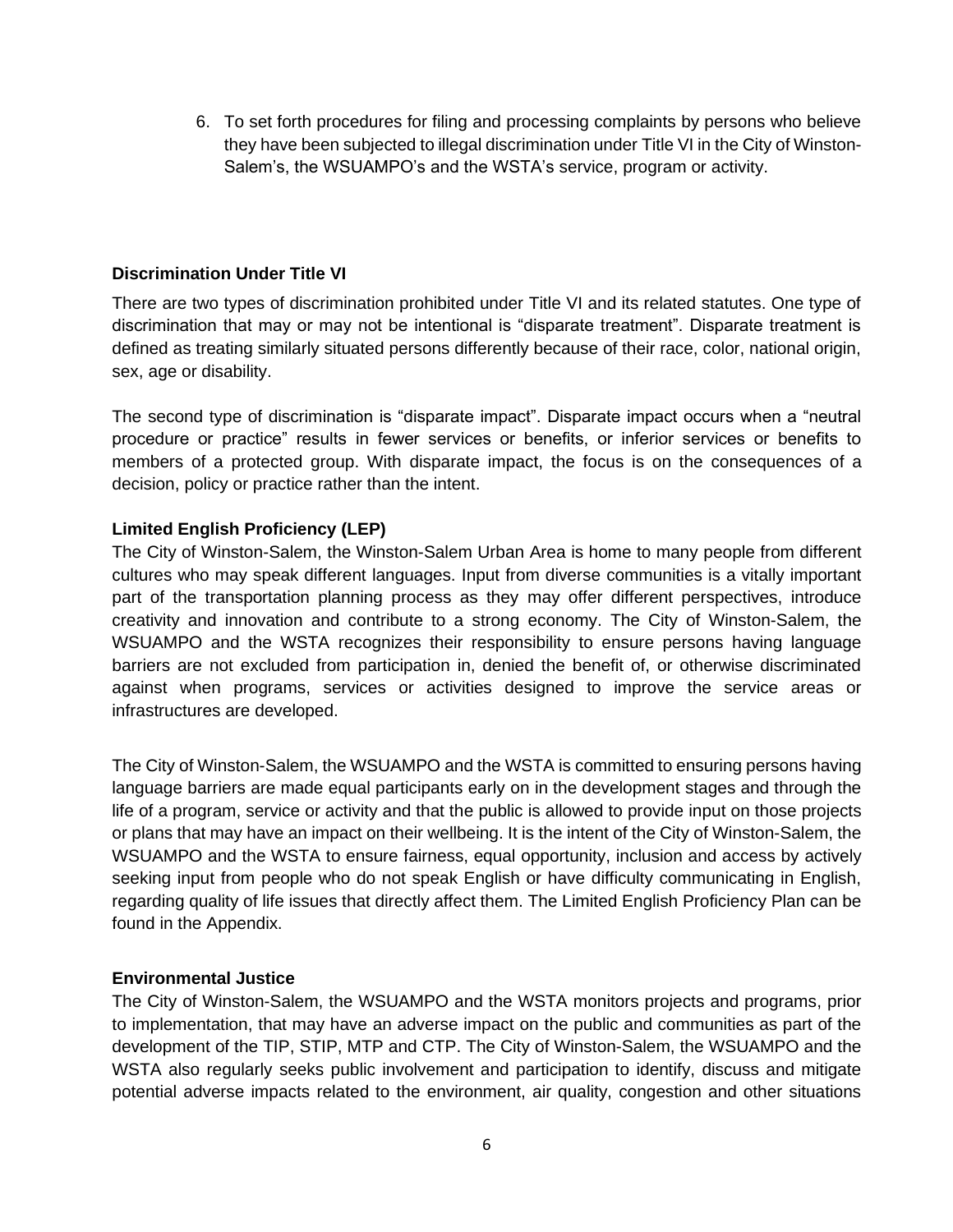from projects that may concern communities directly or indirectly as part of the planning process. The City of Winston-Salem, the WSUAMPO and the WSTA approach to EJ is reviewed during the development of both the TIP, STIP, MTP and CTP transportation planning documents.

# **II: TITLE VI POLICY STATEMENT**

It is the policy of the City of Winston-Salem, the Winston-Salem Metropolitan Planning Organization and the Winston-Salem Transit Authority to ensure that no person shall, on the grounds of race, color, or national origin be excluded from participation in, be denied the benefits of, or be otherwise subjected to discrimination under any program or activity as provided by Title VI of the Civil Rights Act of 1964, the Civil Rights Restoration Act of 1987, and any other related non-discrimination Civil Rights laws and authorities.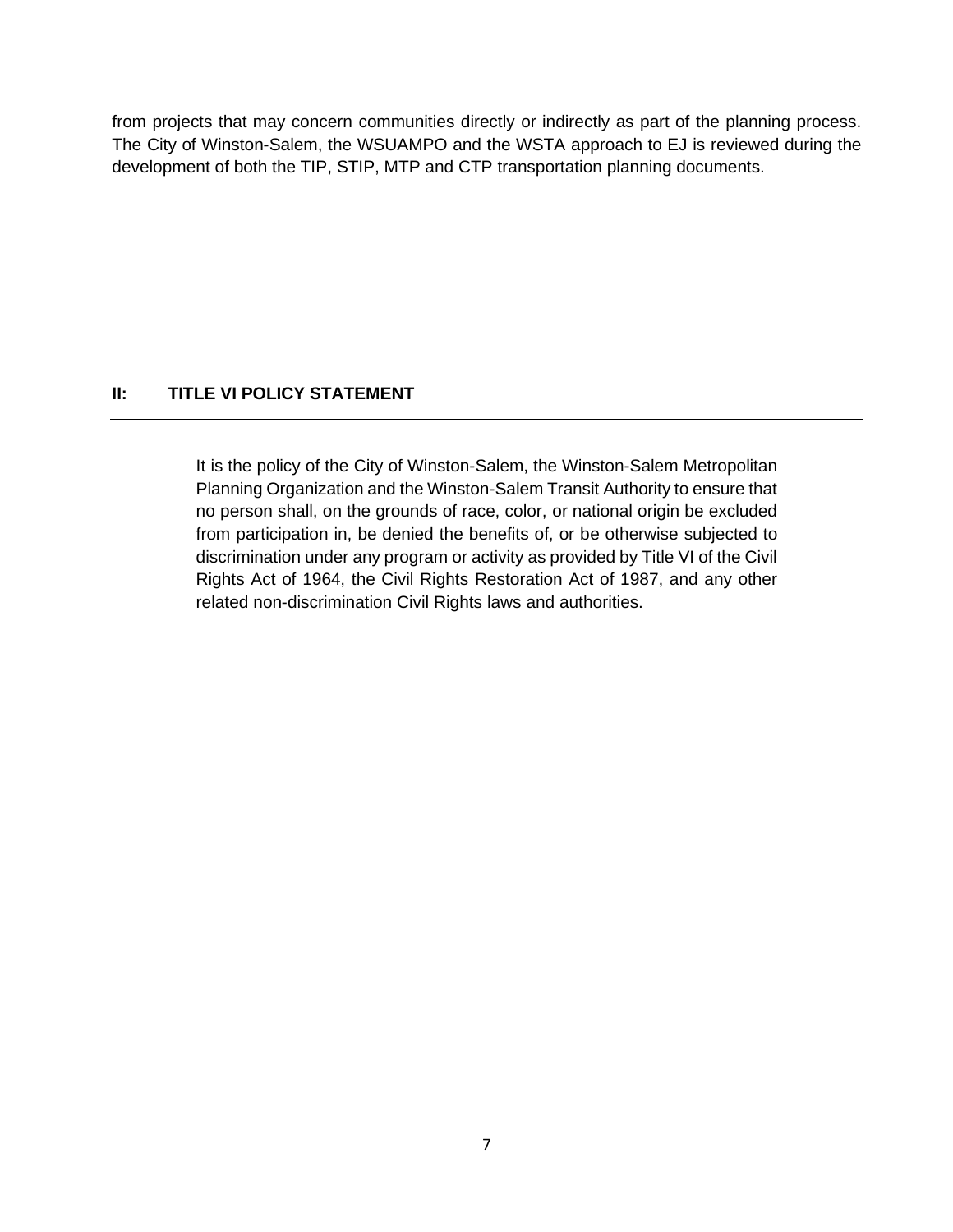# **III. TITLE VI ASSURANCES**

The City of Winston-Salem, the WSUAMPO and the WSTA (hereinafter referred to as the "Recipients"), HEREBY AGREES THAT as a condition to receiving any Federal financial assistance from the United States Department of Transportation, it will comply with Title VI of the Civil Rights Act of 1964, 78 Stat. 252, 42 USC 2000d-42 U.S.C 2000d-42 (hereinafter referred to as the "Act"), and all requirements imposed by or pursuant to Title 49, Code of Federal Regulations, Department of Transportation Subtitle A, Office of the Secretary Part 21, Non-discrimination in Federally Assisted Programs of the Department of Transportation – Effectuation of the Title VI of the Civil Rights Act of 1964 (hereinafter referred to as the "Regulations"), and other pertinent directives, to the end that in accordance with the Act, Regulations, and other pertinent directives, no person in the United States shall, on the grounds of race, color or national origin be excluded from participation in, be denied the benefits of, or be otherwise subjected to discrimination under any program or activity for which the Recipient receives Federal financial assistance from the US Department of Transportation, including the Federal Highway Administration, the Federal Transit Authority and HEREBY GIVES ASSURANCE THAT it will promptly take any measures necessary to effectuate this agreement. This Assurance is required by Subsection 21.7(a) (1) of the Regulations.

More specifically and without limiting the above general assurance, the Recipient hereby gives the following specific assurances to its federally funded programs:

- 1. That the Recipient agrees that each "program" and each "facility" as defined in subsections 21.23(b) and 21.23(e) of the Regulations, will be (with regard to a "program") conducted, or will be (with regard to a "facility") operated in compliance with all requirements imposed by, or pursuant to, the Regulations.
- 2. That the Recipient shall insert the following notification in all solicitations for bids for work or material subject to the Regulations made in connection with all Federal-Aid Highway Programs and, in adapted form in all proposals for negotiated agreements: "The (Recipient), in accordance with Title VI of the Civil Rights Act of 1964, 78 Stat. 252, 42 U.S.C 2000d to 2000d-4 and Title 49, Code of Federal Regulations, Department of Transportation, Subtitle A, Office the Secretary, Part 21, Nondiscrimination in Federally assisted programs of the Department of Transportation issued pursuant to such Act, hereby notifies all bidders that it will affirmatively insure that in any contract entered into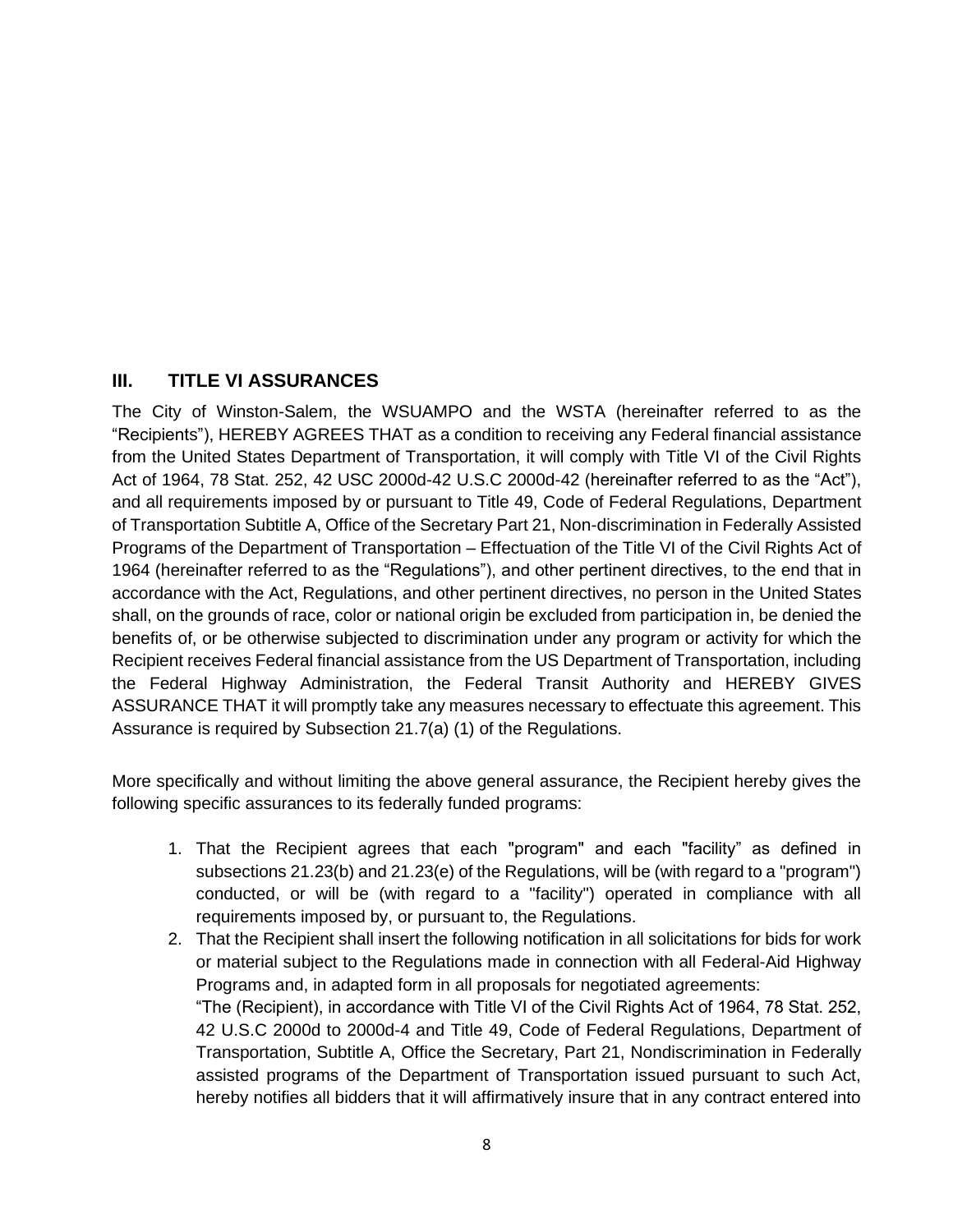pursuant to this advertisement, minority business enterprises will be afforded full opportunity to submit bids in response to this invitation and will not be discriminated against on the grounds of race, color, or national origin in consideration for an award."

- 3. That the Recipient shall insert the clauses of Appendix A of this assurance in every contract subject to the Act and the Regulations.
- 4. That the Recipient shall insert the clauses of Appendix B of this assurance, as a covenant running with the land, in any deed from the United States effecting a transfer of real property, structures, or improvements thereon, or interest therein.
- 5. That where the Recipient receives Federal financial assistance to construct a facility, or part of a facility, the assurance shall extend to the entire facility and facilities operated in connection therewith.
- 6. That where the Recipient receives Federal financial assistance in the form, or for the acquisition of real property or an interest in real property, the assurance shall extend to rights to space on, over or under such property.
- 7. That the Recipient shall include the appropriate clauses set forth in Appendix C of this assurance, as a covenant running with land, in any future deeds, leases, permits, licenses, and similar agreements entered into by the Recipient with other parties: (a) for the subsequent transfer of real property acquired or improved under the Federal-Aid Highway Program; and (b) for the construction or use of or access to space on, over or under real property acquired, or improved under the Federal-Aid Highway program.
- 8. That this assurance obligates the Recipient for the period during which Federal financial assistance is extended to the program, except where the Federal financial assistance is to provide, or is in the form of, personal property, or real property or interest therein or structures or improvements thereon, in which case the assurance obligates the Recipient or any transferee for the longer of the following periods: (a) the period during which the property is sued for a purpose for which the Federal financial assistance is extended, or for another purpose involving the provision of similar services or benefits; or (b) the period during which the Recipient retains ownership or possession of the property.
- 9. The Recipient shall provide for such methods of administration for the program as are found by the Secretary of Transportation or the official to whom he delegates specific authority to give reasonable guarantee that it, other recipients, subgrantees, contractors, subcontractors, transferees, successors in interest, and other participants of Federal financial assistance under such program will comply with all requirements imposed or pursuant to the Act, the Regulations and this assurance.
- 10. The Recipient agrees that the United States has a right to seek judicial enforcement with regard to any matter arising under the Act, the Regulations, and this assurance.

THIS ASSURANCE is given in consideration of and for the purpose of obtaining any and all Federal grants, loans, contracts, property, discounts or other Federal financial assistance extended after the date hereof to the Recipient Department of Transportation under the Federal-Aid Highway Program and is binding on it, other recipients, subgrantees, contractors, subcontractors, transferees, successors in interest and other participants in the Federal-Aid Highway Program. The person or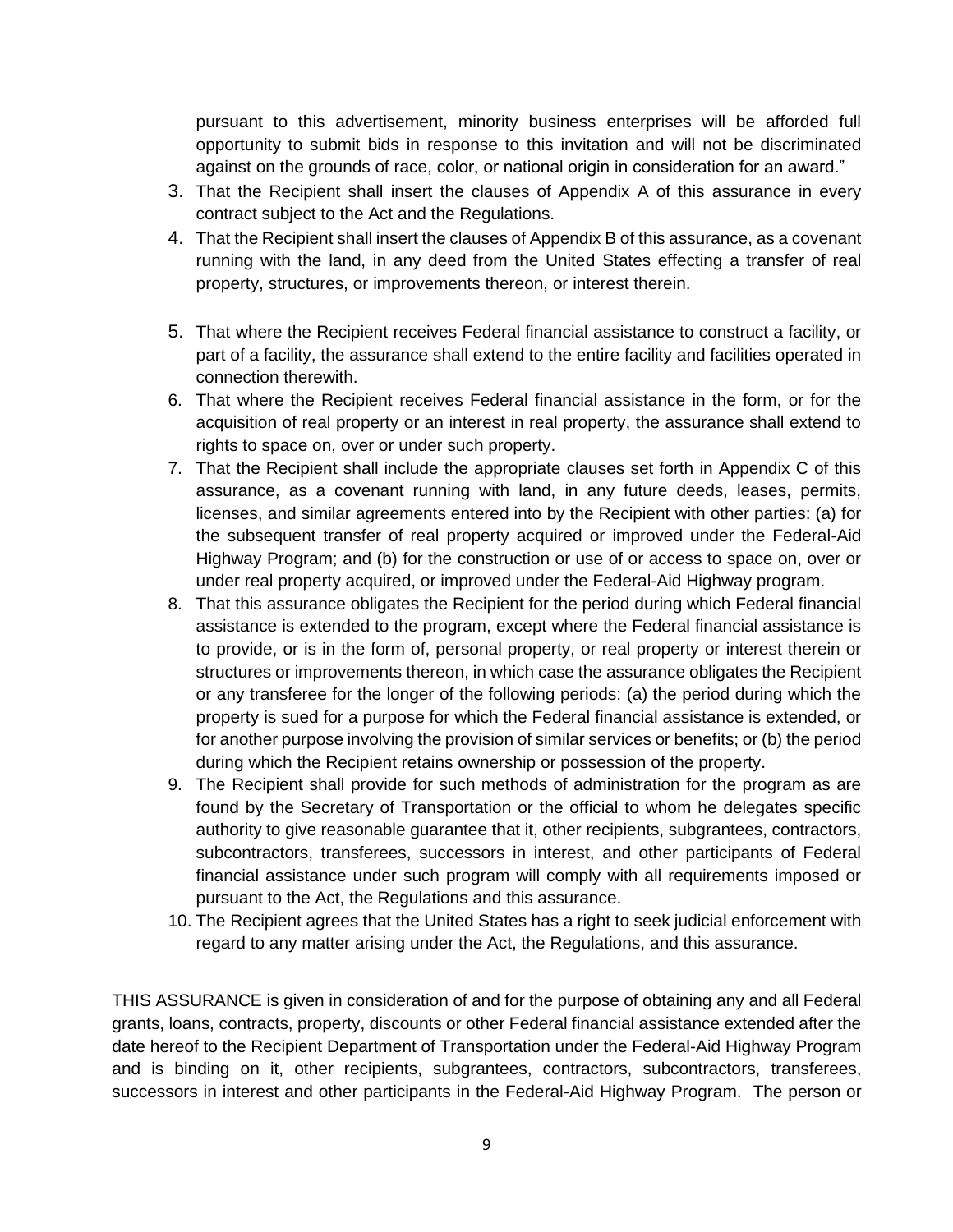persons whose signatures appear below are authorized to sign this assurance on behalf of the Recipient.

*Lee D. Garrity, City Manager Date*

# **IV. REGULATORY REQUIREMENTS**

Title VI of the Civil Rights Act of 1964 and related statutes provide that no person in the United States shall, on the grounds of race, color, national origin, sex, age or disability, be excluded from participation in, be denied the benefits of, or be otherwise subjected to discrimination under any program or activity, receiving federal financial assistance. GCMPC, as a recipient and distributor of federal funds must take affirmative steps to ensure that discrimination, as addressed by Title VI does not occur, and must perform the following actions in order to comply with federal requirements under 23 CFR Part 200 and 49 CFR Part 21:

- 1. **23 CFR 200.9(b)(2)**  Adequately staff the civil rights unit to effectively implement state civil rights requirements.
- 2. **23 CFR 200.9(b)(3)**  Develop procedures for prompt processing and disposition of Title VI and Title VII complaints received directly and forward to the Compliance Officer for investigation.
- 3. **23 CFR 200.9(b)(4)**  Develop procedures for the collection of statistical data (race, color, religion, sex and national origin) of participants in, and beneficiaries of state highway programs, i.e., relocatees, impacted citizens and affected communities.
- 4. **4. 23 CFR 200.9(b)(5) –** Develop a program to conduct Title VI reviews of program areas, i.e., Transportation Planning, Public Transit Services, etc.
- 5. **23 CFR 200.9(b)(9) –** Conduct training programs on Title VI and related statutes.
- 6. **23 CFR 200.9(b)(10) –** Prepare a yearly report of Title VI accomplishments for the past year and goals for the next year.
- 7. **23 CFR 200.9(b)(11) –** Submit updated Title VI implementing plan to NCDOT and FTA.
- 8. **23 CFR 200.9(b)(12) –** Develop Title VI information for dissemination to the general public, where appropriate, in languages other than English.
- 9. **23 CFR 200.9(b)(13)**  Establish procedures for pre-grant and post-grant approval reviews of state programs and applicants for compliance with Title VI requirements.
- 10. **23 CFR 200.9(b)(14) –** Establish procedures to identify and eliminate discrimination where found.
- 11. **Executive Order 12898 –** Ensure that Environmental Justice principles are integrated into procedures and programs.
- 12. **Executive Order 13166 –** Ensure that appropriate LEP processes and procedures are implemented.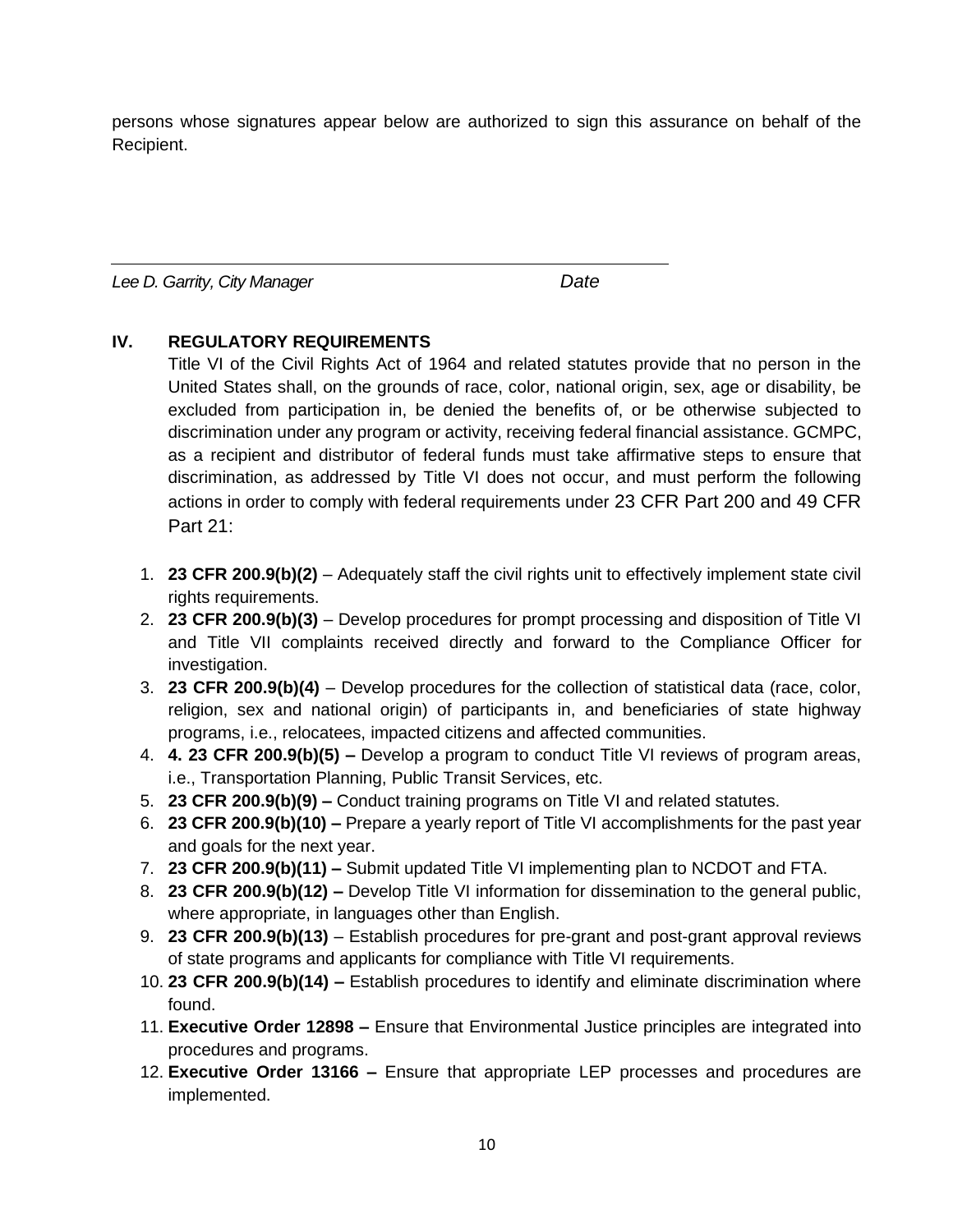# **Related Laws and Statutes**

- 1. **Civil Rights Restoration Act of 1987 –** Restores the original intent of Title VI to require that all programs are covered whether they are federally funded or not.
- 2. **Section 504 of the Rehabilitation Act of 1973 –** Prohibits discrimination on the basis of a disability.
- 3. **Americans With Disabilities Act (ADA) of 1990 –** Prohibits discrimination on the basis of a disability
- 4. **Section 324 of the Federal-Aid Highway Act –** Prohibits discrimination on the basis of sex
- 5. **Uniform Relocation Assistance and Real Property Acquisition Act of 1970 42 USC 6101 –** Prohibits Age discrimination in any program receiving federal financial assistance
- 6. **49 CFR Part 21 and 23 CFR Part 200 –** Describes U.S. DOT and FHWA prohibitions against discrimination
- 7. **Title VII of the Civil Rights Act of 1964 –** Prohibits discrimination on the basis of race, color, religion, sex and national origin

# **V. DEFINITIONS**

(As used in Title 32 of the CFR, Highways, part 200.5)

- **1. Adverse Effects:** The totality of significant or cumulative human health or environmental effects, including interrelated social and economic effects, which may include, but are not limited to: bodily impairment, infirmity, illness or death; air, noise and water pollution and soil contamination; destruction or disruption of man-made or natural resources; destruction or diminution of aesthetic values; destruction or disruption of community cohesion or a community's economic vitality; destruction or disruption of the availability of public and private facilities and services; vibration; adverse employment effects; displacement of persons, businesses, farms, or non-profit organizations; increased traffic congestion, isolation, exclusion or separation of minority and low income individuals within a given community or from the broader community; and the denial of, reduction in, or significant delay in the receipt of, benefits of FHWA programs, policies, or activities.
- **2. Affirmative Action:** A good faith effort to eliminate past and present discrimination and to ensure that future discriminatory practices do not occur. Actions aimed at addressing the underrepresentation of minorities and females.
- **3. Beneficiary:** An individual and/or entity that directly or indirectly receive an advantage through the operation of a federal program; however, they do not enter into any formal contract or agreement with the federal government where compliance with Title VI is a condition of receiving such assistance.
- **4. Citizen Participation:** An open process in which the rights of the community to be informed, to provide comments to the government, and to receive a response from the government are met through a full opportunity to be involved, and to express needs and goals.
- **5. Compliance:** The satisfactory condition existing when a recipient has effectively implemented all of the Title VI requirements or can demonstrate that every good faith effort toward achieving this end has been made.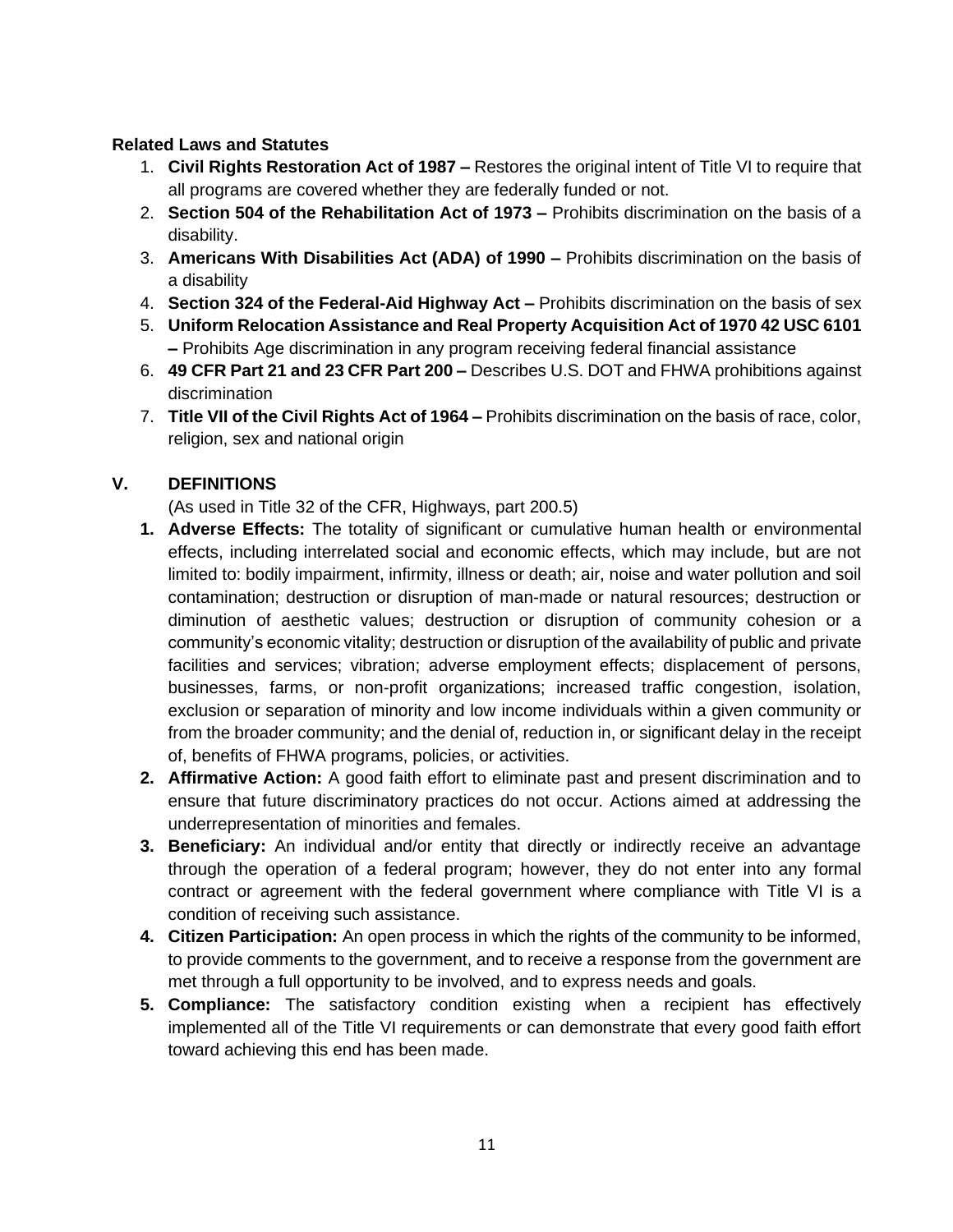- **6. Deficiency Status:** The interim period during which the recipient state has been notified of deficiencies, has not voluntarily complied with Title VI Program guidelines, but has not been declared in non-compliance by the Secretary of Transportation.
- **7. Disparate Impact:** Discrimination which occurs as a result of a neutral procedure or practice and such practice, lacks a "substantial legitimate justification." The focus is on the consequences or impact of a recipient's practices rather than the recipient's intent.
- **8. Discrimination/Disparate Treatment:** Discrimination which occurs when similarly situated persons are treated differently intentionally, because of their race, color, national origin, sex, disability, or age, and the decision maker was aware of the complainant's race, color, national origin, sex, disability, or age, and decisions were made (at least in part) because of one or more of those factors.
- **9. Disproportionately High and Adverse Effect on Minority and Low-Income Populations**  means an adverse effect that: Is predominantly born by a minority population and/or a lowincome population will be suffered by the minority population and/or low-income population and is appreciably more severe or greater in magnitude than the adverse effect that will be suffered by the non-minority population and/or non-low income population.
- **10. Facility:** Includes all, or any part of, structures, equipment or other real or personal property, or interests therein, and the provision of facilities includes the construction, expansion, renovation, remodeling, alteration or acquisition of facilities.
- **11. Low Income:** a person whose household income (or in the case of a community or group, whose median household income) is at or below the U.S. Department of Health and Human Services guidelines.
- **12. Low-Income Populations:** Any readily identifiable group of low-income persons who live in geographic proximity, and if circumstances warrant, geographically dispersed/transient persons who may be similarly affected by a proposed DOT program, policy, or activity. Low income is defined by the poverty threshold stipulated by the U.S. Department of Health and Human Services.

# **13. Metropolitan Planning Organization (MPO)** (considered a sub-recipient). **Minority:**

- **Black**  a person having origins in any of the black racial groups of Africa.
- **Hispanic**  a person of Mexican, Puerto Rican, Cuban, Central or South American, or other Spanish culture or origin, regardless of race.
- **Asian or Pacific Islander**  a person having origins in any of the original peoples of the Far East, Southeast Asia, Indian Subcontinent, or the Pacific Islands.
- **American Indian or Alaskan Native**  a person having origins in any of the original peoples of North America, and who maintain cultural identification through tribal affiliation or community recognition.
- **White**  a person having origins in any of the original peoples of Europe, North Africa, or the Middle East.
- **14. Minority Populations:** Identifiable groups of minority persons who live in geographic proximity, and if circumstances warrant, geographically dispersed/transient persons, i.e., migrant workers, Native Americans, and others, who will be similarly affected by a proposed DOT program, policy, or activity.
- **15. Non-compliance:** A recipient has failed to meet prescribed requirements and has shown an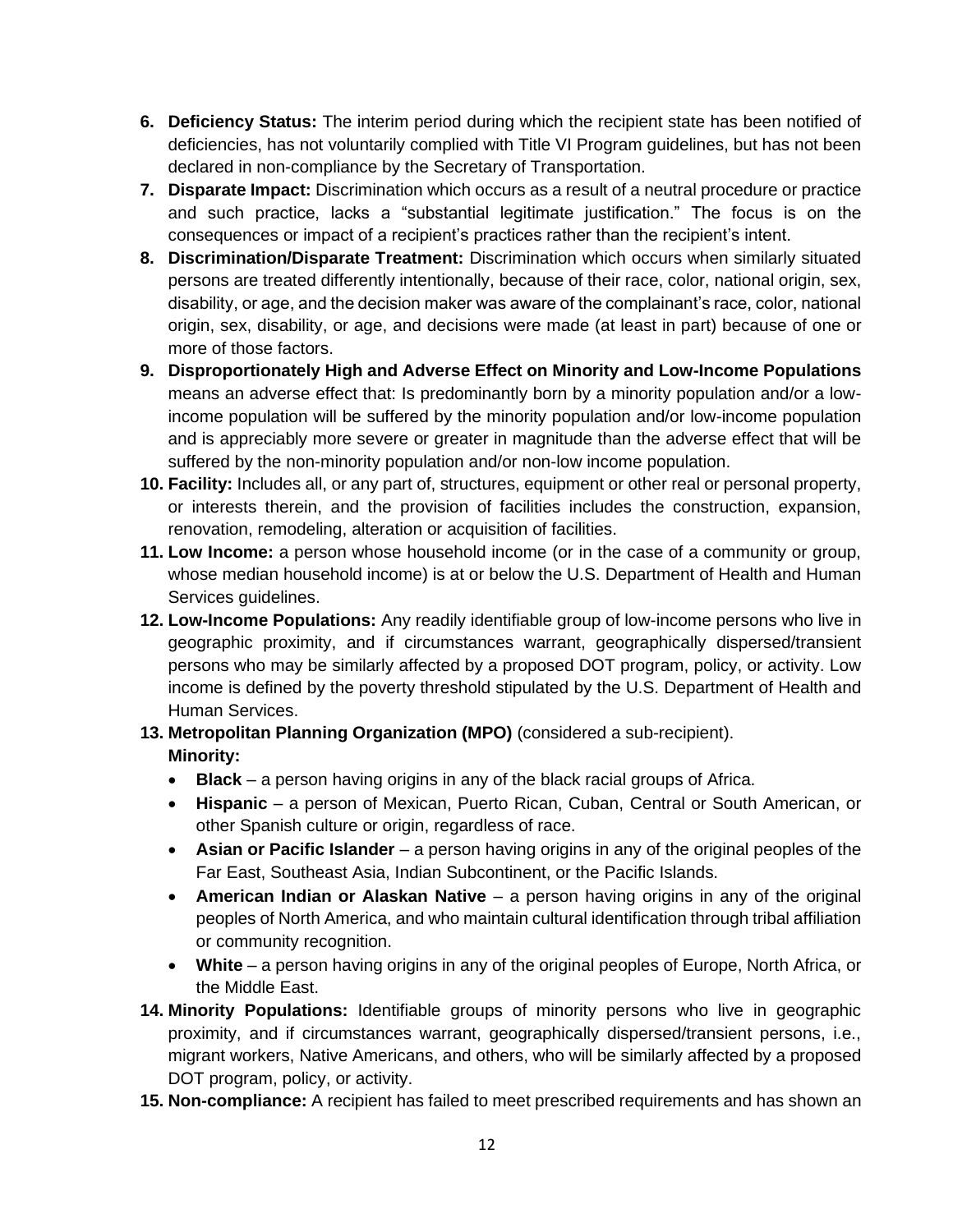apparent lack of good faith effort in implementing all of the Title VI requirements.

- **16. Persons:** Where designation of persons by race, color, or national origin is required, the following designations ordinarily may be used: "White not of Hispanic origin," "Black not of Hispanic origin", "Hispanic", "Asian or Pacific Islander", "American Indian or Alaskan Native". Additional sub-categories based on national origin or primary language spoken may be used, where appropriate, on either a national or a regional basis.
- **17. Program Area Officials:** The officials in the FHWA who are responsible for carrying out technical program responsibilities.
- **18. Programs, Policies, and/or Activities:** All projects, programs, policies, and activities that affect human health or the environment, and that are undertaken, funded, or approved by FHWA. These include, but are not limited to, permits, licenses, and financial assistance provided by FHWA. Interrelated projects within a system may be considered to be a single project, program, policy, or activity for purposes of this order. In addition, it includes any highway project or activities for the provision of services, financial aid, or other benefits to individuals. This includes education or training, work opportunities, health, welfare, rehabilitation, housing, or other services, whether provided directly by the recipient of federal financial assistance or provided by others through contracts or other agreements with the recipient.
- **19. Recipient:** Any state, territory, possession, the District of Columbia, Puerto Rico, or any political subdivision, or instrumentality thereof, or any public or private agency, institution, or organization, or other entity, or any individual, in any state, territory, possession, the District of Columbia, or Puerto Rico, to whom federal assistance is extended, either directly or through another recipient, for any program. Recipient includes any successor, assignee, or transferee thereof. The term "recipient" does not include any ultimate beneficiary under any such program.
- **20. Regulations and Guidance:** Means regulations, programs, policies, guidance, and procedures promulgated, issued, or approved by FHWA.
- **21. State Transportation Agency (STA):** That department, commission, board, or official of any state charged by its laws with the responsibility for highway construction. The term "State" would be considered equivalent to the STA if the context so implies.
- **22. STIP:** A five-year, Statewide Transportation Improvement Program (STIP) that includes NCDOT's program as well as the Transportation Improvement Programs prepared by the Metropolitan Planning Organizations in North Carolina
- **23. Sub-recipient:** A non-federal entity that expends federal awards received from a passthrough

entity to carry out a federal program, but does not include an individual that is a beneficiary of such a program. A sub-recipient may also be a recipient of other federal awards directly from a federal awarding agency. [Cities, counties, universities, contractors, sub-contractors, and consultants]

**24. TIP:** A three-year, Transportation Improvement Program prepared by a Metropolitan Planning Organization.

# **VI. STRUCTURE FOR THE ORGANIZATION OVERSIGHT AND COMPLIANCE**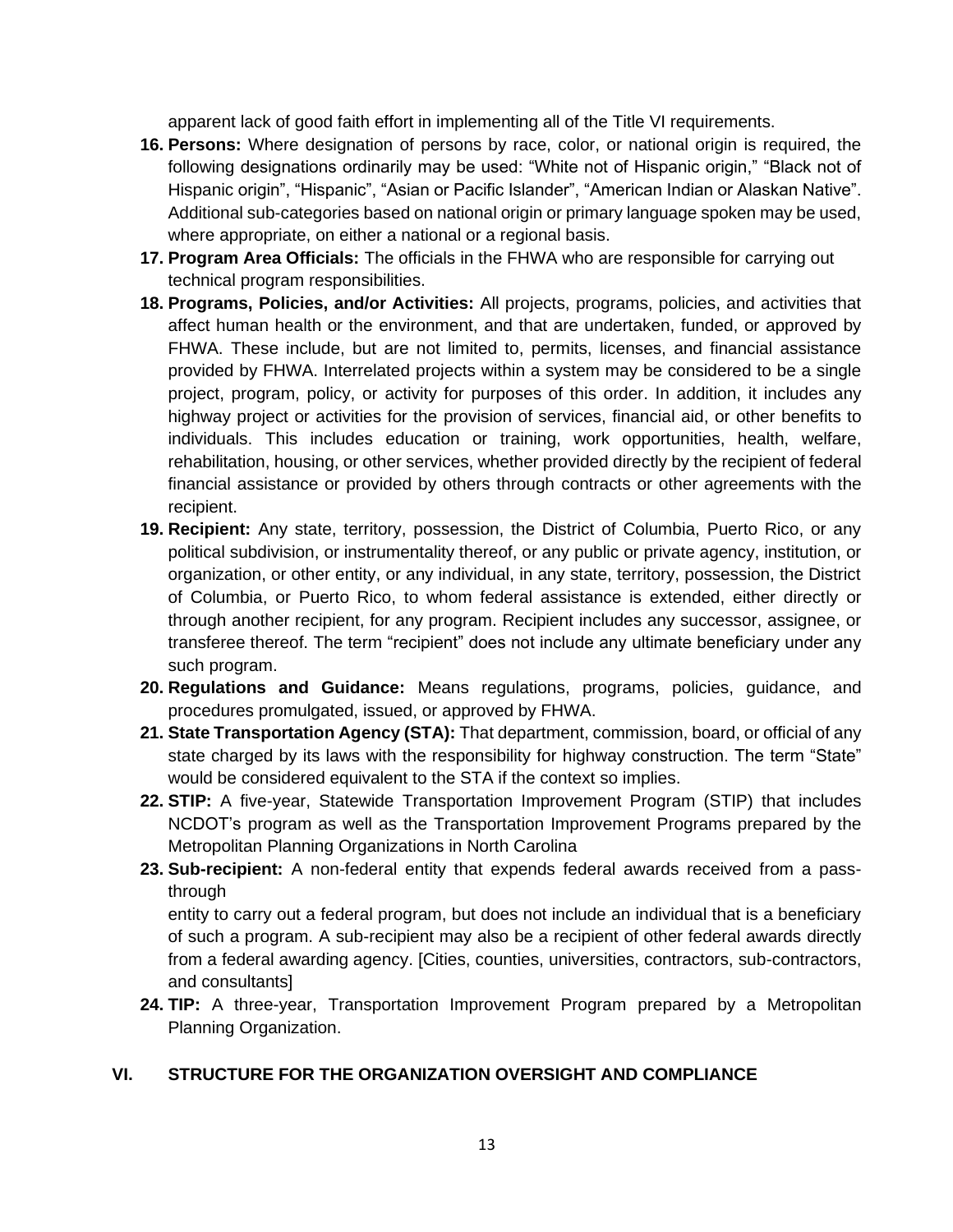The Director of Transportation is responsible for ensuring all internal program areas and external recipients of federal funds are in compliance with Title VI and related statutes. The Compliance Officer reports to the Director of Transportation is responsible for the implementation and management of the Title VI Program as well as the DBE and EEO programs. The Compliance Officer will provide oversight for the coordination of the day-today administration of the Title VI Program and will report to the Director of Transportation on all related matters.

# **VII. PROGRAMMATIC ROLES AND RESPONSIBILITIES**

A. **The Compliance Officer for the City of Winston-Salem, the WSUAMPO and WSTA**  The Compliance Officer is responsible for ensuring the implementation of the City of Winston-Salem, the WSUAMPO and the WSTA Title VI Plan and ensuring Equal Employment Opportunities. The Compliance Officer is responsible for the overall management of the day-to-day administration of the Title VI Plan, including implementing, monitoring, and ensuring compliance with the Title VI regulations.

# B. **Title VI Responsibilities:**

- a. **Program Maintenance:** Maintain and monitor the Title VI program, plan, policies, and City of Winston-Salem, the WSUAMPO and the WSTA activities for compliance and assess the adequacy of administrative procedures, staffing and resources available for Title VI compliance
- b. **Accomplishments and Assurances:** Complete annual Title VI assurances with the North Carolina Department of Transportation (Form #0179)
- c. **Contract Language:** Ensure that Title VI provisions and assurances are included as part of federally funded contracts. (In this document, see Section III. Title VI Assurances, # 2)
- d. **Ensure that contract opportunities are extended to DBEs as part of the contracting process.** (In this document, see Section III. Title VI Assurances, #2)
- e. **Statistical Information:** Collect voluntary statistical data (race, color, age, sex, disability and national origin) of participants in and beneficiaries of WSUAMPO Transportation Plans e.g. citizens, impacted communities and affected communities. The data gathering process will be reviewed regularly to ensure sufficient administration of the Title VI program and inform decisions with regard to public participation.
- f. **Training:** The Compliance Officer will offer training to City of Winston-Salem, the WSUAMPO and the WSTA staff and consultants on an as-needed basis and keep record of those who have received training. The training will provide comprehensive information on Title VI provisions, EJ and LEP awareness.
- g. **Complaints:** Maintain a Title VI complaint form and spreadsheet to record any complaints received. Promptly respond to any complaints and forward the appropriate materials to NCDOT, FTA and/or the FHWA who will investigate the claim.
- h. **Title VI Reviews:** Participate in Title VI reviews during the WSUAMPO FHWA recertification and the FTA Triennial reviews.
- i. **Public Dissemination:** The Compliance Officer will make available literature, publications and brochures to the City of Winston-Salem, the WSUAMPO and the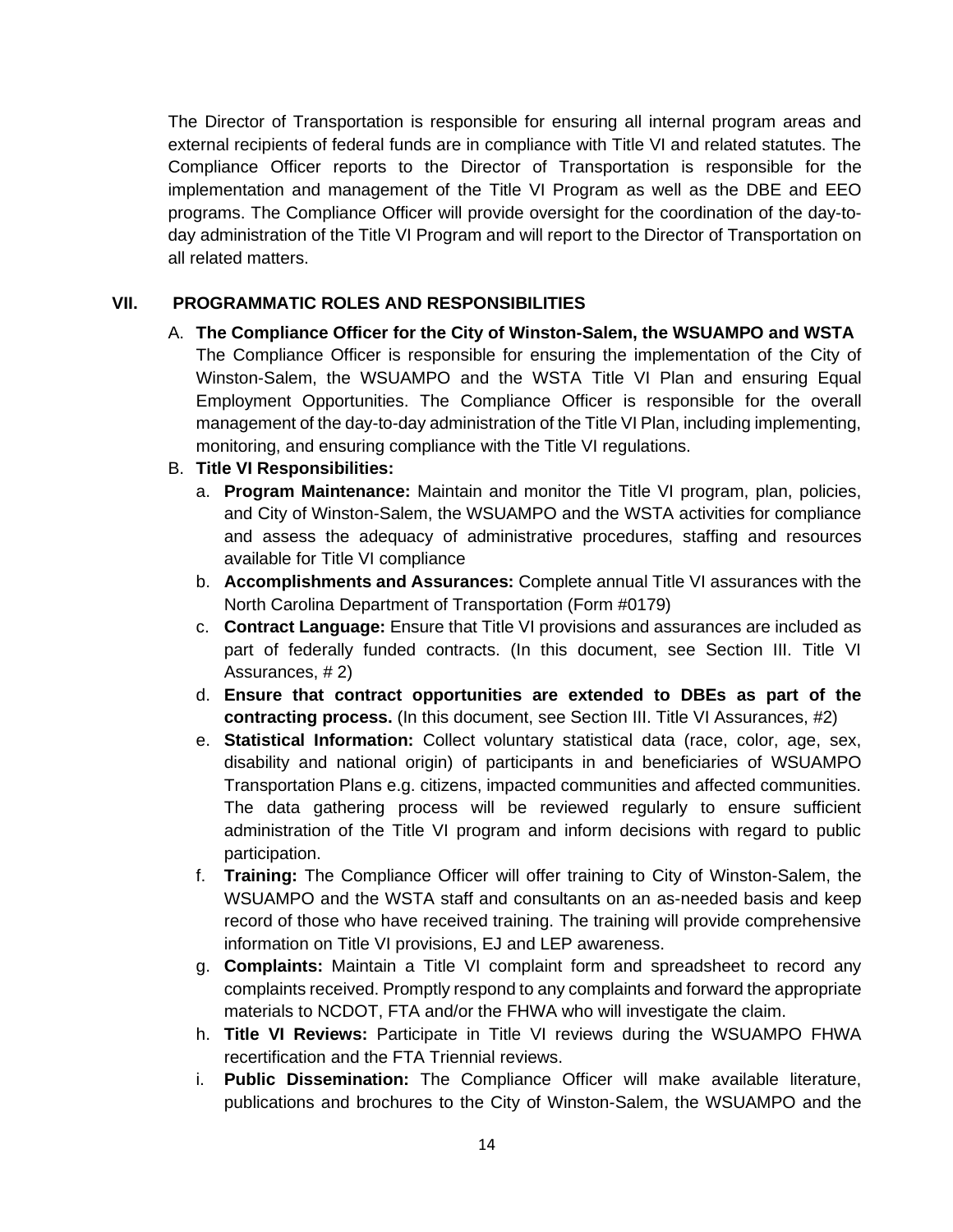WSTA employees, contractors, and the public (and in languages other than English based on community demographics) explaining the Title VI program. Public dissemination will include the posting of public statements, inclusion of nondiscrimination language in contracts, annually publishing the Title VI Policy Statement in newspapers; and announcements of hearings and meetings in minority newspapers when determined necessary and funding is available. The Title VI Plan will be made available to NCDOT, FTA, FHWA, community groups and associations, contractors, consultants, and the public, through the City of Winston-Salem's website and in hardcopy at the Department of Transportation office.

j. **Prevention of Discrimination:** Identify, investigate and eliminate discrimination when found to exist.

# **VIII. ANNUAL WORK PLAN**

- 1. Review prior fiscal year accomplishment report to determine upcoming fiscal year's objectives;
- 2. Conduct training for employees and contractors as necessary;
- 3. Record and appropriately respond to and forward complaints as they arise;
- 4. Collect Title VI information for dissemination, in other languages, where appropriate;
- 5. Provide information and updates to the Director;
- 6. Attend Title VI training and provide updates;
- 7. Prepare annual fiscal year-based report.

# **IX. COMPLAINT PROCEDURES**

This complaint procedure covers the following non-discrimination laws and related directives, and statutes: Title VI of the Civil Rights Act of 1964, Section 504 of the Rehabilitation Act of 1973, The Civil Rights Restoration Act of 1987, and the ADA of 1990. Complaints of discrimination may be filed by any person who believes that he or she has been excluded from participation in, been denied the benefits of, or has otherwise been subjected to discrimination under any program or activity receiving federal financial assistance from the USDOT; and s/he believes the discrimination is based on race, color, national origin, sex, age or disability, socio-economic status or geographical location. Complaints of alleged discrimination filed directly against the City of Winston-Salem, WSTA or the WSUAMPO will be investigated by the Compliance Officer. The Compliance Officer will investigate complaints against its sub-recipients, consultants, and contractors. The option of informal mediation meeting(s) between the affected parties and the department staff may be utilized for resolution. Upon completion of each investigation, The Compliance Officer will inform every complainant of all avenues of appeal.

# **Complaint Reporting**

Title VI of the Civil Rights Act of 1964 prohibits discrimination on the basis of race, color, and national origin in programs and activities receiving federal financial assistance. Discrimination includes, but is not limited to, excluding an individual from participation in or denying an individual the benefits of any program or activity receiving Federal financial assistance due to the individual's race, color, or national origin. As a recipient of Federal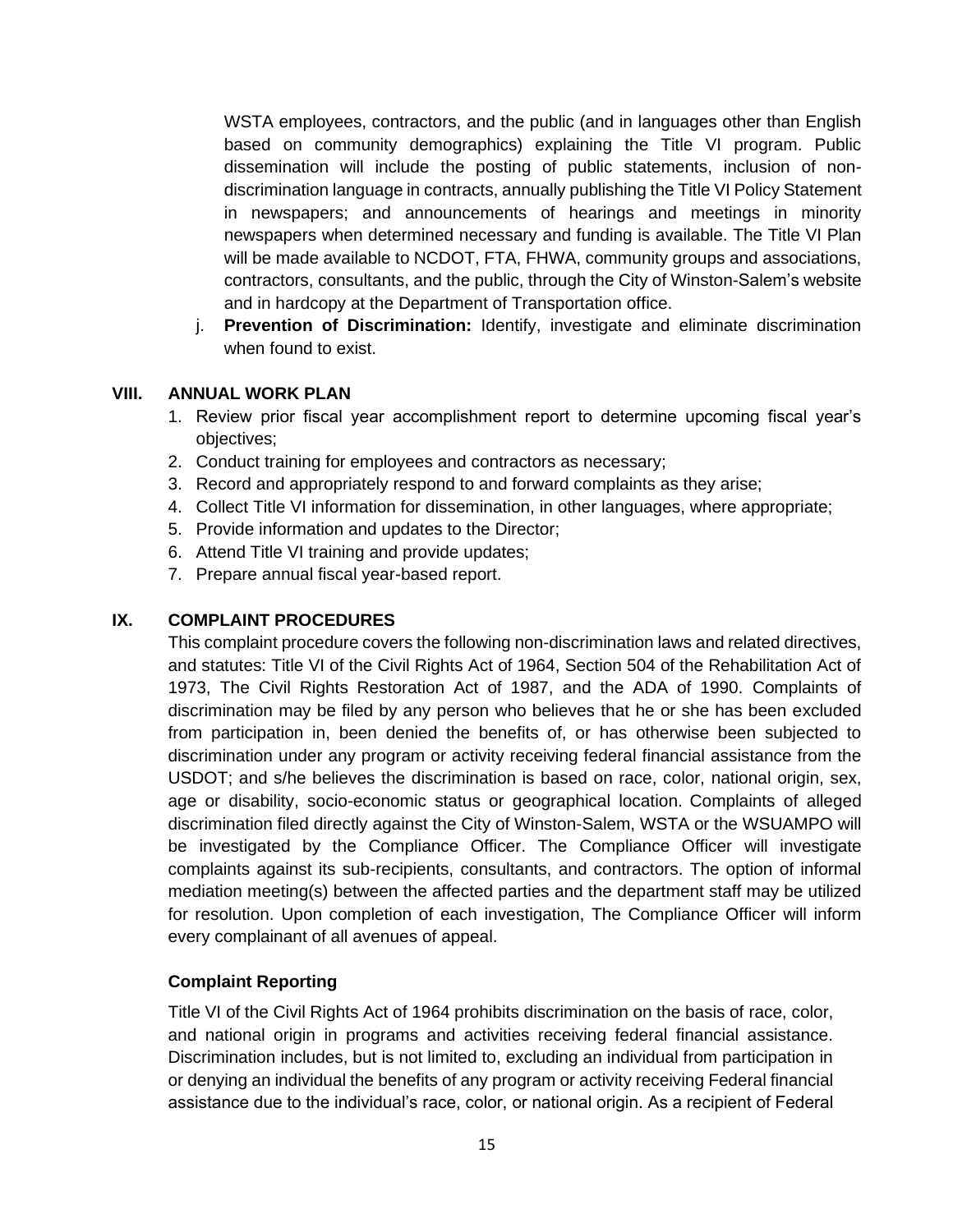financial assistance, the City of Winston-Salem, the WSUAMPO and WSTA does not exclude, deny benefits to, or otherwise discriminate against any person on the grounds of race, color, or, national origin, whether carried out by the City of Winston-Salem, the WSUAMPO and WSTA directly, through a contractor, or any other entity with whom the City of Winston-Salem, the WSUAMPO and WSTA arranges to carry out its programs and activities.

This procedure is established so that anyone who believes he or she has been subjected to discrimination in the receipt of benefits and/or services from the City of Winston-Salem, the WSUAMPO and WSTA on the grounds of race, color, or national origin and wishes to file a Title VI complaint may do so following the outline below.

Title VI complaints may be submitted to the following location:

# **City of Winston-Salem**

Attention: Compliance Officer 300 S. Martin Luther Drive Drive, Winston-Salem, NC 27101 (336) 747-6875 Or In Person at Union Station, the lower level

Or a complainant may file a complaint directly with the Federal Transit Administration by filing a complaint with the office of Civil Rights at the following location:

# **Civil Rights**

Attention: Title VI Program Coordinator East Building, 5<sup>th</sup> floor-TCR, 1200 New Jersey Ave., SE, Washington, DC 20590

The complaint should be in writing and contain information about the alleged discrimination such as:

- 1. The name, address, and phone number of complainant;
- 2. The name of the county department and/or county employee(s) against whom the complaint is filed; and
- 3. The location, date, and description of the alleged violation.

The complaint should be submitted by the complainant or his or her designee as soon as possible but no later than **180** calendar days after the alleged violation. If the complainant could not reasonably be expected to know the act was discriminatory within the **180** day period, he/she will have 60 additional days after becoming aware of the alleged violation to file the complaint.

Within 15 calendar days after receipt of the complaint, the Compliance Officer shall begin an investigation of the complaint. The investigation may include interviews of the complainant, the City of Winston-Salem, WSUAMPO or WSTA employees, and witnesses to the alleged discrimination, as well as review of any physical or written evidence. The Compliance Officer will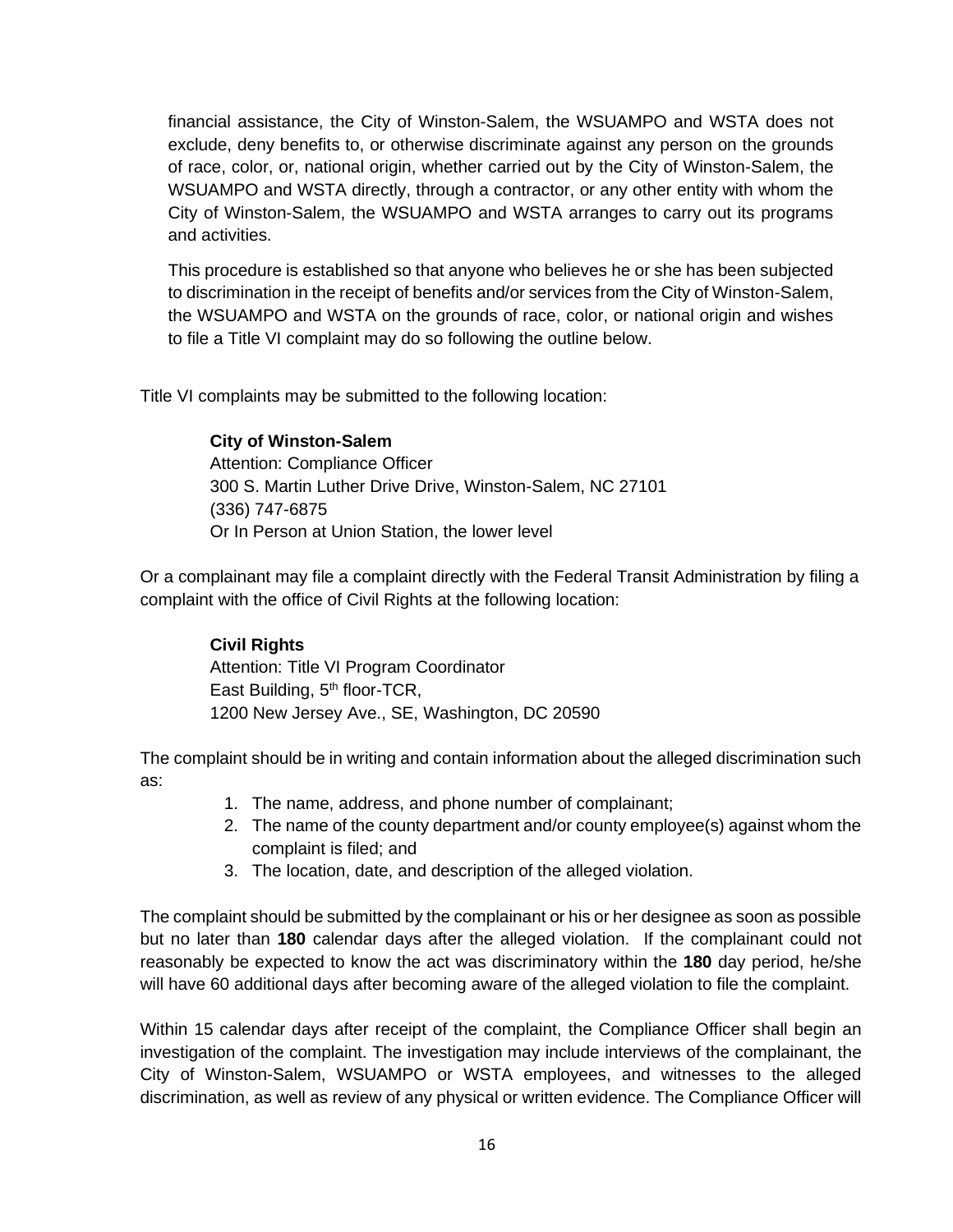also determine whether the City of Winston-Salem, WSUAMPO or WSTA has jurisdiction over the complaint.

Absent extenuating circumstances, and assuming the City of Winston-Salem, WSUAMPO or WSTA has jurisdiction, the Compliance Officer will provide a written response to the complaint within 15 days after beginning the investigation. The response will explain the position of the City of Winston-Salem, WSUAMPO or WSTA and offer options for substantive resolution of the complaint.

If the response does not satisfactorily resolve the issue, the complainant may appeal the decision within 15 calendar days after receipt of the response to the City Manager. Within 60 calendar days after receipt of the appeal the City Manager will respond with a final resolution of the complaint.

If at any time a delay is expected, the Compliance Officer will notify the complainant in writing of the reasons(s) for the delay and the date by which a response will be issued. These procedures do not deny the right of the complainant after completion of the Title VI complaint process to file a complaint with state or federal agencies, or to seek private counsel for complaints alleging discrimination, intimidation, or retaliation of any kind that is prohibited by law.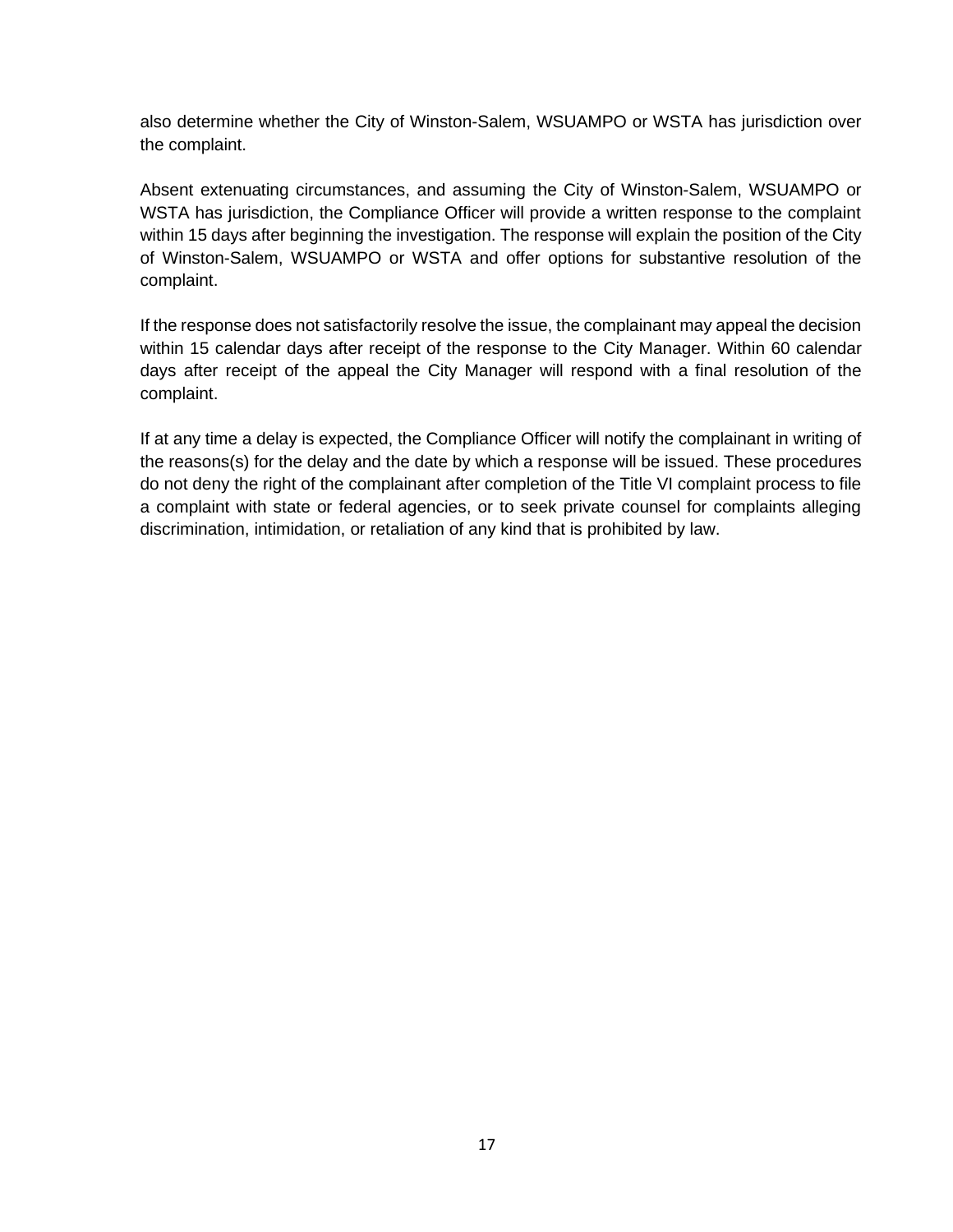# **X. APPENDICES**

# **APPENDIX A – REQUIRED CONTRACT LANGUAGES**

# **[TO BE INSERTED IN ALL FEDERAL-AID CONTRACTS]**

During the performance of this contract, the contractor, for itself, its assignees and successors, in interest (hereinafter referred to as the "contractor") agrees, as follows:

- **1. Compliance with Regulations**: The contractor shall comply with Regulations relative to nondiscrimination in Federally-assisted programs of the Department of Transportation, Title 49, Code of Federal Regulations, Part 21, as they may be amended from time to time (hereinafter referred to as the Regulations), which are herein incorporated by reference and made a part of this contract.
- **2. Nondiscrimination:** The contractor, with regard to the work performed by it during the contract, shall not discriminate on the grounds of race, color, sex, or national origin in the selection, retention, and treatment of subcontractors, including procurements of materials in the discrimination prohibited by Section 21.5 of the Regulation, including employment practices when the contractor covers a program set for in Appendix B of the Regulations.
- **3. Solicitation for Subcontracts, Including Procurements of Materials and Equipment:** In all solicitations either by competitive bidding or negotiation made by the contractor for work to be performed under a subcontract, including procurements of materials or leases of equipment, each potential subcontractor or supplier shall be notified by the contractor of the contractor's obligations under the contract and the Regulations relative to nondiscrimination on the grounds of race, color, or national origin.
- **4. Information and Reports:** The contractor shall provide all information and reports required by the Regulations, or directives issues pursuant thereto, and shall permit access to its books, records, accounts, other sources of information, and its facilities as may be determined by the Compliance Officer or the Federal Transit Administration to be pertinent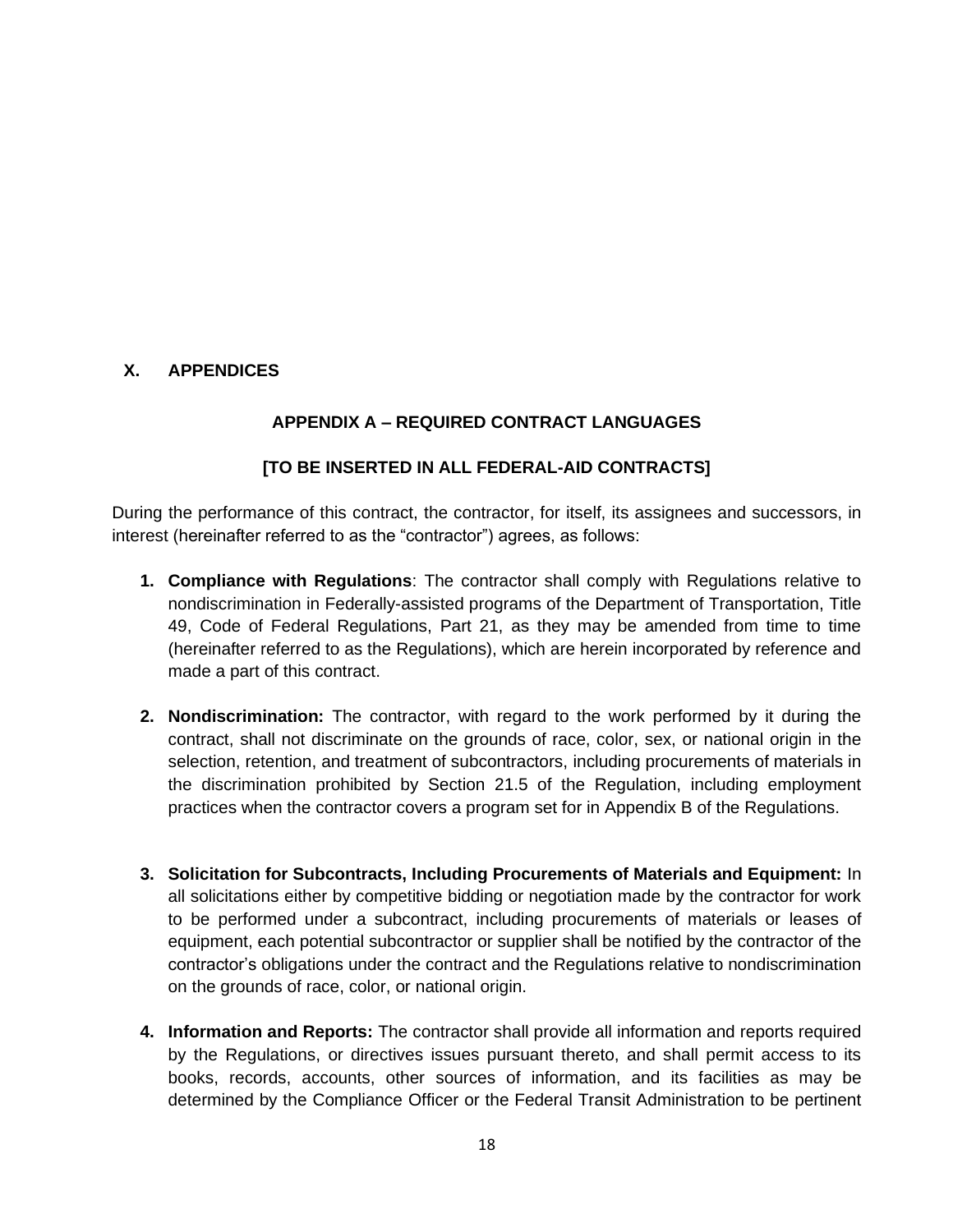to ascertain compliance with such Regulations or directives. Where any information required of a contractor is in the exclusive possession of another who fails or refuses to furnish this information, the contractor shall so certify to the Compliance Officer or the Federal Transit Administration, as appropriate, and shall set forth what efforts it has made to obtain the information.

- **5. Sanctions for Noncompliance:** In the event the contractor's noncompliance with the nondiscrimination provisions of this contract, the City of Winston-Salem shall impose such contract sanctions as it or the Federal Transit Administration may determine to be appropriate, including, but not limited to:
	- a. Withholding payments to the contractor under the contract until the contractor complies and/or
	- b. Cancellation, termination or suspension of the contract, in whole or in part.
- **6. Incorporation of Provisions:** The contractor shall include provisions of paragraphs (1) through (6) in every subcontract, including procurement of material and leases of equipment, unless exempt by the Regulations, or directives issued pursuant thereto. The contractor shall take such action with respect to any subcontract or procurement as the Compliance Officer or the Federal Transit Administration may direct as a means of enforcing such provisions including sanctions for noncompliance: provided, however, that, in the event a contractor becomes involved in, or is threatened with, litigation with a subcontractor or supplier as a result of such direction, the contractor may request the City of Winston-Salem to enter into such litigation to protect the interests of the City and, in addition, the contractor may request the United States to enter into such litigation to protect the interests of the United States.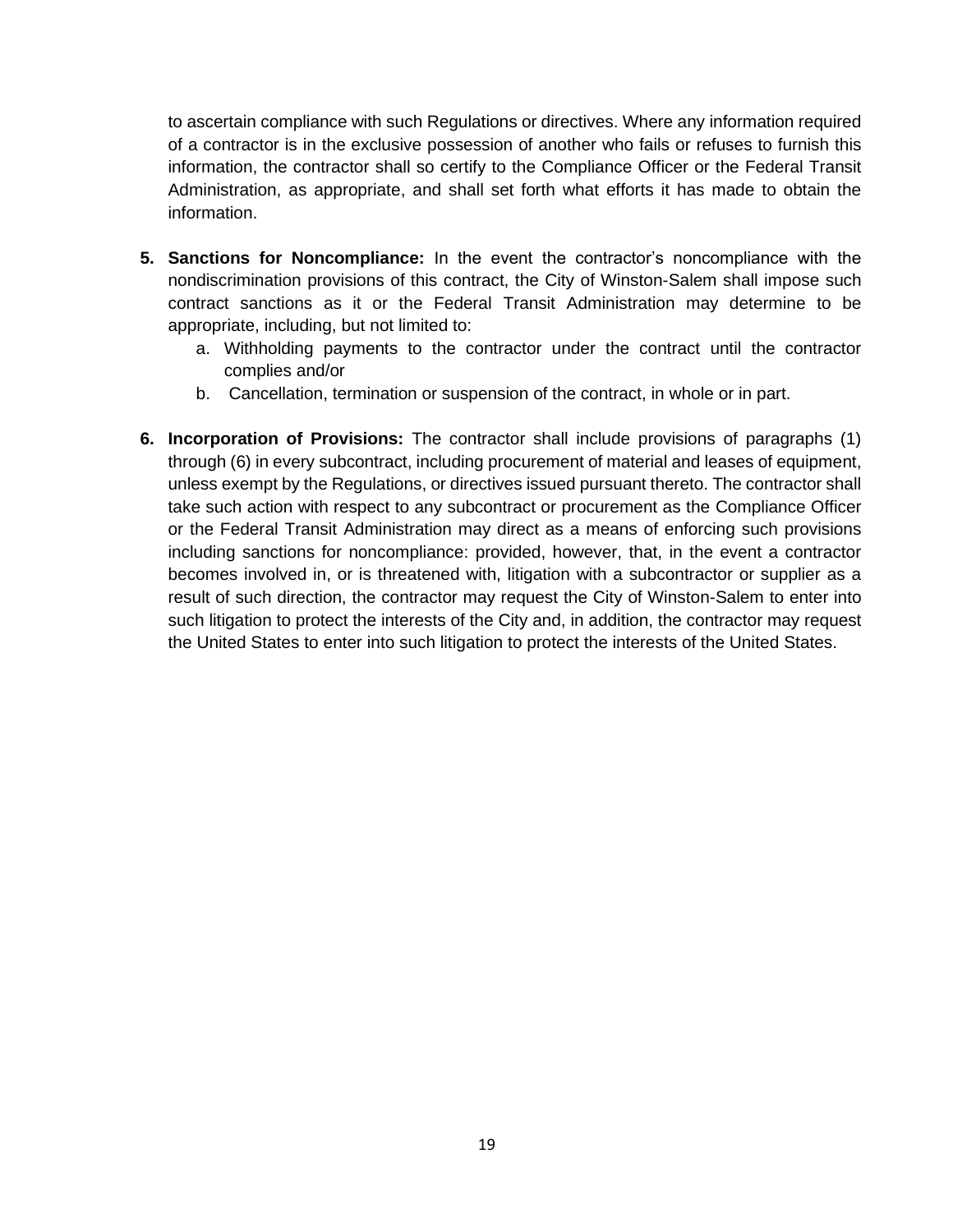# **APPENDIX B - TRANSFER OF PROPERTY**

The following clauses shall be included in any and all deeds effecting or recording the transfer of real property, structures or improvements thereon, or interest therein from the United States.

#### (GRANTING CLAUSE)

NOW THEREFORE, the "Recipient", as authorized by law, and upon the condition that the State of North Carolina, will accept title to the lands and maintain the project constructed thereon, in accordance with Title 23, United States Code, the Regulations for the Administration of the Department of Transportation and, also in accordance with and in compliance with all requirements imposed by or pursuant to Title 49, Code of Federal Regulations, Department of Transportation, Subtitle A, Office of the Secretary, Part 21, Nondiscrimination in Federally-assisted programs of the Department of Transportation (hereinafter referred to as the Regulations) pertaining to and effectuating the provisions of Title VI of the Civil Rights Act of 1964 (78 Stat. 252; 42 U.S.C. 2000d to 2000d-4) does hereby remise, release, quitclaim and convey unto the State of North Carolina all the right, title and interest of the Department of Transportation in and to said lands described Exhibit "A" attached hereto and made a part hereof.

# (HABENDUM CLAUSE)\*

TO HAVE AND TO HOLD said lands and interests therein unto the State of North Carolina, and its successors forever, subject, however, the covenant, conditions, restrictions and reservations herein contained as follows, which will remain in effect for the period during which the real property or structures are used for a purpose for which Federal financial assistance is extended or for another purpose involving the provision of similar services or benefits and shall be binding on the State of North Carolina, its successors and assigns. The State of North Carolina, in consideration of the conveyance of said lands and interests in lands, does hereby covenant and agree as a covenant running with the land for itself, its successors and assigns, that (1) no person shall on the grounds of race, color, national origin, be excluded from participation in, be denied the benefits of, or be otherwise subjected to discrimination with regard to any facility located wholly or in part, on, over, or under such lands hereby conveyed (,)  $(and)^*(2)$  that the State of North Carolina shall use the lands and interests in lands so conveyed, in compliance with all requirements imposed by or pursuant to Title 49, Code of Federal Regulations, Department of Transportation, Subtitle A, Office of the Secretary, Part 21, Nondiscrimination in Federally-assisted programs of the Department of **Transportation**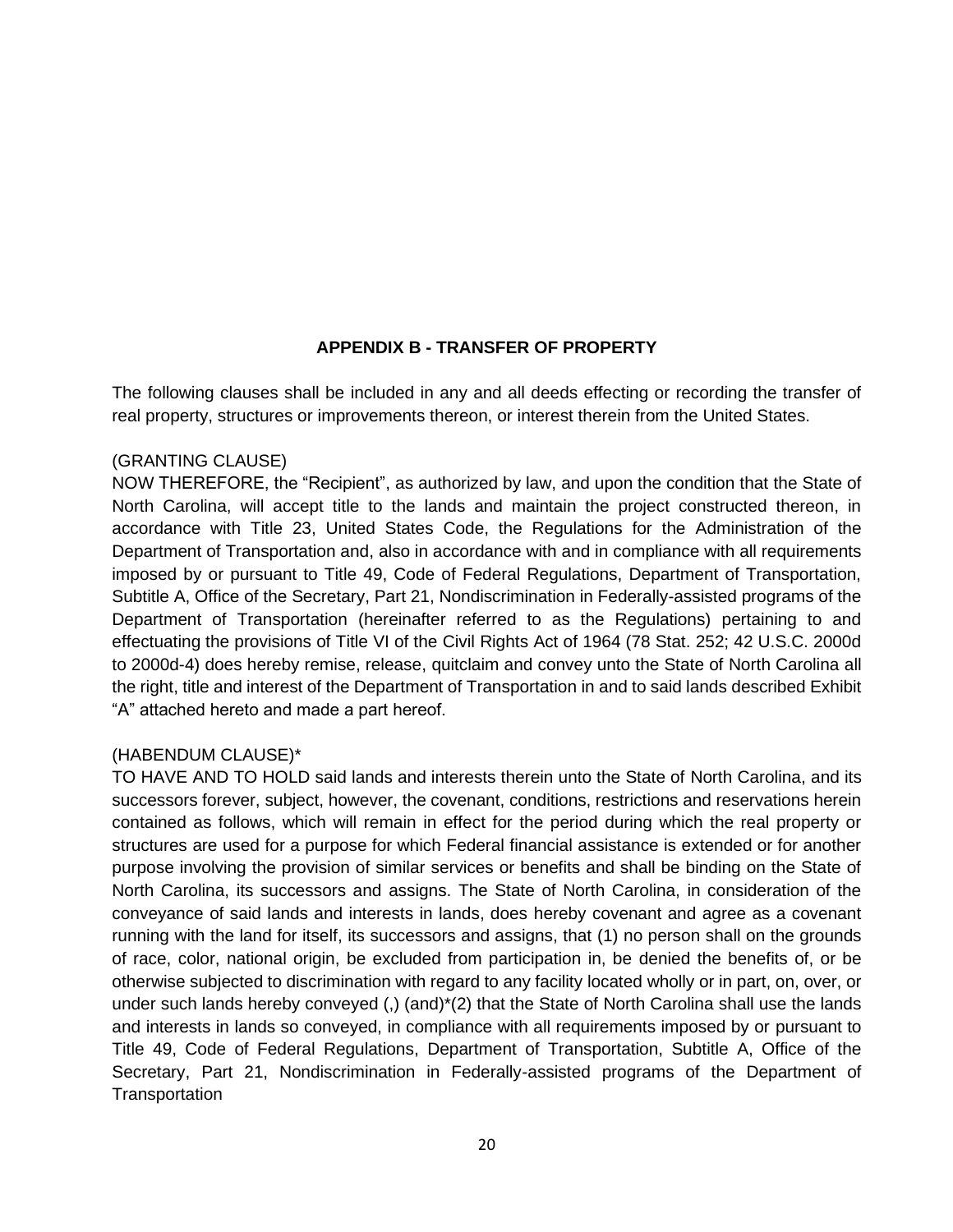– Effectuation of Title VI of the Civil Rights Act of 1964, and as said Regulations may be amended (,) and (3) that in the event of breach of any of the above-mentioned nondiscrimination conditions, the Department shall have a right to re-enter said lands and facilities on said land, and the above described land and facilities shall thereon revert to and vest in and become the absolute property of the Department of Transportation and its assigns as such interest existed prior to this deed.

\*Reverter clause and related language to be used only when it is determined that such a clause is necessary in order to effectuate the purpose of Title VI of the Civil Rights Act of 1964.

# **APPENDIX C - PERMITS, LEASES AND LICENSES**

The following clauses shall be included in all deeds, licenses, leases, permits, or similar instruments entered into by the City of Winston-Salem, the WSUAMPO and the WSTA, pursuant to the provisions of Assurance 7(a).

The grantee, licensee, lessee, permittee, etc., (as appropriate) for himself, his heirs, personal representative, successors in interest, and assigns, as a part of the consideration hereof, does hereby covenant and agree (in the case of deeds and leases, add, "as a covenant running with the land") that in the event facilities are constructed, maintained, or otherwise operated on the said property described in this (deed, license, lease, permit, etc.) for a purpose for which a Department of Transportation program or activity is extended or for another purpose involving the provision of similar services or benefits, the (grantee, licensee, lessee, permittee, etc.) shall remain and operate such facilities and services in compliance with all other requirements imposed pursuant to Title 49, Code of Federal Regulations, Department of Transportation, Subtitle A, Office of the Secretary, Part 21, Nondiscrimination in Federally-assisted programs of the Department of Transportation – Effectuation of Title VI of the Civil Rights Act of 1964, and as said Regulations may be amended. (Include in licenses, leases, permits, etc.)\*

That in the event of breach of any of the above nondiscrimination covenants, the City of Winston-Salem, the WSUAMPO and the WSTA shall have the right to terminate the license, lease, permit, etc., and to re-enter and repossess said land and the facilities thereon, and hold the same as if said license, lease, permit, etc., had never been made or issued.

# (Include in deeds)\*

That in the event of breach of any of the above nondiscrimination covenants, the City of Winston-Salem, the WSUAMPO and the WSTA shall have the right to re-enter lands and facilities hereon, and the above described lands and facilities shall thereupon revert to and vest in and become the absolute property of the State of North Carolina Department of Transportation and its assigns.

\*Reverter clause and related language to be used only when it is determined that such a clause is necessary in order to effectuate the purpose of the Title VI of the Civil Rights Act of 1964 and the Civil Rights Act of 1987.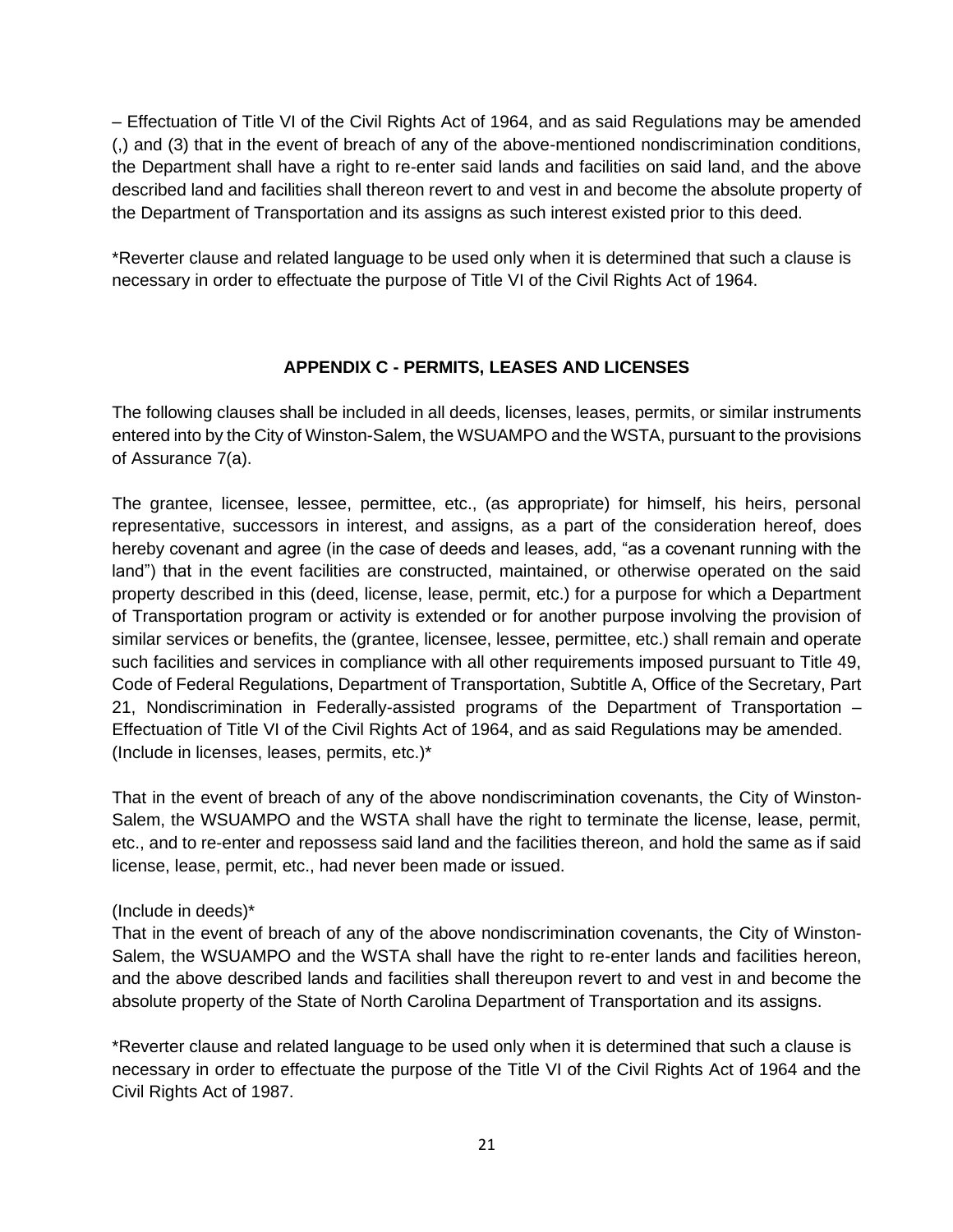# **APPENDIX D TITLE VI COMPLAINT FORM**

This form may be used to file a complaint with the City of Winston-Salem, the WSUAMPO or the WSTA for alleged violations of Title VI of the Civil Rights Act of 1964, and related statutes. You are not required to use this form. A letter, email or other form of communication that provides the same information may be submitted to file your complaint.

# **If you need assistance completing this form, please contact the Compliance Officer**

| Telephone: _______________________________(home) ________________________________(work)         |  |                                                                                                     |  |
|-------------------------------------------------------------------------------------------------|--|-----------------------------------------------------------------------------------------------------|--|
| Individual(s) discriminated against, if different than above (use additional pages, if needed). |  |                                                                                                     |  |
|                                                                                                 |  |                                                                                                     |  |
|                                                                                                 |  |                                                                                                     |  |
|                                                                                                 |  |                                                                                                     |  |
| Telephone: ______________________________(home) _______________________________(work)           |  |                                                                                                     |  |
|                                                                                                 |  | Please explain your relationship with the individual(s) indicated above: __________________________ |  |
| Name of agency and department or program that discriminated:                                    |  |                                                                                                     |  |
|                                                                                                 |  |                                                                                                     |  |
|                                                                                                 |  |                                                                                                     |  |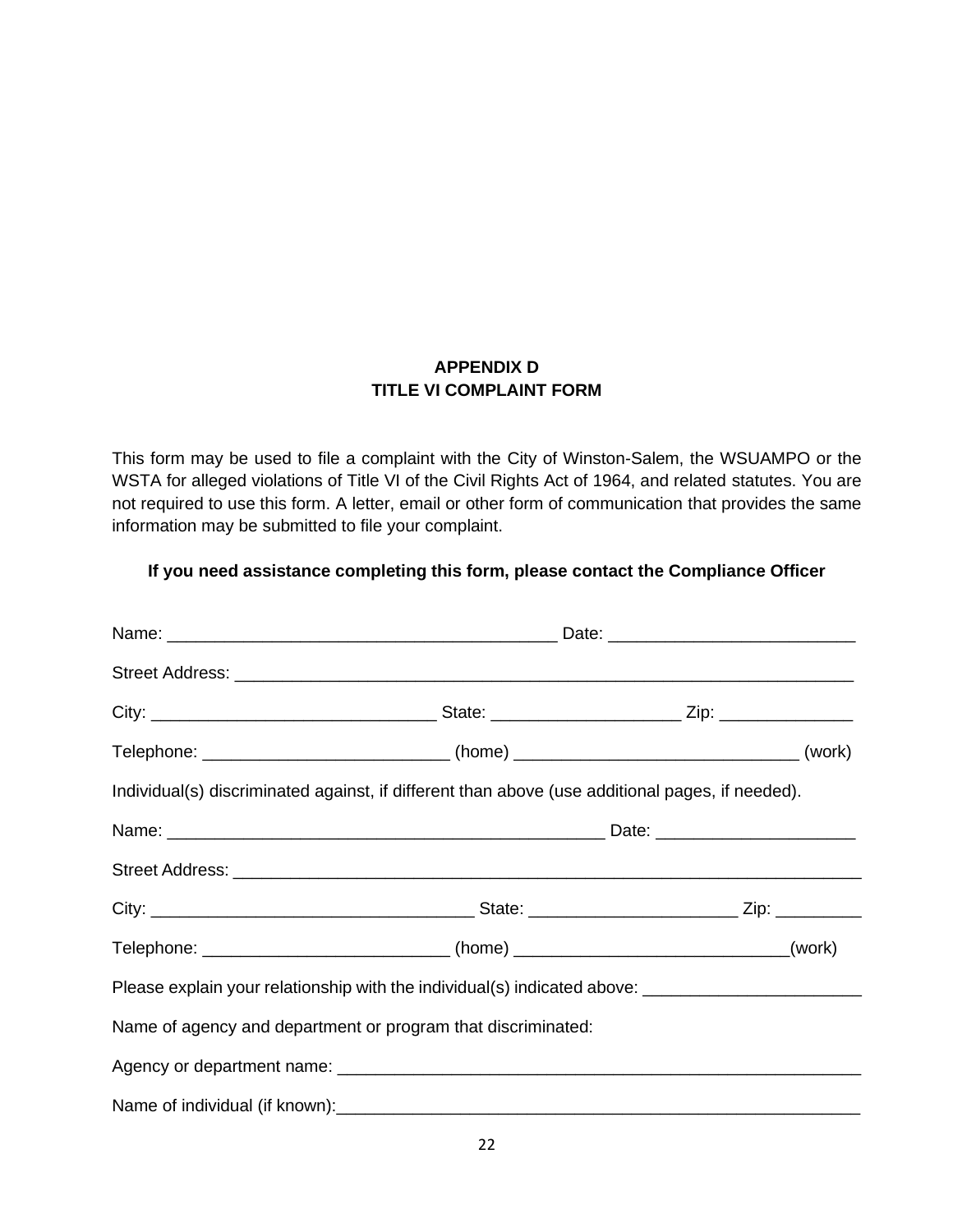| Date discrimination began | Last or most recent date _____________ |  |
|---------------------------|----------------------------------------|--|

# **ALLEGED DISCRIMINATION:**

If your complaint is in regard to discrimination in the delivery of services or discrimination that involved the treatment of you by others by the agency or department indicated above, please indicate below the basis on which you believe these discriminatory actions were taken.

\_\_\_\_Race

\_\_\_\_ Color

\_\_\_\_ National Origin

Explain: Please explain as clearly as possible what happened. Provide the name(s) of witness(es) and others involved in the alleged discrimination. (Attach additional sheets, if necessary, and provide a copy of written material pertaining to your claim)

\_\_\_\_\_\_\_\_\_\_\_\_\_\_\_\_\_\_\_\_\_\_\_\_\_\_\_\_\_\_\_\_\_\_\_\_\_\_\_\_\_\_\_\_\_\_\_\_\_\_\_\_\_\_\_\_\_\_\_\_\_\_\_\_\_\_\_\_\_\_\_\_\_\_\_\_\_\_

\_\_\_\_\_\_\_\_\_\_\_\_\_\_\_\_\_\_\_\_\_\_\_\_\_\_\_\_\_\_\_\_\_\_\_\_\_\_\_\_\_\_\_\_\_\_\_\_\_\_\_\_\_\_\_\_\_\_\_\_\_\_\_\_\_\_\_\_\_\_\_\_\_\_\_\_\_\_

\_\_\_\_\_\_\_\_\_\_\_\_\_\_\_\_\_\_\_\_\_\_\_\_\_\_\_\_\_\_\_\_\_\_\_\_\_\_\_\_\_\_\_\_\_\_\_\_\_\_\_\_\_\_\_\_\_\_\_\_\_\_\_\_\_\_\_\_\_\_\_\_\_\_\_\_\_\_

\_\_\_\_\_\_\_\_\_\_\_\_\_\_\_\_\_\_\_\_\_\_\_\_\_\_\_\_\_\_\_\_\_\_\_\_\_\_\_\_\_\_\_\_\_\_\_\_\_\_\_\_\_\_\_\_\_\_\_\_\_\_\_\_\_\_\_\_\_\_\_\_\_\_\_\_\_\_

Signature: \_\_\_\_\_\_\_\_\_\_\_\_\_\_\_\_\_\_\_\_\_\_\_\_\_\_\_\_\_\_\_\_\_\_\_\_\_\_ Date: \_\_\_\_\_\_\_\_\_\_\_\_\_\_\_\_\_\_\_\_\_\_\_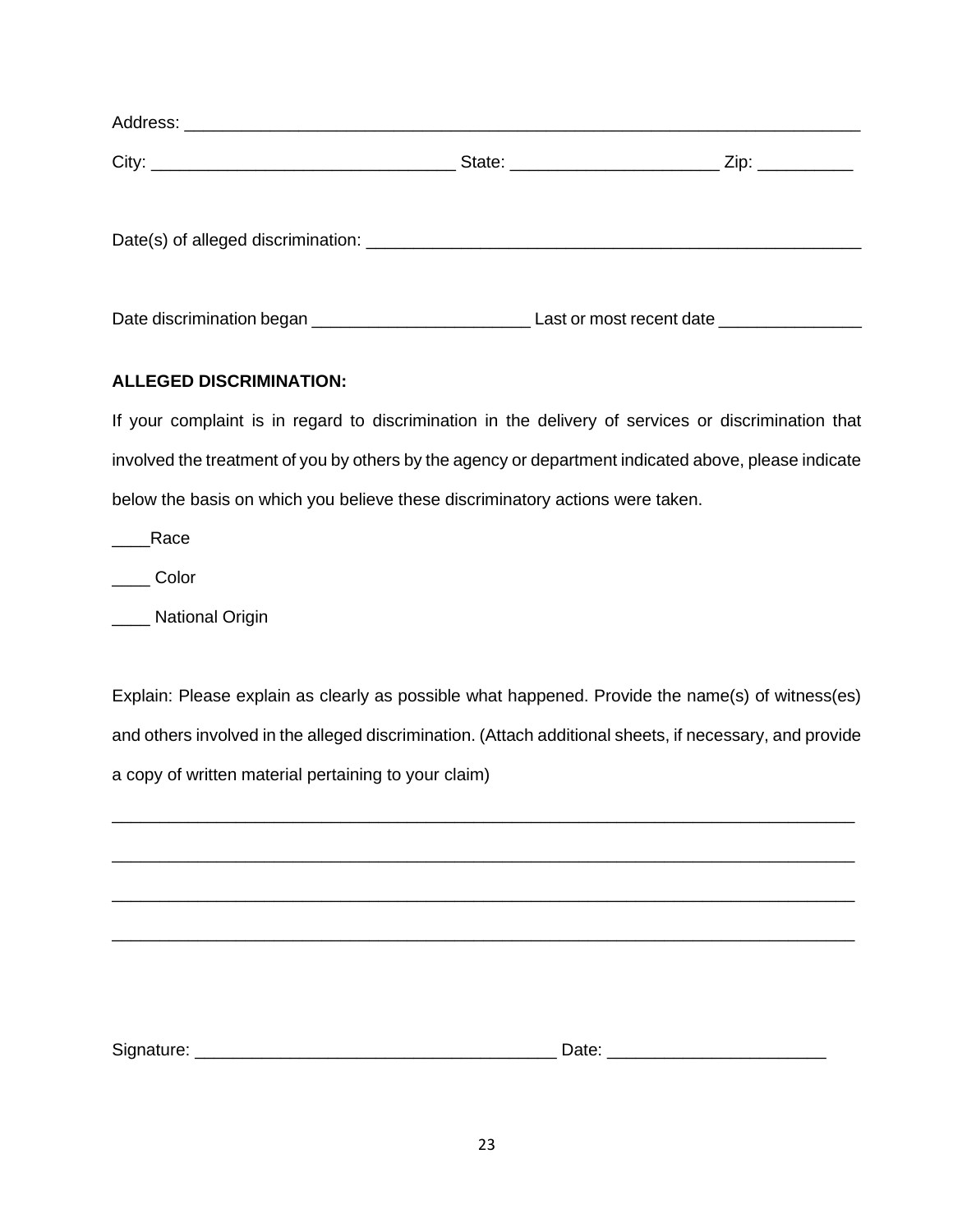**Please return completed form to:** Compliance Officer; 300 S. Martin Luther King Jr. Drive, Winston-Salem, NC 27101. Or In Person at Union Station the lower level

**Note:** *The City of Winston-Salem, the WSUAMPO and WSTA prohibits retaliation or intimidation against anyone because that individual has either taken action or participated in action to secure rights protected by these policies. Please inform the Compliance Officer if you feel you were intimidated or experience perceived retaliation in relation to filing this complaint.*

# **APPENDIX E**

# **PROGRAM COMPLIANCE/PROGRAM REVIEW GOALS FOR CURRENT PLAN YEAR**

The Title VI Plan will be communicated to each Department's Director who will review the plan with departmental employees. All employees will be trained or made aware of the Title VI and LEP policies and complaint procedures.

- **1.** The Title VI Plan will be published on the main pages of the City of Winston-Salem, the WSUAMPO and the WSTA website.
- **2.** Appendix A will be included in all City of Winston-Salem, the WSUAMPO and the WSTA contracts as outlined in the Title VI Plan.
- **3.** The language in Number 2 of the Title VI Assurance will be included in all solicitations for bids for work or material subject to the Regulations and in all proposals for negotiated agreements.
- **4.** The procedure(s) for responding to individuals with Limited English Proficiency will be implemented.
- **5.** A review of GCMPC facilities will be conducted in reference to compliance with the American Disabilities Act.

The following data will be collected and reviewed by the Compliance Officer and included, where appropriate, in the annual report submitted to NCDOT.

- a. **Boards and Commissions:** The number of vacancies; how vacancies are advertised and filled; the number of applicants; the representation of minorities will be evaluated.
- b. **Public Meetings:** The number of open meetings; how meeting dates and times are communicated to the general public and to individuals directly affected by the meeting.
- c. **Construction Projects:** The number of construction projects and minority contractors bidding and the number selected; verification that Title VI language was included in bids and contracts for each project.
- d. **LEP Needs:** The number of requests for language assistance that were requested or required and the outcome of these requests.
- e. **Complaints:** The number of Title VI complaints received; nature of the complaints; resolution of the complaints.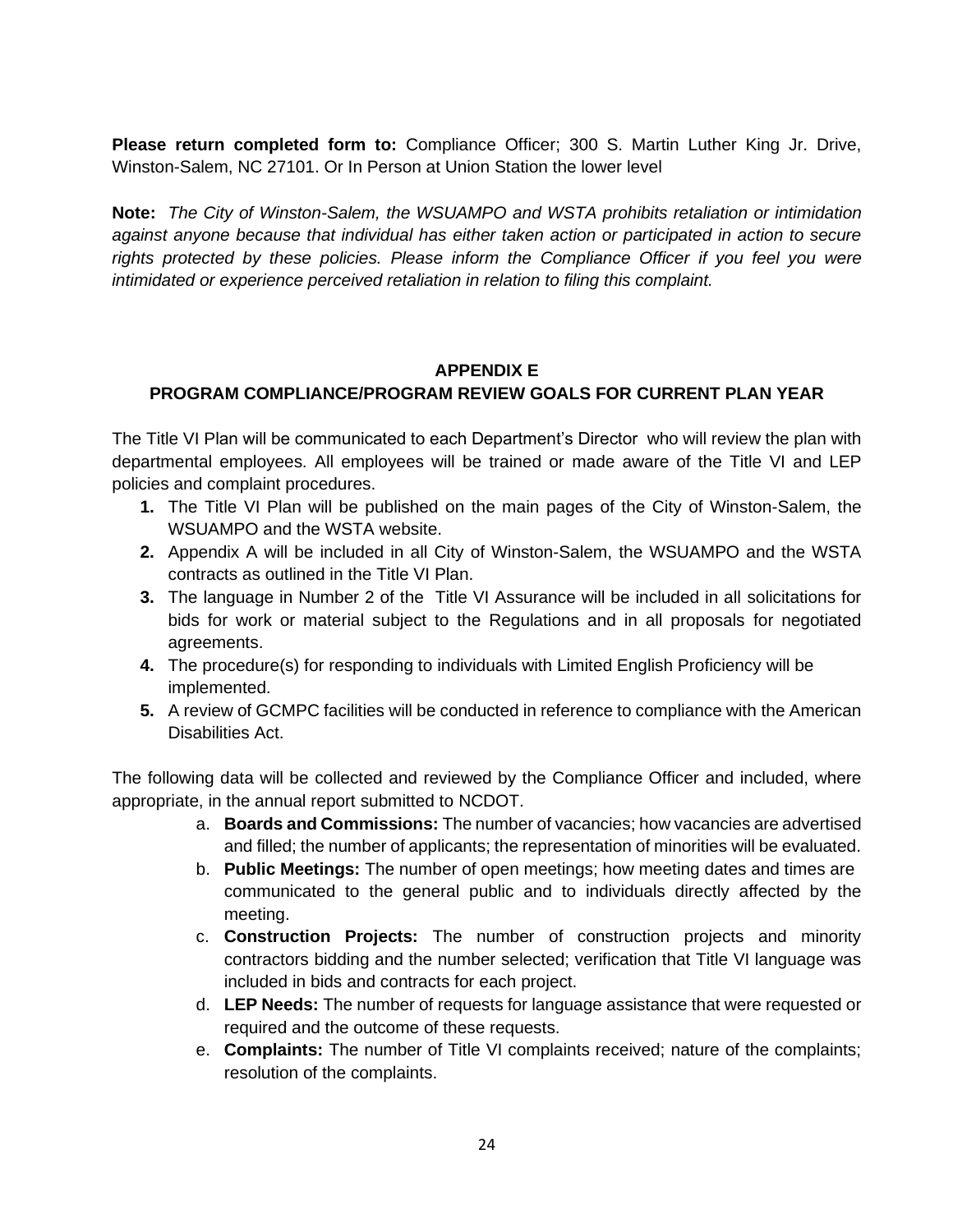- f. **Timeliness of Services:** The number of requests for services; amount of time from request to when service was delivered; number of requests denied.
- g. **Right of Way/Eminent Domain:** The number of such actions and diversity of individual(s) affected.
- h. **Program Participants:** Racial data of program participants where possible.

# **APPENDIX F LIMITED ENGLISH PROFICIENCY (LEP) POLICY AND PROCEDURES**

**City of Winston-Salem Human Relations Department**

# **Title VI Compliance Limited English Proficiency (LEP) Policy and Procedures**

# I. **Commitment Statement**

The City of Winston-Salem is committed to improving the accessibility of services to persons with Limited English Proficiency (LEP) and to developing and implementing a system that gives LEP persons "meaningful access" to the City of Winston-Salem's programs and services. The City of Winston-Salem has adopted the goal of improving Hispanic Relations, as per the City Council's Strategic Plan. As a result, the City of Winston-Salem has delegated authority for an LEP Compliance Coordinator (the Human Relations Director) within the Human Relations Department.

# II. **Purpose**

This policy sets forth the basic requirements and procedures intended to ensure City of Winston-Salem government takes reasonable steps to consistently meet its legal obligation of language access requirements in compliance with Title VI and E.O. 13166.

# III. **Background**

Congress enacted Title VI of the Civil Rights Act of 1964 to ensure federal money is not used to support discrimination on the basis of race or national origin in government activities. Section 601 states: "No person in the United States shall, on ground of race, color, or national origin, be excluded from participation in, be denied the benefits of, or be subjected to discrimination under any program or activity receiving Federal financial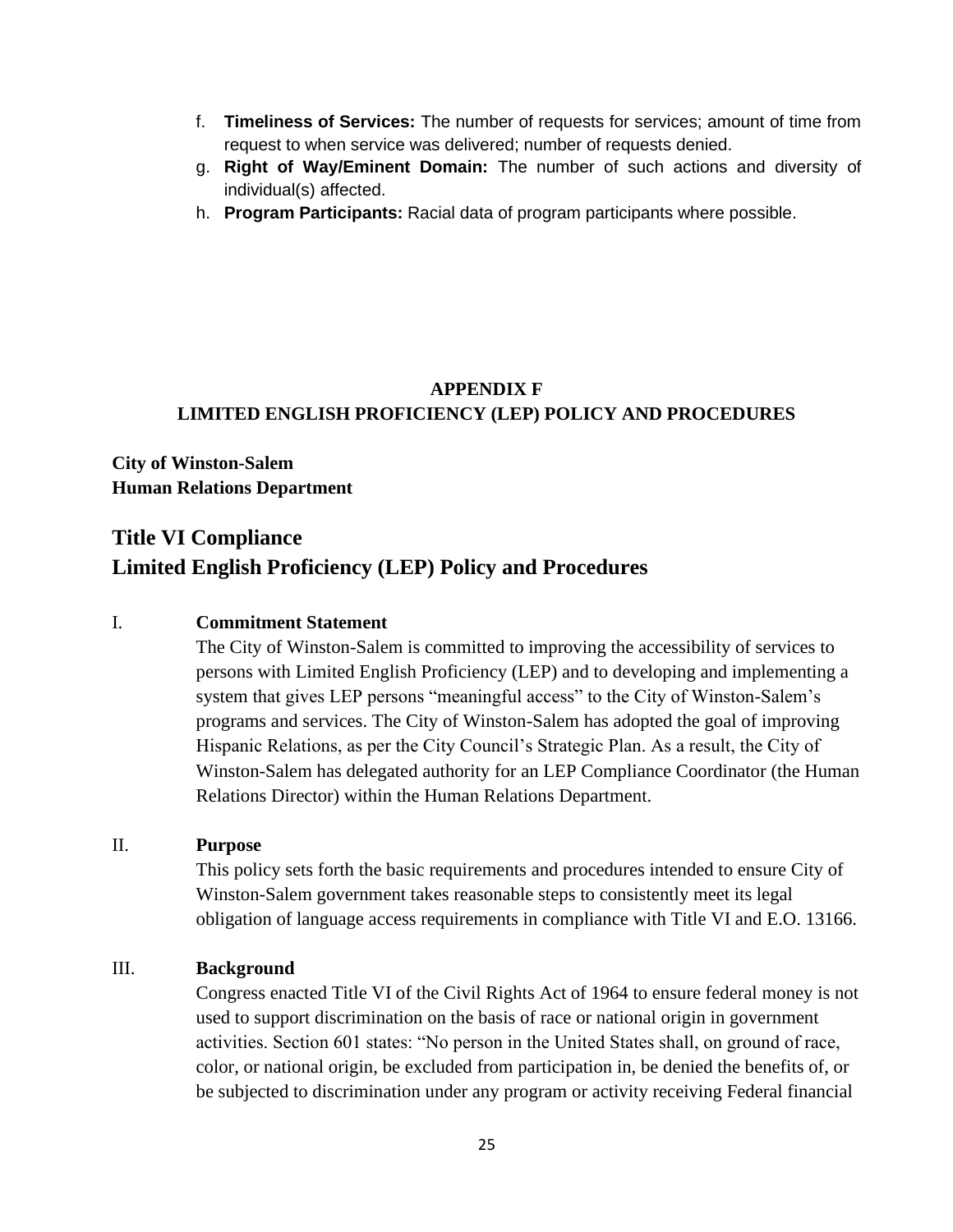assistance." Neither Title VI, nor its implementing regulations discuss linguistic access per se; however, the courts have consistently found a close connection between national origin and language.

In 2000, the President signed Executive Order (E.O.) 13166 mandating all federal agencies and recipients of federal financial assistance take reasonable steps to ensure meaningful access to their programs to limited English proficient (LEP) individuals. These individuals may be entitled to language assistance with respect to a particular type of service, benefit, or encounter.

The City of Winston-Salem receives federal funding in support of programs, services, and activities through the following all departments receiving federal funding. The City also receives special federal grants or appropriations from time to time to undertake capital projects.

# **IV. IV. Definitions**

- A. **Limited English Proficiency (LEP) Person**: An LEP individual is defined as someone who does not speak English as a primary language and has a limited ability to read, write, speak or understand English.
- B. **Federal Financial Assistance:** Includes but is not limited to, grants and loans, grants or donation of federal property, the detail of federal personnel, the sale, lease or permission to use federal property at little or no cost, and any other federal agreement, arrangement, or other contract which has as one of its purposes the provision of assistance.
- C. **"Four Factor" Test:** The US Department of Justice in 2002 issued LEP Guidance that articulated a starting point for achieving Title VI compliance. Affected City Departments should use the Four Factor test to determine the "reasonable steps" they should implement in order to be Title VI compliant. The four factors that should be balanced are:
	- 1) **Proportion of the general public served** or likely to be encountered by the program or Department – The greater the number of LEP individuals, the more likely it is that language services are required.
	- 2) **Frequency of contact** with the general public dictates the level of contact and likelihood that language services are required.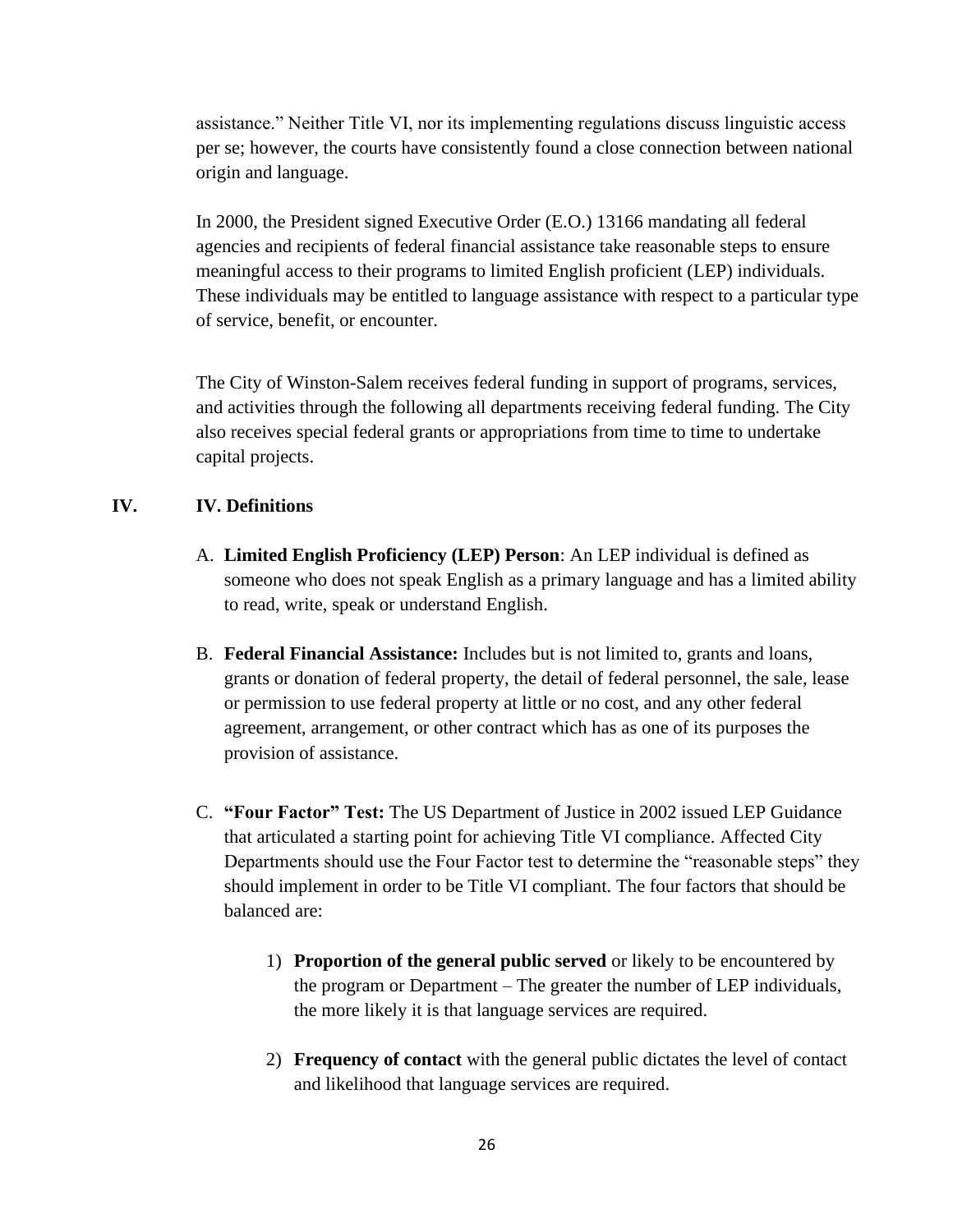- 3) **Nature and importance of the program, activity or service** The more important the program the greater the need for language services; i.e., Will denial or delay of service have serious or life-threatening consequences? Does government make the program compulsory?
- 4) **Resource availability** will be dependent upon the size and budget of the Department which, in effect, will deem what is reasonable.

#### **D. Title VI - Section 601 of the Civil Rights Act of 1964**

No person in the United States shall, on the ground of race, color, or national origin, be excluded from participation in, be denied the benefits of, or be subjected to discrimination under any program or activity receiving Federal financial assistance.

#### *E. Executive Order 13166 of the Civil Rights Act of 1964*

Federal agencies and recipients of federal financial assistance must take reasonable steps to ensure meaningful access to their programs to limited English proficient individuals who are five (5) percent of the total population or 1000 individuals, whichever is less.

#### *F. Who is Limited English Proficient or LEP?*

Persons who do not speak English as their primary language, who have a limited ability to read, write, speak, or understand English. These individuals may be entitled to language assistance under Title VI of the Civil Rights Act of 1964, with respect to a particular type of service, benefit, or encounter.

#### *G. "Reasonable Steps to Ensure Meaningful Access"*

The standard of "reasonable steps to ensure meaningful access" was designed by The US Department of Justice in 2002 to be a flexible, fact-dependent, starting point in an agency assessment of LEP persons eligible to be served or likely to be encountered by the program, the frequency of contact, nature or importance of the program, activity or service provided, and resources available.

The City of Winston-Salem had a population of approximately **229,617** according to Census 2010. Fourteen and seven tenth percent (14.70%) of the population was Latino or Hispanic.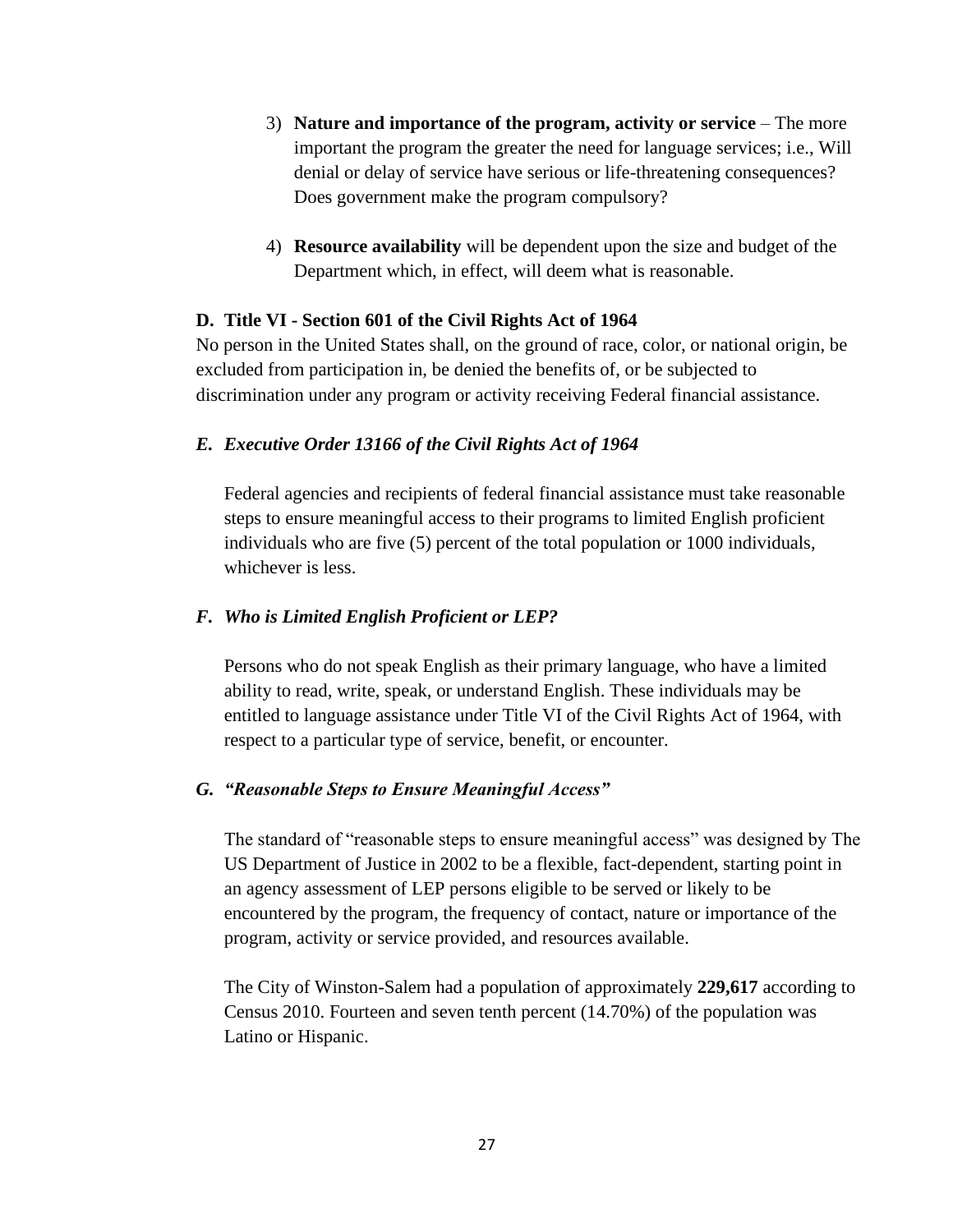To date, City efforts, under the "reasonable steps" standard, have meant providing meaningful access to Spanish speaking LEP individuals. Such efforts include having multi-lingual translations for the City's website, hiring multi-lingual employees, translating documents into Spanish, airing a Spanish city services-based television show, and offering pay incentives to employees who learn and/or use fluent Spanish during the normal course of their work duties.

# *H. "Voluntary Compliance"*

The U.S. Department of Housing and Urban Development (HUD) has required that all agencies receiving federal funds to submit voluntary compliance plans consistent with expectations from the federal government. The City of Winston-Salem has met this requirement by 4 including the designation of a staff person to serve as agency specific LEP coordinator, specifically the Human Relations Department Director, to ensure rights and due process for LEP individuals.

#### **V. Procedures**

# **All City Departments that receive federal funding should have in place a written Limited English Proficiency (LEP) Plan based upon the "four factor" test.**

The elements of an LEP Plan are:

- a. Identifying LEP individuals who need language assistance
- b. Identifying ways in which language assistance will be provided
- c. Training staff
- d. Providing notice to LEP individuals
- e. Monitoring and updating the LEP Plan

Helpful websites to aid and assist in developing the written LEP include:

# [www.lep.gov](http://www.lep.gov/) <http://www.usdoj.gov/crt/cor/> <http://www.hhs.gov/ocr/index.html>

<http://www.hud.gov/offices/fheo/promotingfh/lep.cfm> <http://epa.gov/civilrights/lepaccess.htm> [http://www.usdoj.gov/crt/lep/guidance/guidance\\_index.html](http://www.usdoj.gov/crt/lep/guidance/guidance_index.html)

A. LEP Guidance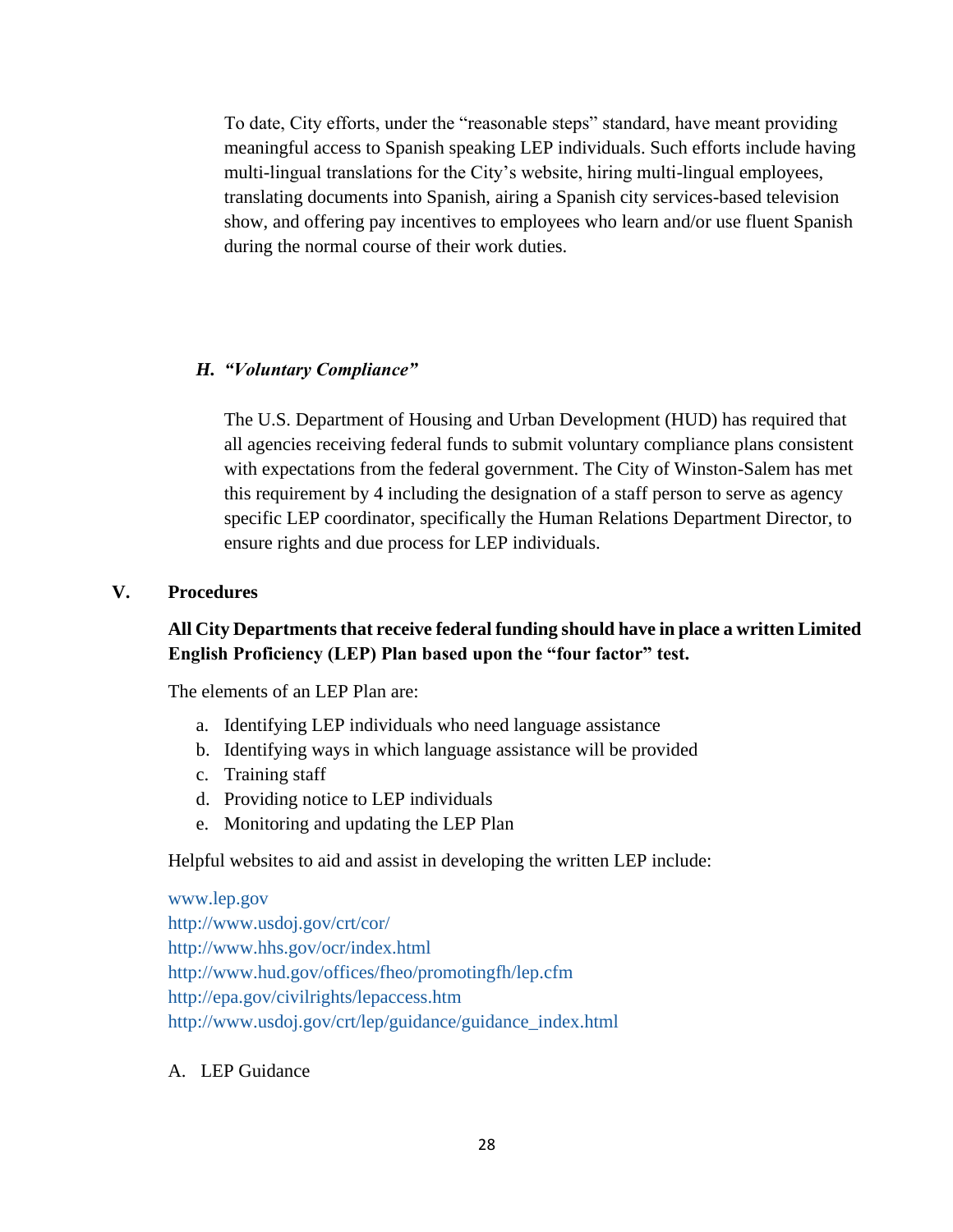Affected Departments, depending on budget restrictions and feasibility, are encouraged to explore a range of strategies to communicate with multi-lingual customers, such as identifying staff persons capable of serving as interpreters, contracting with outside interpreters, using telephonic interpreter services (i.e., AT & T Language Line), and/or engaging community volunteers. Interpreting is a complex task and requires skills different from those needed for translation. Caution and consideration should guide the use of informal interpreters due to concerns regarding competence, confidentiality, and conflicts of interest.

Affected Departments are encouraged to explore a range of strategies to provide for written language assistance or the translation of vital documents, including providing "onsite" interpretations of vital documents or brainstorming suitable alternatives to written documents. A document is considered vital if it contains information that is critical for obtaining federal services, benefits, or is required by law.

#### **B. LEP Resources Available**

The LEP Compliance Coordinator (Human Relations Director) in the Human Relations Department is responsible for examining all City services, providing outreach to the growing LEP community, and interfacing with all City Departments to help ensure meaningful access to LEP clients and customers. The LEP Compliance Coordinator is able to assist and support Departmental staff in assessing their specific needs and preparing a draft LEP document. The LEP Compliance Coordinator performs the role of resource and advocate for effective plan development.

The LEP Compliance Coordinator also coordinates the Spanish Language Assessment Tool used by hiring Departments in conjunction with normal Human Resources processes to evaluate the Spanish language proficiencies of prospective employees whose jobs may require or prefer bi-lingual abilities, or current employees who may be called upon by the Department to assist their Spanish-speaking customers or clients.

The LEP Compliance Coordinator *is not* unilaterally responsible for directly providing translation or interpretation services to City Departments. The LEP Compliance Coordinator *is* responsible for identifying and maintaining a network of qualified community resources for referral to City Departments.

Human Resources can provide guidance and support in the recruitment, retention and professional development of bi-lingual staff (staff fluent in two languages) or staff with specific skills (certifications, credentials) in translation/interpretation assistance.

#### **C. LEP Enforcement**

While planning is an important part of ensuring that reasonable steps are being taken to provide meaningful access to LEP individuals seeking services, benefits, or information,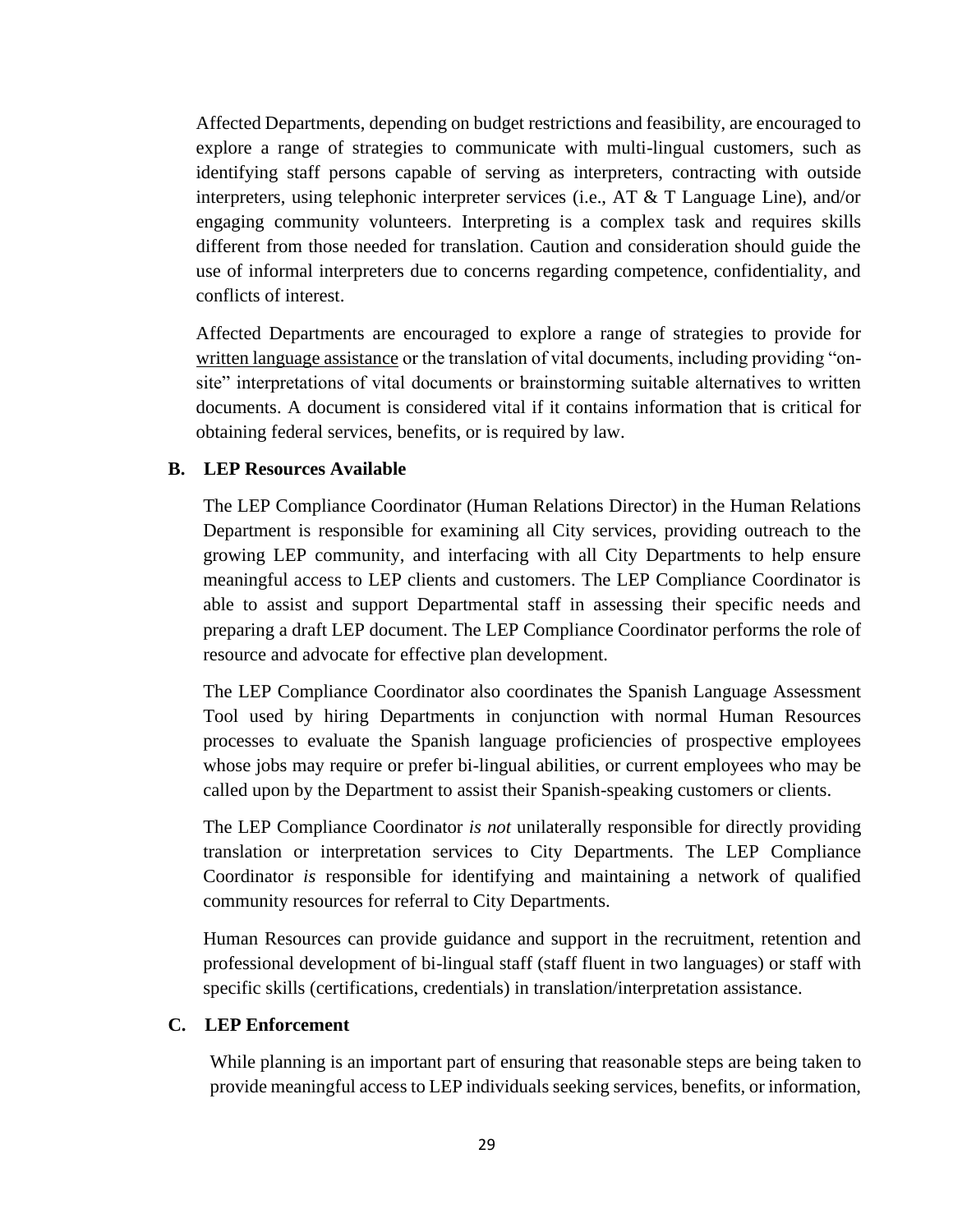there is no blanket requirement that the plans themselves be submitted to federal agencies providing federal financial assistance. In certain circumstances, such as in complaint investigations or compliance reviews, recipients may be required to provide to federal agencies a copy of any plan created by the recipient.

Most federal agencies have an office that is responsible for enforcing Title VI of the Civil Rights Act. The Coordination and Review Section (COR) of the Civil Rights Division of the Department of Justice has taken the lead in coordinating enforcement. 6

#### D. **City Services and Public Signage**

The Neighborhood Services Department contracted for a Hispanic Community Survey to be conducted in 2008 that would assess how City services are perceived and utilized by Hispanic residents. This report also identified gaps in service for those with a language barrier. Recommendations included developing consistent design standards and contracting for expert translation services. The Report has been provided to Neighborhood Services and Human Relations. The results of the survey will assist in the responsibility for on-going improvements in the elimination of language barriers as the City continues to construct or renovate new facilities. Technical support and assistance to the Department is available through the Human Relations Department. Also, while not specifically addressed within Title VI legislation, the City of Winston-Salem may choose to utilize signage that is written in Spanish, as needed.

# **E. City Web Pages**

Again while not specifically addressed within Title VI legislation, the City of Winston-Salem, through its Information Systems and Marketing and Communications Departments, should assume responsibility for review of its official internet presence and how critical information on essential services for Spanish speakers, and future target languages, can be provided in a creative, concise, cost-effective manner on the web. Technical support and assistance to the Department is available through the Human Relations Department.

#### **F. LEP Critical Services**

The following LEP Critical Services City Departments fall under the "reasonable steps to ensure meaningful access" standard based on the receipt of federal funding and/or their significant interaction with the general public:

- 1. Emergency Services
- 2. Police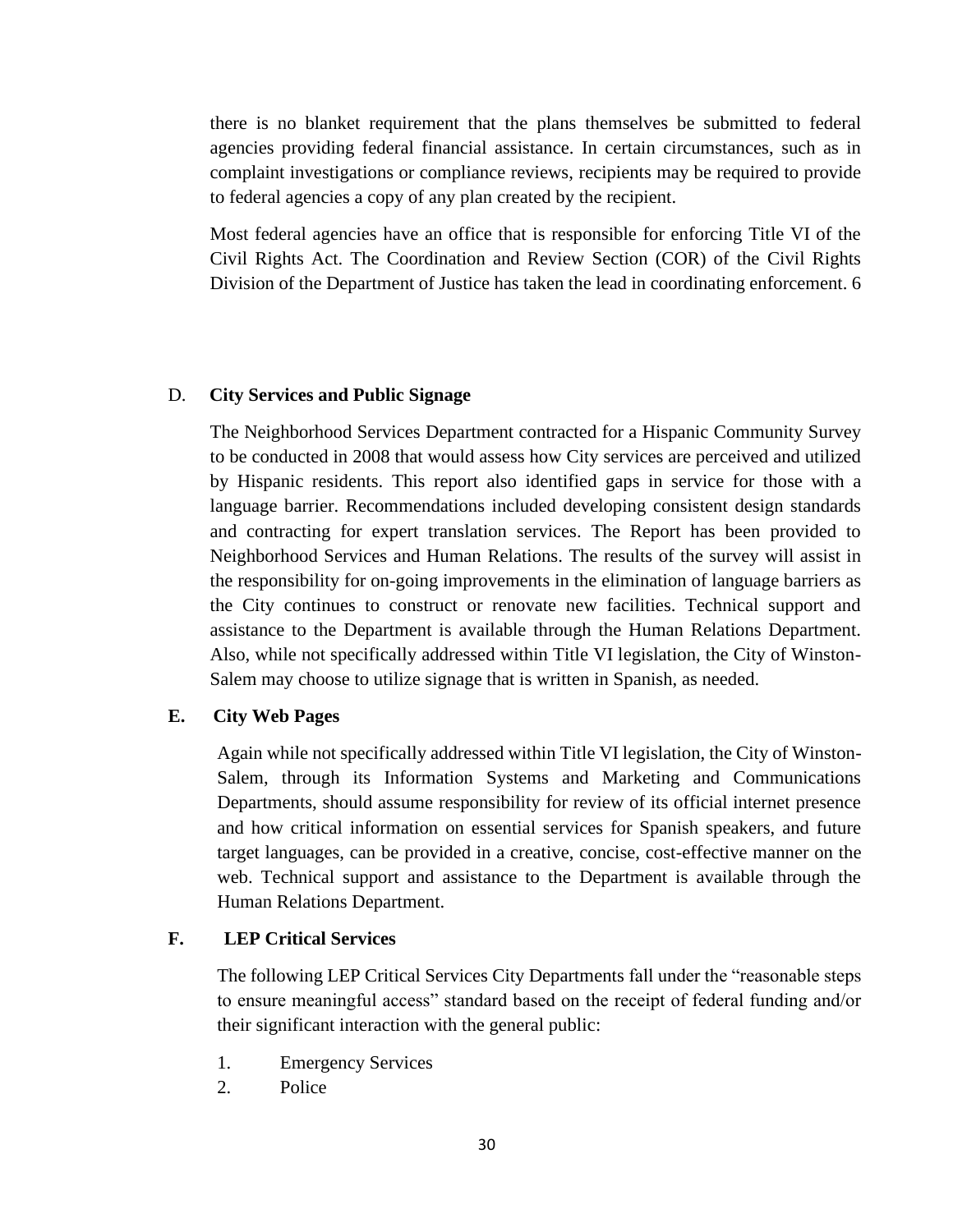- 3. Fire
- 4. Inspections
- 5. Utilities
- 6. Human Relations
- 7. Housing Neighborhood Development
- 8. Neighborhood Services
- 9. Economic Development
- 10. City Link
- 11. Marketing and Communications
- 12. Winston-Salem Transit Authority
- 13. Department of Transportation
- 14. Stormwater
- 15. Streets
- 16. Vegetation Management
- 17. Recreation and Parks
- 18. Information Systems
- 19. Planning

All City departments, with technical assistance and support from Human Relations, are required to be conscious as circumstances change to continue and evaluate potential barriers to programs and services.

Under Title VI, **any** City department that receives grants and loans from the federal government should have in place a written plan for identifying LEP individuals and including language assistance measures.

# **G. LEP Policy Goals**

- 1. Oral Information (Language Assistance)
- 2. Written Information (Translation of Vital Written Materials)
- 3. Electronic Information (Web Pages)
- 4. Signage (Within Publicly Accessible Buildings maintained/Administered)
- 5. Staff Training
- 6. Outreach

# **VI. Evaluating City performance under the LEP Policy Goals**

A. Contact the LEP Critical Services departments regarding their oral/written translation capabilities.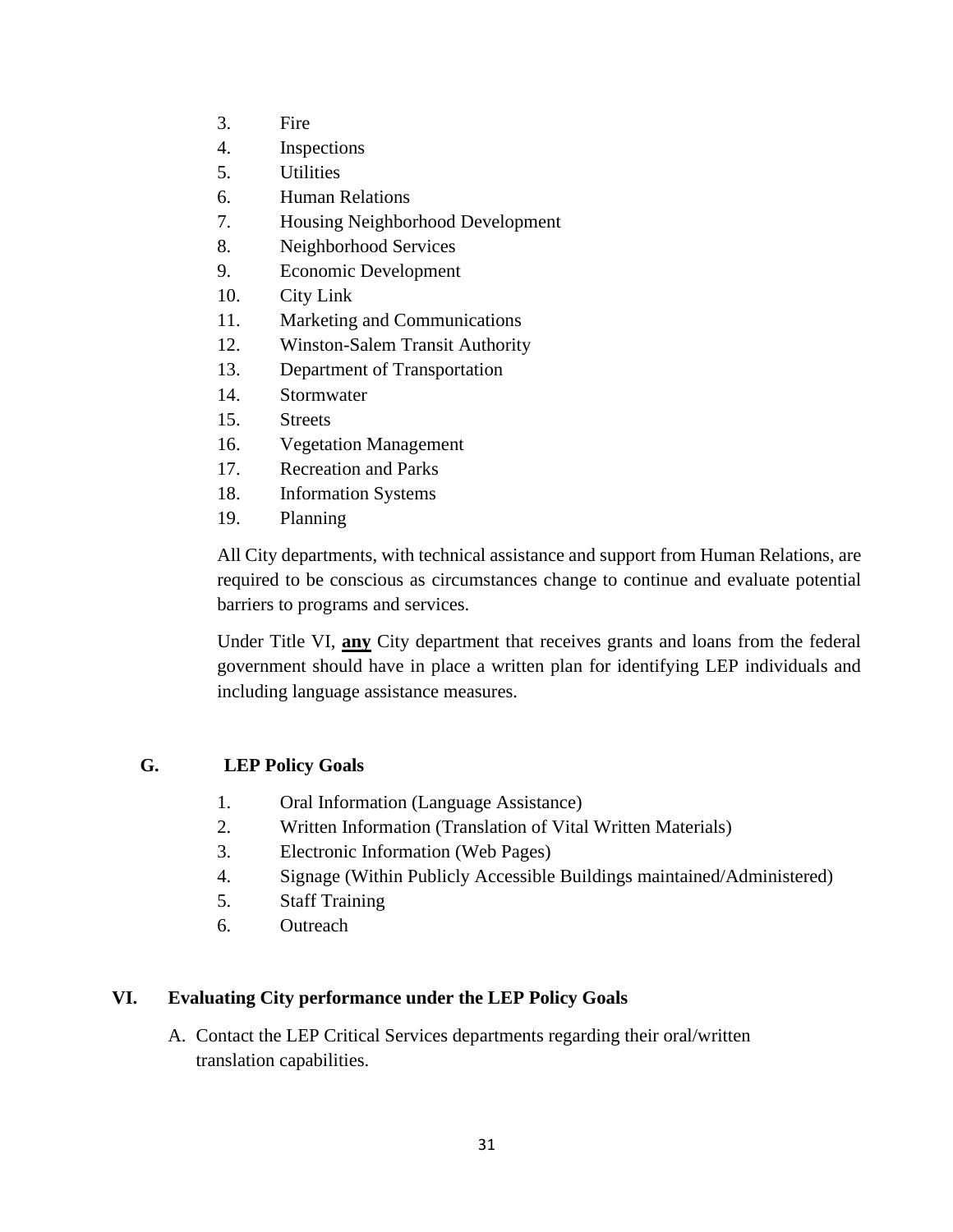- B. Review foreign language translations on the City website (IS Department, Marketing and Communications Department).
- C. Conduct a field audit of bi-lingual building signage, as needed.
- D. Review current practices and explore new measures in staff training and outreach.
- E. Utilize the comprehensive Hispanic Community Survey results of how Hispanic residents view City services.

# **VII. Policy and Plan Implementation Recommendations**

- A. Continue offering participating employees increased options for skills improvement, tuition reimbursement, or incentive pay based on their Spanish language skills. (Human Relations; Human Resources)
- B. List expert, professional contractors or trainers available to provide Spanish language translation and interpretation services on the City intranet site. (IS; Human Relations)
- C. Provide department directors with mandatory Title VI Training beginning in FY 2009- 2010. (City Attorney's Office, Human Resources)
- D. Incorporate an LEP overview into management/supervisory training for departments receiving federal funds. (City Attorney's Office, Human Resources)
- E. Re-evaluate bi-lingual or multi-lingual hiring policy and related recruitment incentives as part of the overall update of the Personnel Ordinance. (Human Resources)
- F. Clarify individual City departmental responsibilities versus those of Human Relations under Title VI, Executive Order 13166.
	- 1. Each federal grant recipient expected to have an LEP plan.
	- 2. Human Relations LEP Compliance Coordinator serves as a resource/advocate for plan development.
- G. Use the Spanish Language Resource Liaison (Human Relations Specialist) in assessing barriers to language interpretation and understanding for users of City services.
- H. Use telephonic translation and/or bi-lingual employees as an asset to City Link.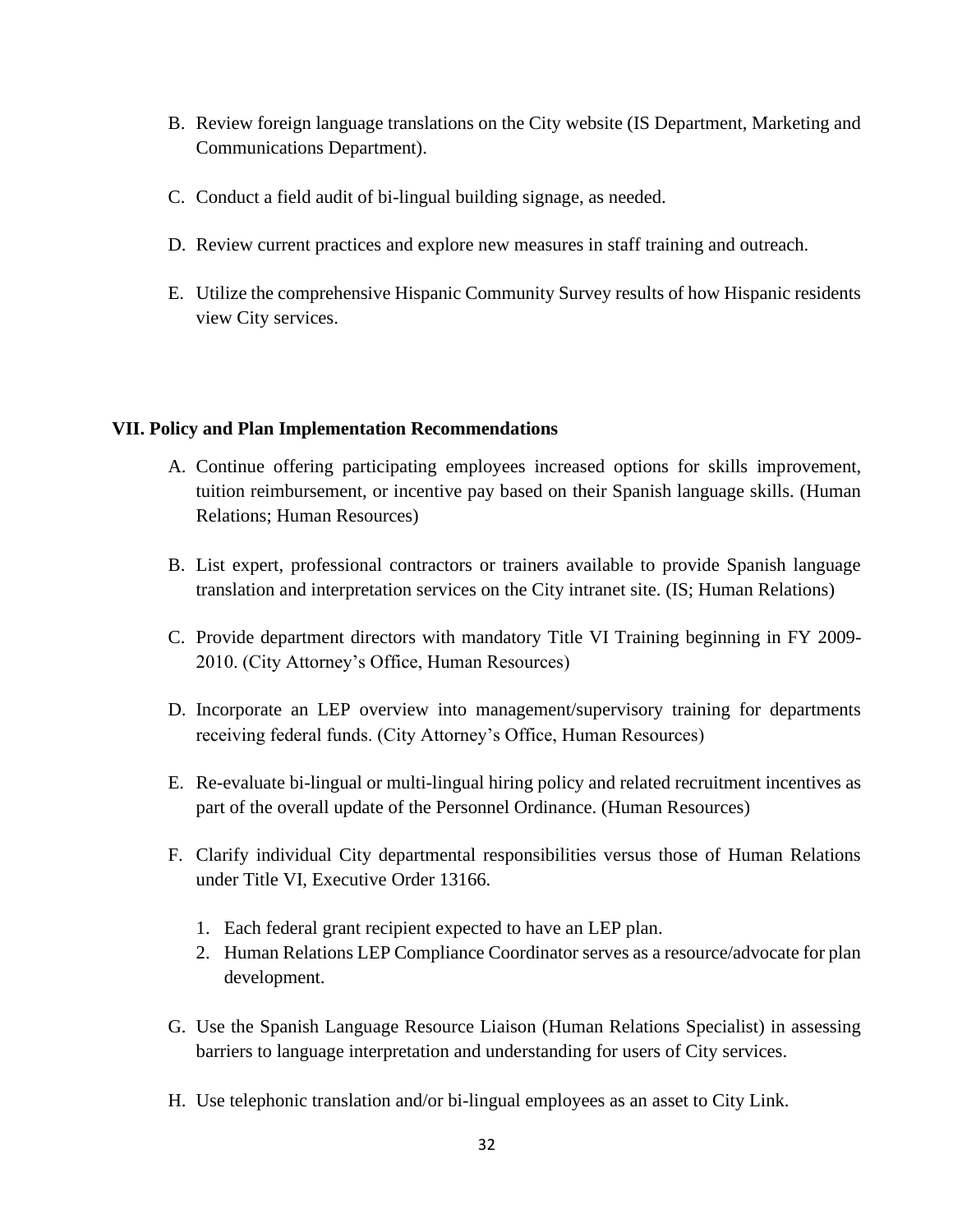- I. Encourage the Critical Service departments to utilize their state or national affiliates as resources to present and provide appropriate document translations as needs arise.
- J. Complete a review of the City website to ensure the effectiveness of Spanish translation.
- K. Use bi-lingual signage on display at various work sites, as needed.
- L. Use results of the Hispanic Community Survey of how Hispanic residents view City services and use findings to increase understanding and motivate improvements. Continue to draw upon the survey to better develop outreach, communications, and city services. (City Departments)
- M. Although Title VI and E.O. 13166 specifically obligate only those City Departments that directly receive federal funding, the fundamental philosophy and practice of the City of Winston-Salem is that **all City Departments** should strive to take reasonable steps to ensure meaningful access to their programs, activities, and services by LEP individuals.

# **Outline of LEP Grievance Process**

- I. Intake
	- A. Jurisdiction and Standing
		- 1. City Code
		- 2. Federal Laws
		- 3. Mediation
	- B. Complaint Form
		- 1. Required Information
		- 2. Required Signatures
	- C. Record Keeping/Filing
		- 1. Case Tracking System
		- 2. Storage and Files
- II. Notification
	- A. Content of Notification Letter
	- B. Time Frames/Deadlines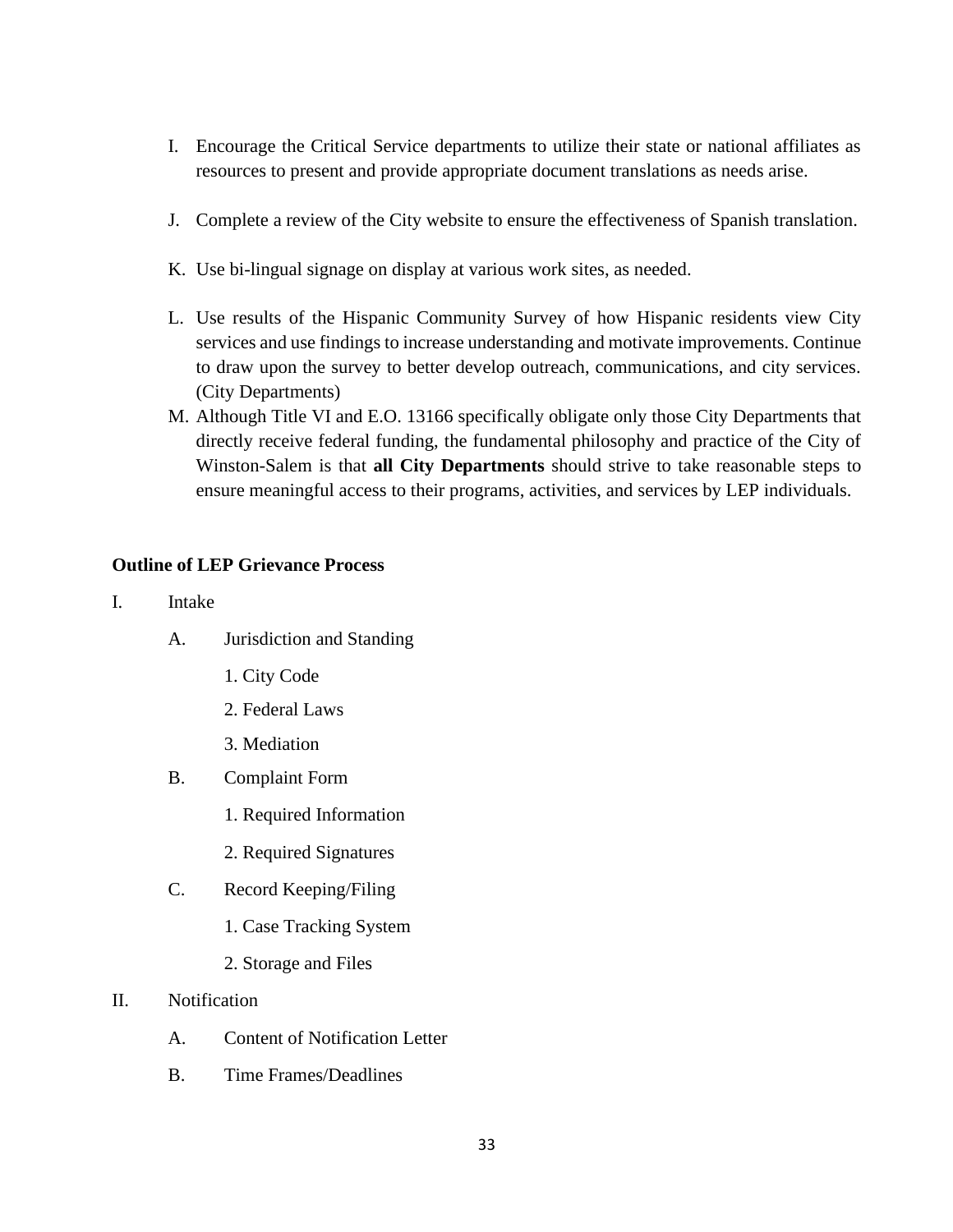#### III. Processing

- A. Documentation
	- 1. Contract Agreements
	- 2. Photographs
	- 3. Public Information
		- a. Police Reports
		- b. Tax Records
	- 4. Releases/Consent Forms
- B. Interviews
	- 1. Identifying Witnesses
	- 2. Witness Statements
- C. Investigation Timeline
	- 1. 45-Day Turnaround
	- 2. Exception to 45-Day Turnaround
- IV. Final Determination and Case Closure
	- A. Findings of Fact
	- B. Mediation Agreements
	- C. Recommendation from the Director
	- D. Final Determination Notification from the City Manager
	- E. Case Closure Form
- V. Levels of Appeal
	- A. City Manager
	- B. Attorney

# LEP Grievance Process

The following policy reflects the LEP grievance process procedures for complaints filed with the Human Relations Department: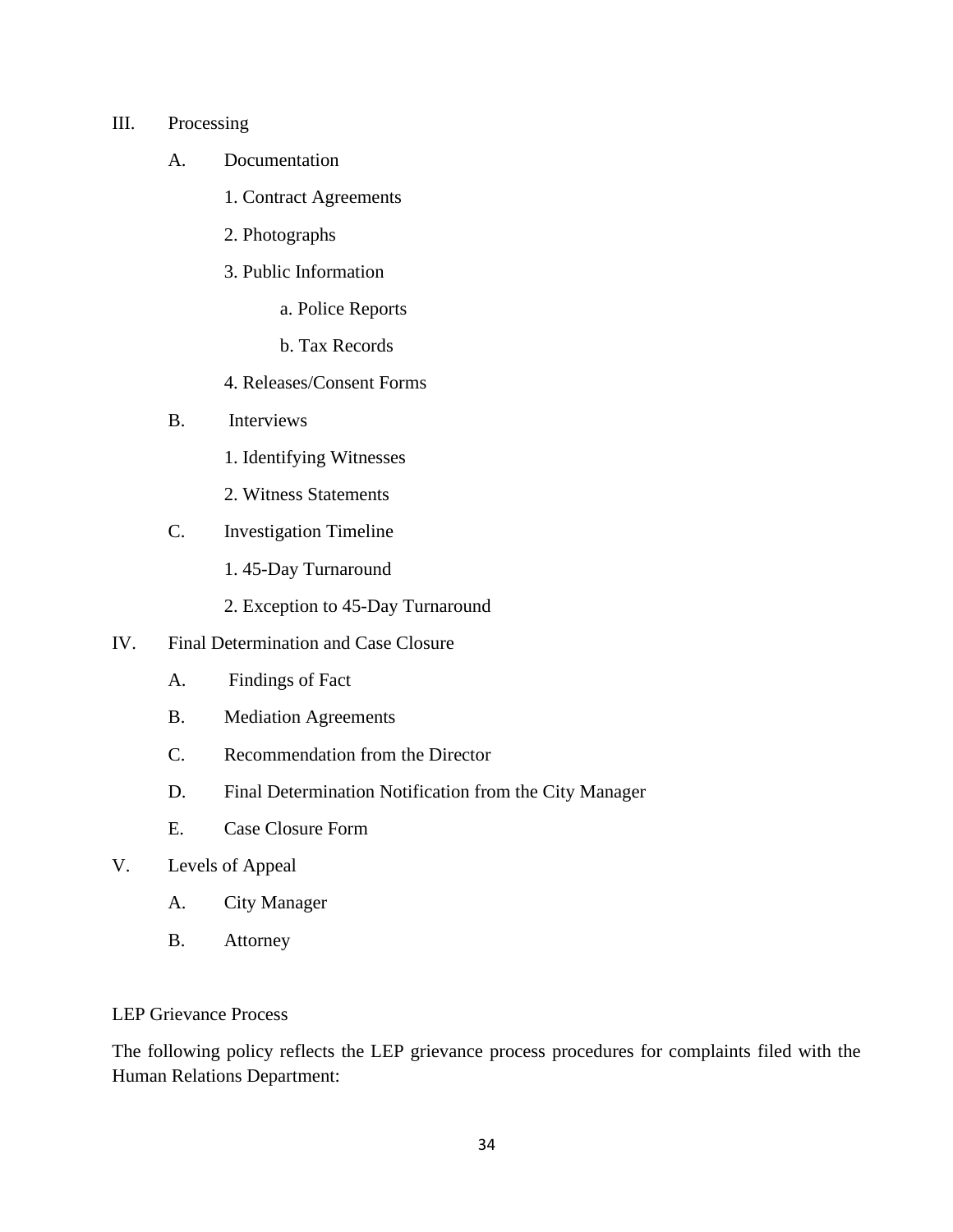#### I. Intake

# A. Jurisdiction and Standing

A Limited English Proficiency complaint is a complaint that is based on a citizen's right reasonable access to city-related services, grants, donations, properties, or programs that are funded in whole or in part by federal funding. The Human Relations Department is authorized to advise complainants regarding their rights and to investigate complaints based on a violation of reasonable access. It is the responsibility of the Human Relations Department to consult with potential complainants via telephone or in person regarding such complaints.

# 1. Jurisdictional Basis under the Winston-Salem City Code

The Human Relations Department will determine the jurisdiction of the complainant's concerns by assessing whether the concerns fall within the realm of the Winston-Salem City Code. The Human Relations Department has the jurisdiction to assist complainants regarding the following limited English proficiency issues:

- *a. A Limited English Proficiency (LEP) Person* is defined as someone who does not speak English as a primary language and has a limited ability to read, write, speak or understand English.
- *b. Federal Financial Assistance* includes but is not limited to, grants and loans, grants or donation of federal property, the detail of federal personnel, the sale, lease or permission to use federal property at little or no cost, and any other federal agreement, arrangement, or other contract which has as one of its purposes the provision of assistance.
- *c. The "Four Factor" Test*, as issued by the US Department of Justice in 2002, articulated a starting point for achieving Title VI compliance and is adopted by the City of Winston-Salem. Affected City Departments should use the Four Factor test to determine the "reasonable steps" they should implement in order to be Title VI compliant. The four factors that should be balanced are:
	- i. **Proportion of the general public served** or likely to be encountered by the program or Department – The greater the number of LEP individuals, the more likely it is that language services are required.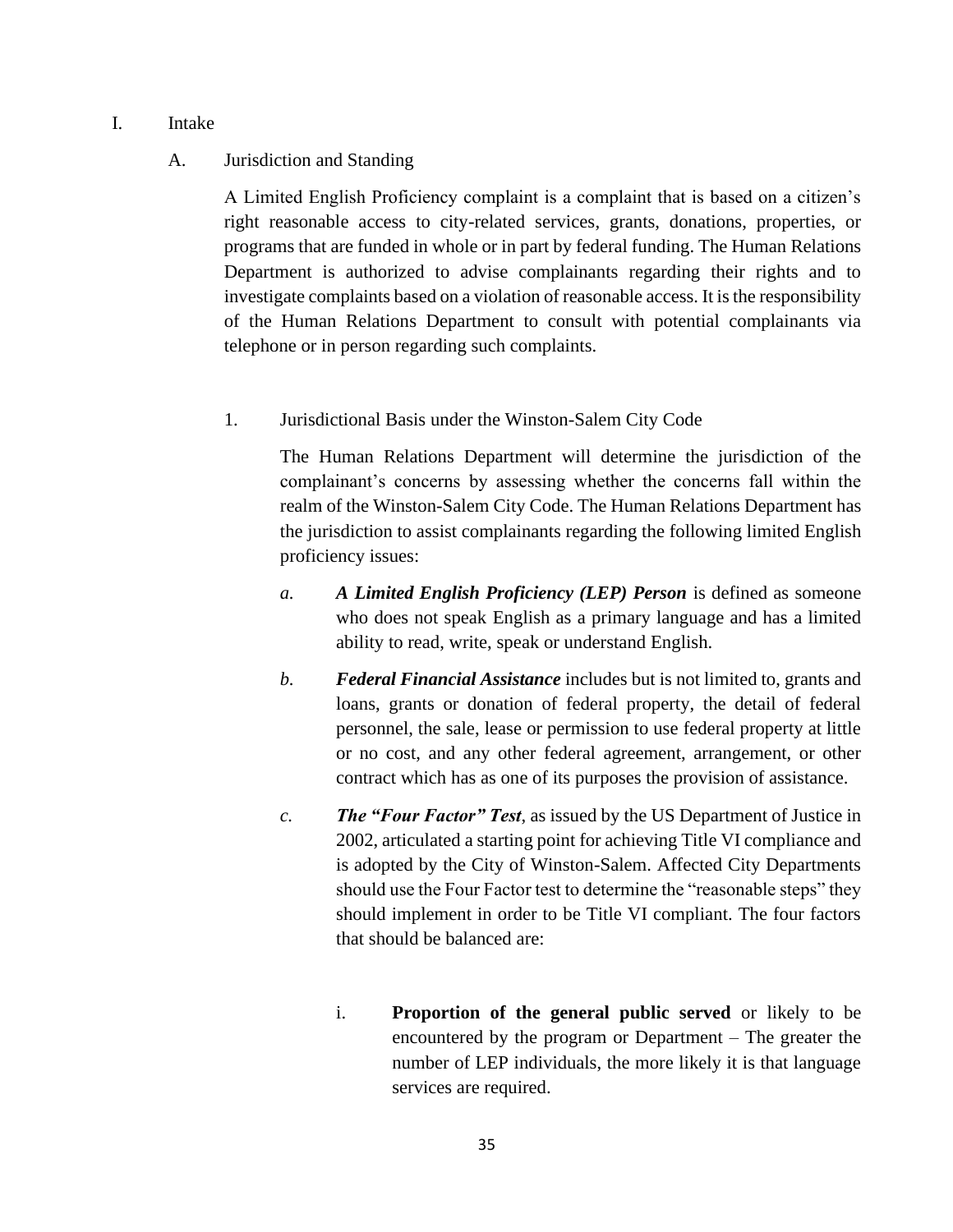- ii. **Frequency of contact** with the general public dictates the level of contact and likelihood that language services are required.
- iii. **Nature and importance of the program**, activity or service will be determined by the importance of the program in relationship to the need for language services.
- iv. **Resource availability** will be dependent upon the size and budget of the Department which, in effect, will deem what is reasonable.

#### 2. Federal Laws

#### *a. Title VI - Section 601 of the Civil Rights Act of 1964*

No person in the United States shall, on the ground of race, color, or national origin, be excluded from participation in, be denied the benefits of, or be subjected to discrimination under any program or activity receiving Federal financial assistance.

*b. Executive Order 13166 of the Civil Rights Act of 1964* 

Federal agencies and recipients of federal financial assistance must take reasonable steps to ensure meaningful access to their programs to limited English proficient individuals who are five (5) percent of the total population or 1000 individuals, whichever is less.

3. Mediation

Based on the delegating authority of the Human Relations Director, a Human Relations Specialist (also, "Specialist") will advise the complainant and respondent of his/her option to mediate the complaint. The mediation will remain available to the parties throughout the investigative process.

The Human Relations Specialist will implement mediation only after both the complainant and respondent have agreed to it. Such an agreement must be in writing and signed by both parties (see the attached template for Mediation Agreements).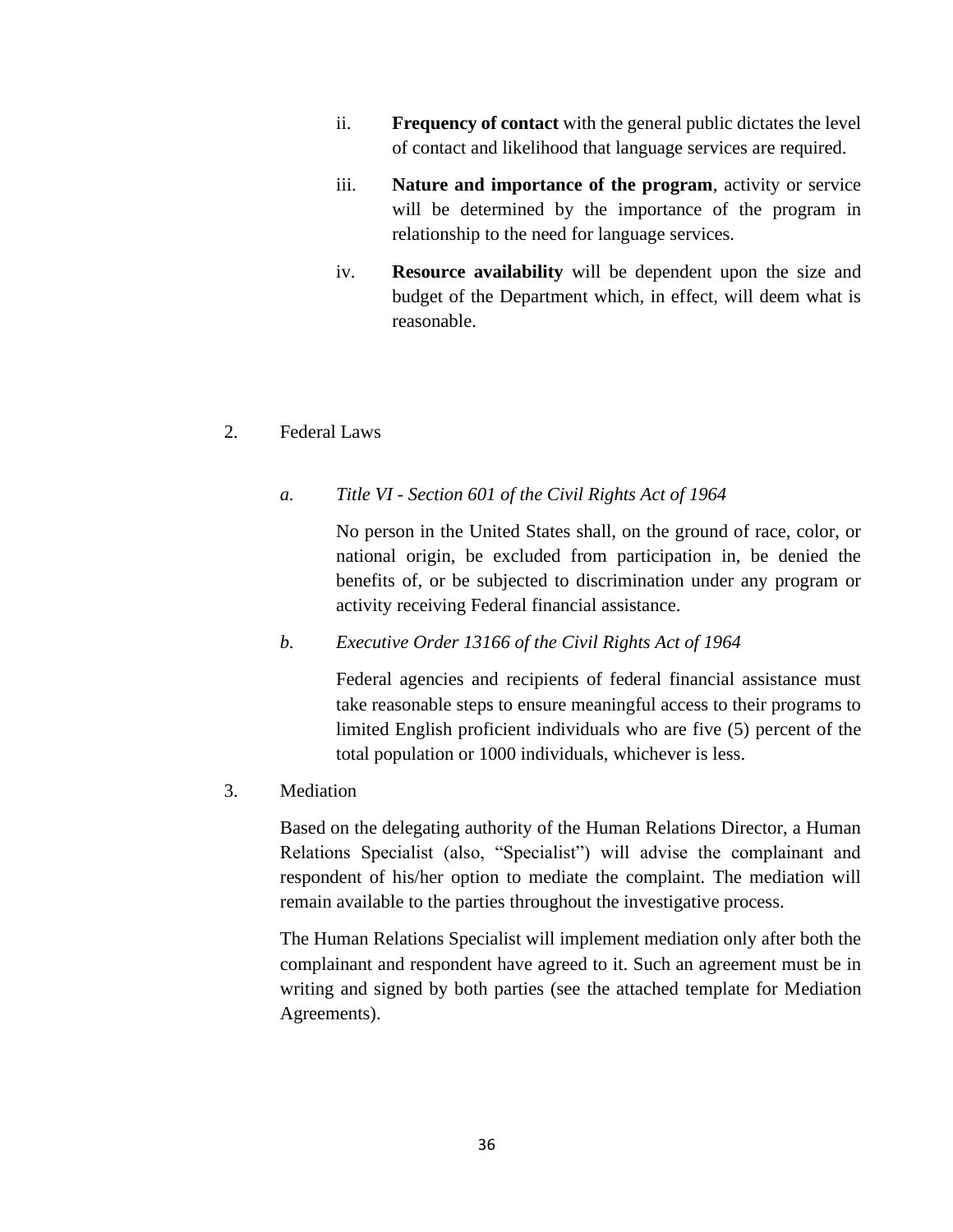The Mediation Agreement will set forth the terms and conditions of any and all mediation sessions that will be entered into by the parties. The Human Relations Specialist will preside over the mediation sessions and set the rules of protocol. Each party will be allowed to speak, uninterrupted, while the other party listens. Afterwards, the Specialist will ask the opposite party to repeat the key points the other party made. Then, the Specialist will communicate the key points made by both parties. The Specialist will then encourage resolution by asking for proposed solutions from both parties and negotiating the proposals until a final resolution is achieved. Once a final resolution is achieved, the Specialist will note the proposals and record them in a Conciliation Agreement. If mediation fails, landlords and/or tenants may pursue legal action through court or a private attorney. Both parties may refuse to mediate at anytime during the mediation process.

B. Complaint Form

The LEP Complaint Form (see the attached LEP Complaint Form) will be completed by the complainant. It is not the practice of the Department to process anonymous complaints. The complainant must write the exact basis for filing the complaint. The complaint must be filed within one year of the allegation. The complaint must also write the dates, locations, and witnesses for all issues noted in the complaint. The complainant must also write the remedy that is sought as a result of filing the complaint. A copy of the complaint form will be made available to the respondent, upon request, and any other city administrators/officials who have a legitimate need to know. Otherwise, the Human Relations Department will deem the complaint form and other information. The LEP Complaint Form must include the notarized signature of the complainant.

1) Case Tracking System

The Human Relations Department will track all LEP complaints through an internal tracking system. This system will be maintained by the Human Relations Administrative Secretary. The Administrative Secretary will generate a report that reflects all LEP Complaints. This report will be shared with the City Manager's Office and the City Attorney's Office, as needed.

2) Storage and Files

All documents pertaining to an LEP complaint will be put into a complaint file created by the Human Relations Specialist or Human Relations Administrative Secretary. Files will organized and stored based on the fiscal year in which the LEP complaint was filed.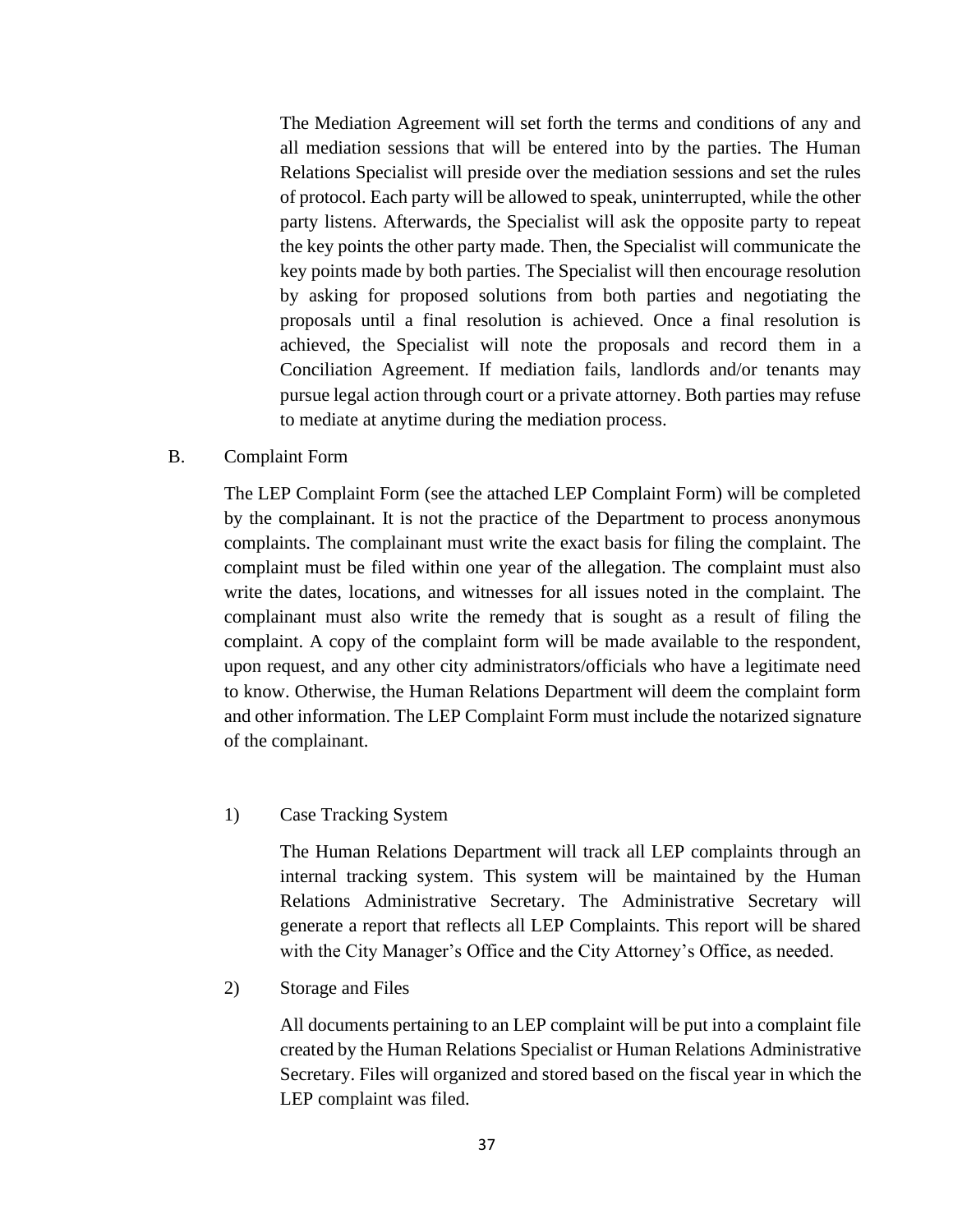#### II. Notification

#### A. Content of Notification Letter

The Human Relations Director will mail each complainant and respondent a notification letter regarding the filing of the LEP complaint. The Human Relations Administrative Secretary will mail the notification letter by certified mail, return receipt requested.

At a minimum, the content of the notification letter will include:

- 1) the name of the complainant;
- 2) the name of the respondent;
- 3) the date the complaint was filed;
- 4) the basis of the complaint;
- 5) the name of the Human Relations Specialist assigned to investigate the complaint;
- 6) any deadlines within which the parties have to respond;
- 7) the availability of mediation as a means for resolution;
- 8) any appeal rights available to both parties; and
- 9) contact information for the Human Relations Specialist.
- B. Time Frames/Deadlines
	- 1) Deadlines for Parties' Responses

The complainant and respondent will have five (5) business days within which to respond to any requests for information or requests for interviews. Failure of the complainant or respondent to respond within this prescribed time will result in the possible closure of the complaint. Any requests for extensions of this five (5) day response time must be made to the Human Relations Specialist via writing or telephone call within the first five (5) day response time. The Specialist will confer with the party requesting the extension to determine a reasonable extended date. The Specialist will convey the request for extension to the opposite party in writing within three (3) days of the agreed upon extended date.

# III. Processing

A. Documentation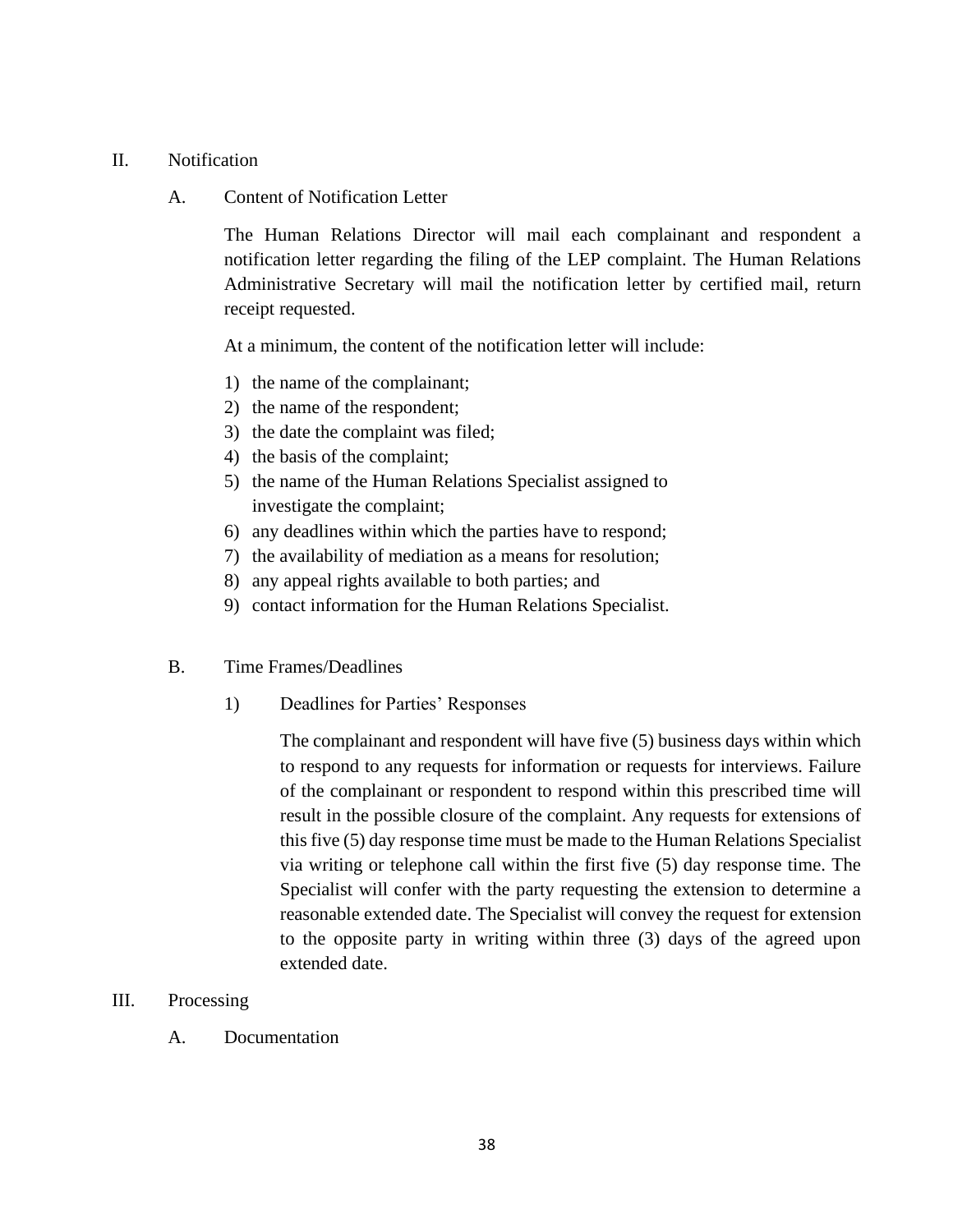The Human Relations Department will seek to gather documentation pertaining to the complaint in order to identify, request, retrieve, and collect all relevant, factual evidence pertaining to the filed complaint. 16

1) Contract Agreements

The Human Relations Specialist will request a copy of the written contract or other binding agreement immediately upon receiving the written LEP complaint form from the complainant. The Specialist will examine the agreement to assess the terms and conditions of the agreement as well as other pertinent information.

2) Photographs

The Human Relations Specialist may deem it necessary to take photographs of objects or areas that are relevant over the course of the investigation. These photographs may be used by the Specialist to analyze the credibility of asserted evidence.

3) Public Information

During the discovery process, the Human Relations Specialist will retrieve copies of relevant documents that are available, as per the NCGS § 132 (the Public Records Law), the Federal Freedom of Information Act, and/or other venues of public record. Such information may include, but will not be limited to criminal and civil records, sex offender records, inspection records, police reports, and tax records. The Human Relations Specialist may obtain this information by requesting it from the respective agencies or by accessing the information on the Internet.

4) Releases/Consent Forms

The complainant or respondent may sign a waiver that will authorize the Human Relations Specialist to obtain information that is only available upon the consent of the complainant or respondent. The complainant or respondent may also sign a release or consent form that would authorize the Human Relations Specialist to access medical information that the complainant or respondent deems necessary for a thorough investigation. Such waivers, consent forms, or releases must be witnessed by a Human Relations staff member in addition to the investigating Human Relations Specialist. The complainant, witness, and authorizing party will sign and date the waiver, consent form, or release in order for it to be deemed fully executed.

B. Interviews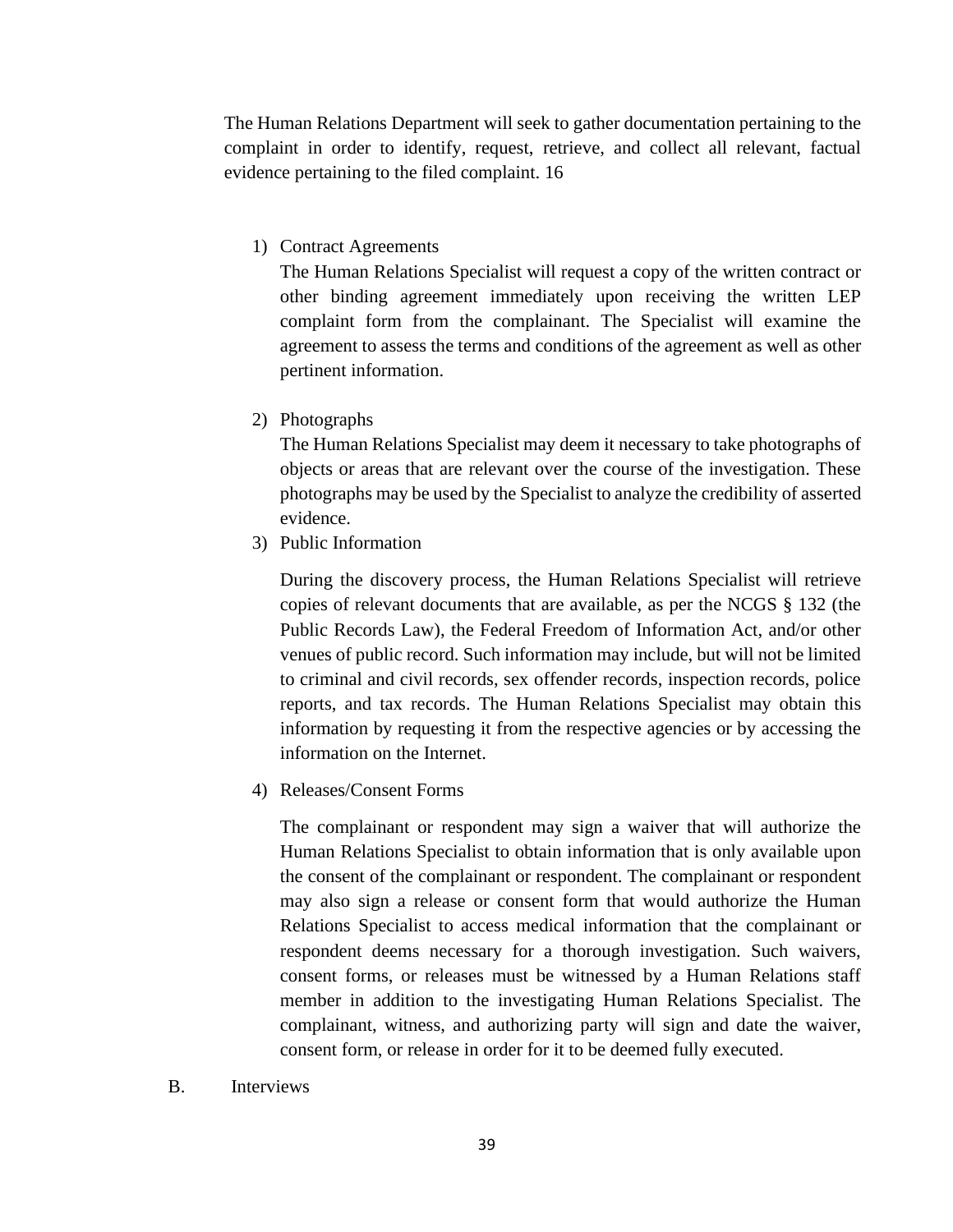The Human Relations Specialist will advise all interested parties that the investigation, including information shared and investigation questions/answers, should be treated confidentially in order to maintain the integrity and credibility of the investigation.

1) Identifying Witnesses

The Human Relations Specialist, with the assistance of the complainant and respondent, shall identify witnesses who have information relevant to the filed complaint. The Specialist will compile the list of witnesses and contact each one, via written letter or telephone, for an interview. Upon interviewing the witnesses, the Specialist will make the witnesses aware of the nature of the complaint and the names of the complainant and respondent, unless it has been communicated by the complainant or respondent that his or her safety and welfare will be at risk.

2) Witness Statements

The Human Relations Specialist will prepare a list of witness questions. The Human Relations Specialist will confer with the Human Relations Director to ensure that the questions will be unbiased and will not lead the witness in his or her answers to the questions. The Human Relations Specialist will advise the witness that the questions and answers are confidential and should not be shared with anyone during the course of the investigation. The complainant and respondent are not privy to knowing the exact questions and answers posed to the witnesses. Documented responses from each witness will be treated as confidential information.

- C. Investigation Timeline
	- 1) 45-Day Turnaround

The Human Relations Specialist will advise the complainant and respondent that he will make every reasonable effort to ensure that the housing complaint investigation is completed and closed within 45 (forty-five) business days from the original complaint filing date.

2) Exception to the 45-Day Turnaround

In the event that the investigation takes longer than 45 (forty-five) business days, the Specialist will advise the complainant and respondent as to the reasons for the delay and the approximate date it will be completed. If the complainant or respondent objects to the extended deadline, he or she must notify the Human Relations Director in writing within five (5) business days after receiving the notice from the Human Relations Specialist.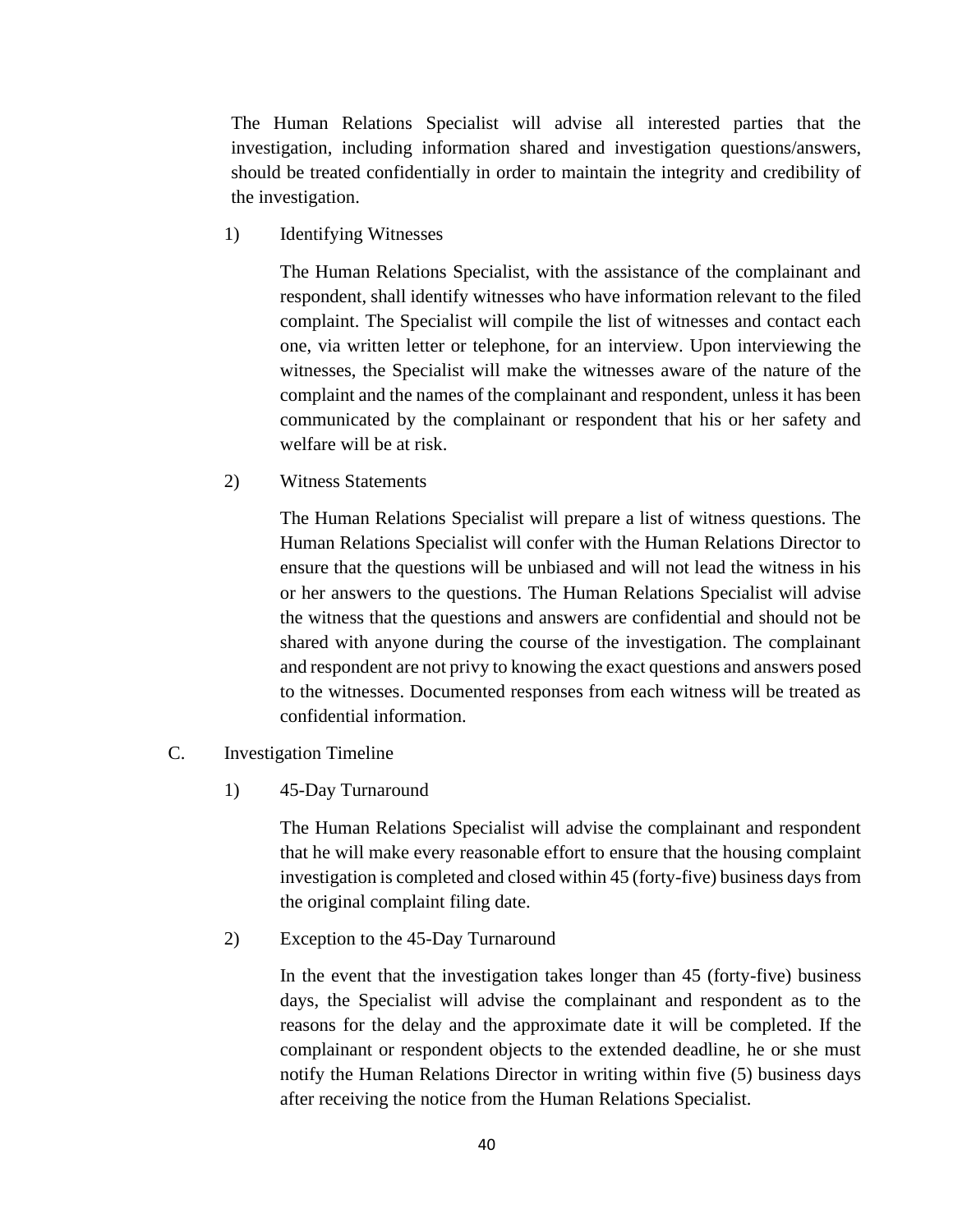- IV. Final Determination and Case Closure
	- A. Findings of Fact

The Human Relations Specialist will prepare a final report in which he analyzes the unbiased findings of fact as they pertain to the housing complaint. The report will include the complaint form, discovery items, witness statements, and other relevant documentation. This report will be submitted to the Human Relations Director for final review and determination.

B. Mediation Agreements

The Conciliation Agreement (see attached Mediation Agreement template) will set forth the terms and conditions of the actual mediation sessions. Both parties will sign and date the Mediation Agreement. Afterwards, the Specialist and the Human Relations Director will sign and date the Mediation Agreement. A copy of the fullyexecuted Mediation Agreement will be shared with the complainant and respondent. The Specialist will also retain a copy for the Commission's files. Once all interested parties have signed the Mediation Agreement, it will be deemed fully executed and the case file will be closed.

C. Recommendation from the Director

At the conclusion of the Final Report, the Human Relations Specialist will recommend to the Human Relations Director an unbiased, neutral investigative assessment based on the facts collected during the investigation. The Human Relations Director will independently assess the evidence and facts reported in the final report. The Director will advise the Specialist if there are areas in the investigation that need further examination or analysis. The Director will also consider the credibility and objectivity of the evidence gathered and witnesses interviewed in making the final determination. The final determination will be based on the Winston-Salem City Code and other relevant laws and ordinances.

D. Final Determination Notification from the Director

The final determination and the basis of the determination will be articulated in a determination letter from the Director to the complainant and respondent. The notification letter will also include any appeal rights available to the parties. The Director's determination letter will represent the final decision on behalf of the Human Relations Department.

E. Case Closure Form

Upon the acceptance of the final investigation report by the Director and the Director's letter of determination to the parties, the case will be deemed closed by the Human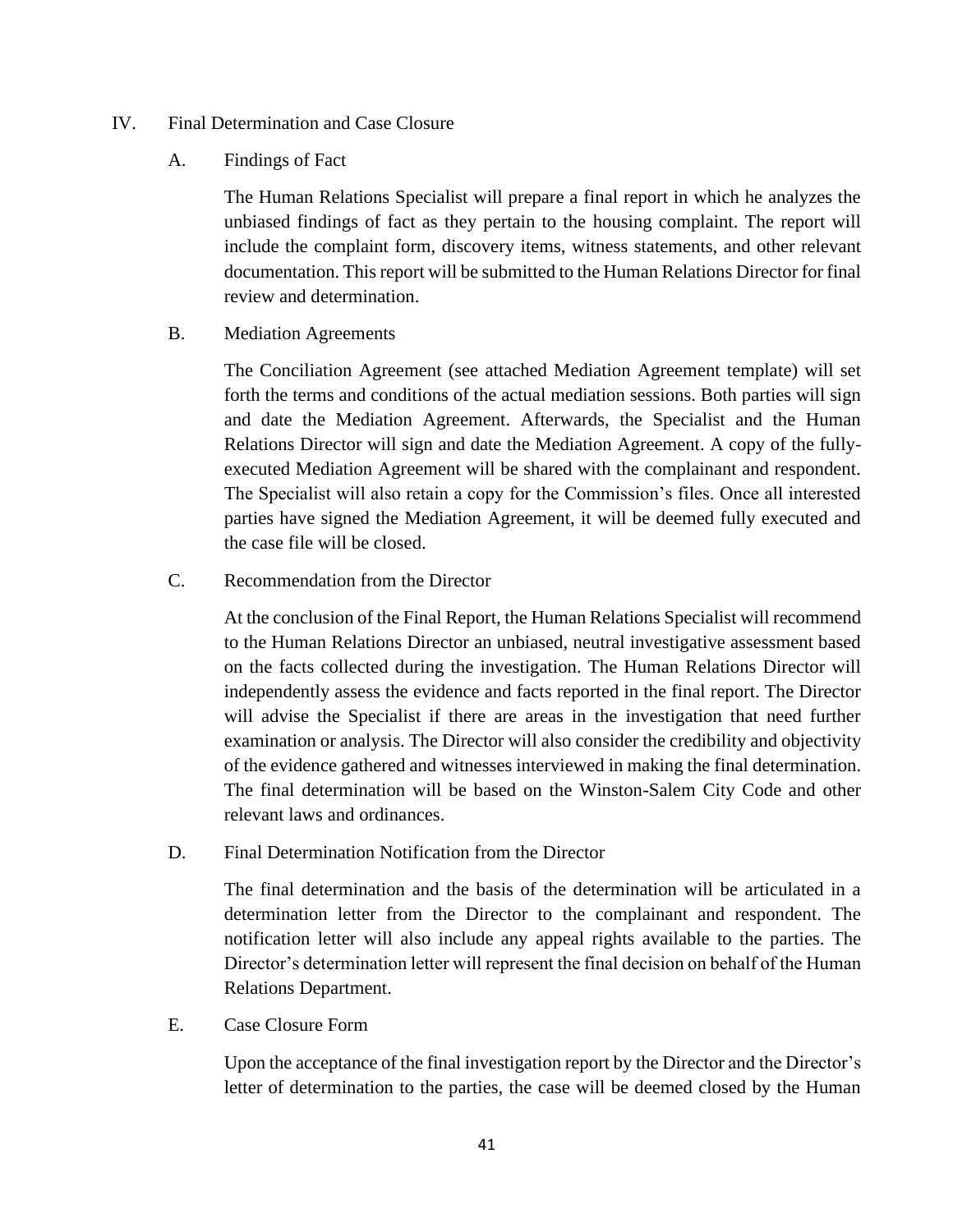Relations Commission. The Human Relations Specialist will complete a case closure form that will become a part of the housing complaint file. The form will indicate the basis of the complaint, how the complaint was resolved, and the dates that notification letters were mailed. The form will be signed and dated by the Specialist and the Director.

- V. Levels of Appeal
	- A. City Manager's Office

If the complainant or respondent wishes to appeal the final decision made by the Human Relations Director, he or she may file such an appeal with the City Manager. If the complainant or respondent wishes to appeal the final decision of the City Manager, he or she may consult with a private attorney for further review and/or investigation.

# *This policy shall be reviewed and updated as needed by the City Manager and City Attorney.*

# **APPENDIX G**

# **Winston-Salem Transit Authority (WSTA) SPECIFIC ITEMS**

#### **Below are the items specific to the Winston-Salem Transit Authority**

# **WSTA PUBLIC INVOLVEMENT PROCESS**

The main objectives are to:

- 1. Comply with the public involvement and environmental justice requirements of the Federal and State regulations, and provide specific opportunities for local citizens and citizen-based organizations to discuss their views and provide input on the subject areas addressed in plans, projects or policies of Winston-Salem Transit Authority;
- 2. Inform and educate citizens and other interested parties about ongoing Winston-Salem Transit Authority planning activities, and their potential role in those activities;
- 3. Work with other local and state organizations that have similar goals and requirements; and
- 4. Study other transit organizations that have been successful in public participation efforts.

#### **OUTREACH TOOLS**

1. Public Relations

General public relations may be defined as any action that might reach any citizen, whether or not that citizen has specific interest or knowledge regarding transportation planning. This group of techniques includes the following: announcements targeted at newspapers and radio; posters or pamphlets displayed in public places; and signs posted near future or current transportation project sites. Meetings or hearings that are held in public places and covered by the media can act as general public relations.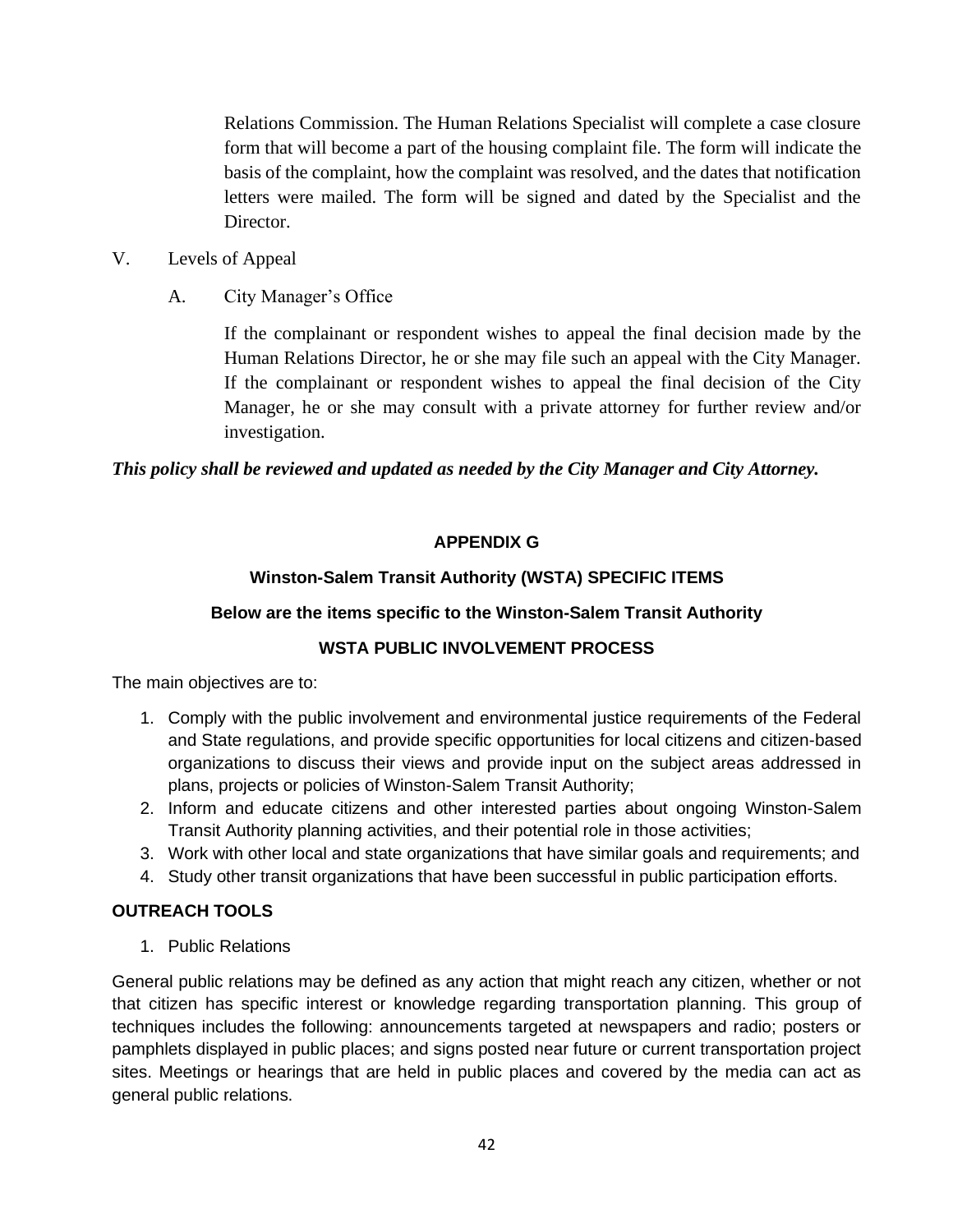These techniques are ways to keep the general public aware of the presence of the planning organization and the status of specific projects so that they may develop an interest in, and choose to become better informed or actively involved.

# 2. PUBLIC INVOLVEMENT TOOLS

There is a broad variety of ways to educate and engage the public. In general, the earlier public involvement is sought, the better. It is also a better use of citizens' free time to participate in a process that will determine the direction of a project that may take years to complete. Citizens may get frustrated when they are invited to join late in the process - when the values and goals have already been decided and the details have been finalized. The following tools are examples that will be used. The tool will be selected based upon the complexity and number of person impacted by the issue.

- a. Special Events are held to bring attention to a form of a specific activity or issue. Special events may take the form of fair or special educational lecture with civic groups or other public entities. These events are ways to expose a large number of people to a project or program. The Marketing and Community Relations Coordinator generally host such events for Winston-Salem Transit Authority.
- b. Surveys are an efficient method of gathering input from a large number of people at an early stage of the planning process. This is particularly useful when trying to understand the goals of a community before attempting to address any specific problems. As an outreach tool, surveys are an effective way to identify citizens who may want to become further involved. Surveys may be administered in person, by phone or distributed via mail, internet, or conducted at public facilities.
- c. Community Forums and Agency Meetings are held to discuss programs and activities within communities, where the public is engaged to discuss their needs in general.
- d. Public Hearings are held when a plan has been completed and public review is required before moving forward. As with all referenced tools, care must be taken to ensure that the public is made fully aware of the hearing well in advance, and that the goals and values of the plan are clearly stated. In the event of a public hearing or informational meeting, WSTA will make every effort to insure that the public especially those directly affected by any modifications and additions are notified through various medias which includes: public news and radio as well as the official Winston-Salem Transit Authority website [www.wstransit.com](http://www.wstransit.com/)

# 3. DIRECT MARKETING AND EDUCATION

Direct marketing and education is meant to reach out and provide specific information to specific parties. Marketing and education can take place through direct mass mailings, radio, press advertising, or through meetings with specific groups of people such as local clubs, homeless individuals property owners, or housing authorities. It can also be through making direct phone calls or meeting with key people who desire to participate in a given process. This is the most labor intensive and potentially most fruitful way to create a diverse and active public participation process.

# **PLAN MONITORING AND EVALUATION**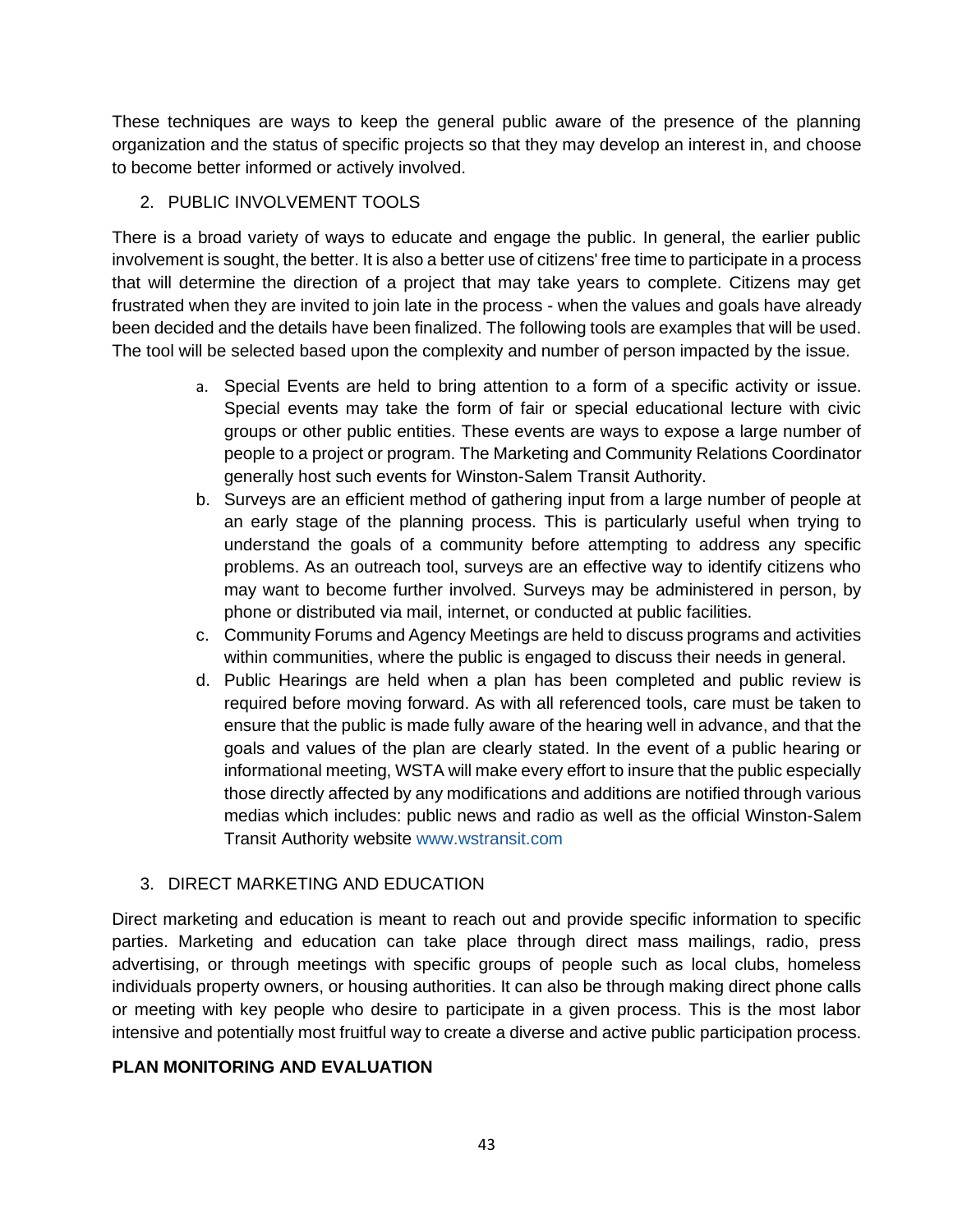The Winston-Salem Transit Authority hereby gives public notice of its policy to uphold and assure full compliance with Title VI of the Civil Rights Act of 1964 and all related acts and statutes. Title VI and related statutes prohibiting discrimination in federally assisted programs require that no person in the United States of America shall, on the grounds of race, color, or national origin, be excluded from the participation in, be denied the benefits of, or be otherwise subjected to discrimination under any program or activity receiving Federal assistance.

# **TRACKING EFFORTS AND SUCCESS**

In order to measure the success of public participation efforts, it is necessary to record the efforts through the following methods:

- a. Keeping a log of all outreach activities and events. Keeping copies of any print ads, and transcripts of any public service announcements.
- b. Preparing notes after meetings regarding the overall tone of the meeting and an ideas or observations made regarding the process
- c. Posted informational notices positioned at the Clark Campbell Transportation Center, and on social media sites, which include Facebook and Twitter outlining the changes/revisions made as a result of public meeting, or hearings.

# **PUBLIC PARTICIPATION PROCESS**

# GENERAL PURPOSE

Public participation is a necessary and integral part of transit's planning process. The public participation process will provide early and continuing involvement; clear, accurate, and timely information; full public access to citizens, public agencies, and segments of the community affected by transportation plans.

The public participation process will actively seek public input through a variety of techniques, which include media relations (newspapers, television, radio, etc.), public notices, public informational meetings, appropriate comment periods, surveys, workshops, public hearings, and input from local member governments and their appointed committees.

This document contains the Winston-Salem Transit Authority's public participation process that will be followed.

# DEFINITIONS:

- 1. A Fare Increase is defined as an increase in the basic fare structure. Fare decreases are specifically excluded.
- 2. Major Service Reductions are defined as decreases in service that represent a net loss of (15%) of total service miles or hours.
- 3. Route Modifications are defined as a change in any fixed-route transit service that exceeds (15%) of the total inbound and outbound trip mileage of a route

IMPLEMENTING PROCEDURES: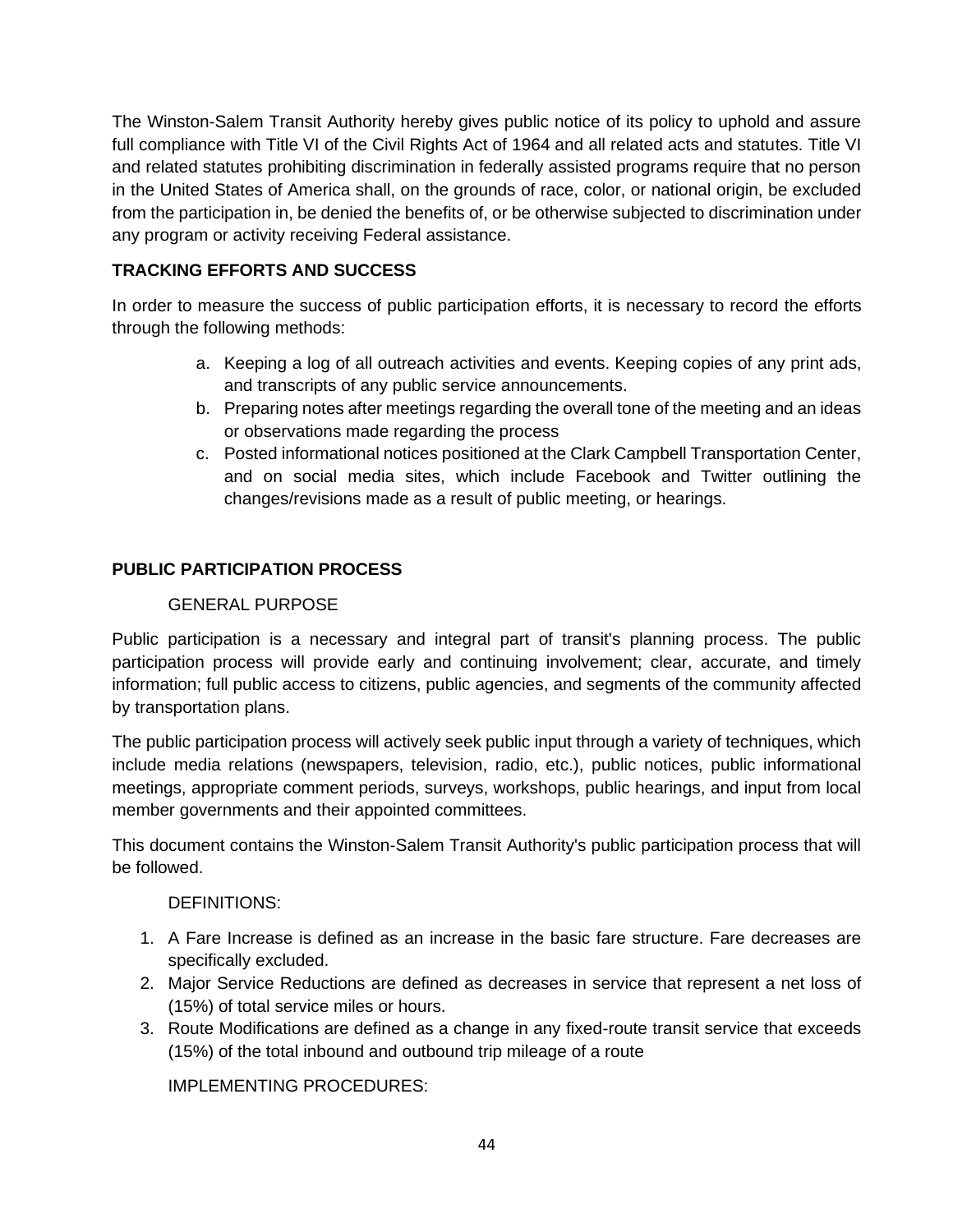# Calculation of Service Miles/Hours Reductions

In determining whether this procedure applies to a specific service reduction, the Winston-Salem Transit Authority shall calculate and compare the total current service miles or hours to the proposed estimated total service miles or hours to be provided after reduced service would be implemented.

# FARE INCREASE

The Winston-Salem Transit Authority shall receive public comment on any proposed fare increase prior to implementation. Any increase in fares shall be approved by the Board of Directors and then presented to the Winston-Salem City Council for final approval. If the fare increase is approved, WSTA will then begin the process of conducting public meetings and soliciting public comments regarding the proposed fare increase.

# SERVICE REDUCTIONS

A major service reduction shall be any reduction in service miles or hours exceeding (15%) of the total service miles or hours provided. Any major service reduction shall be approved by the Board of Directors, and then presented to the Winston-Salem City Council for final approval. If the service reductions are approved, WSTA will began the process of conducting public meetings and soliciting public comments regarding the proposed service reductions.

# ROUTE MODIFICATIONS

A route modification shall be a change in any fixed-route transit service that exceeds fifteen (15%) of the total inbound and outbound trip mileage of a route.

Route and/or schedule modifications occur primarily for several reasons:

- Public Complaints
- Employee/operator complaints
- On-time performance
- Overcrowding on the bus

Route modifications are reviewed by 's Route and Schedule Committee which is comprised of the Fixed-Route Manager, Operations Director, Maintenance Manager, Safety Director, Mobility Management Director, Bus Operator, Marketing Director, and General Manager, Operations Manager, ADA Coordinator, Compliance Officer and Transportation Transit Planner. If the Route and Schedule Committee decides to move forward with the route modifications, the recommendations are presented to the Board of Directors for approval.

After approval from the Board of Directors, will then began the process of conducting public meetings and soliciting public comments regarding the proposed route modifications.

# NOTICE

A public hearing for fare increases, and major service reductions shall be advertised in a daily publication of general circulation at least (30) days prior to conducting such hearing and shall be held at a location that is accessible to all interested persons including those with disabilities and easily accessed by public transportation. In addition, the use of "riders' alerts" and notices will be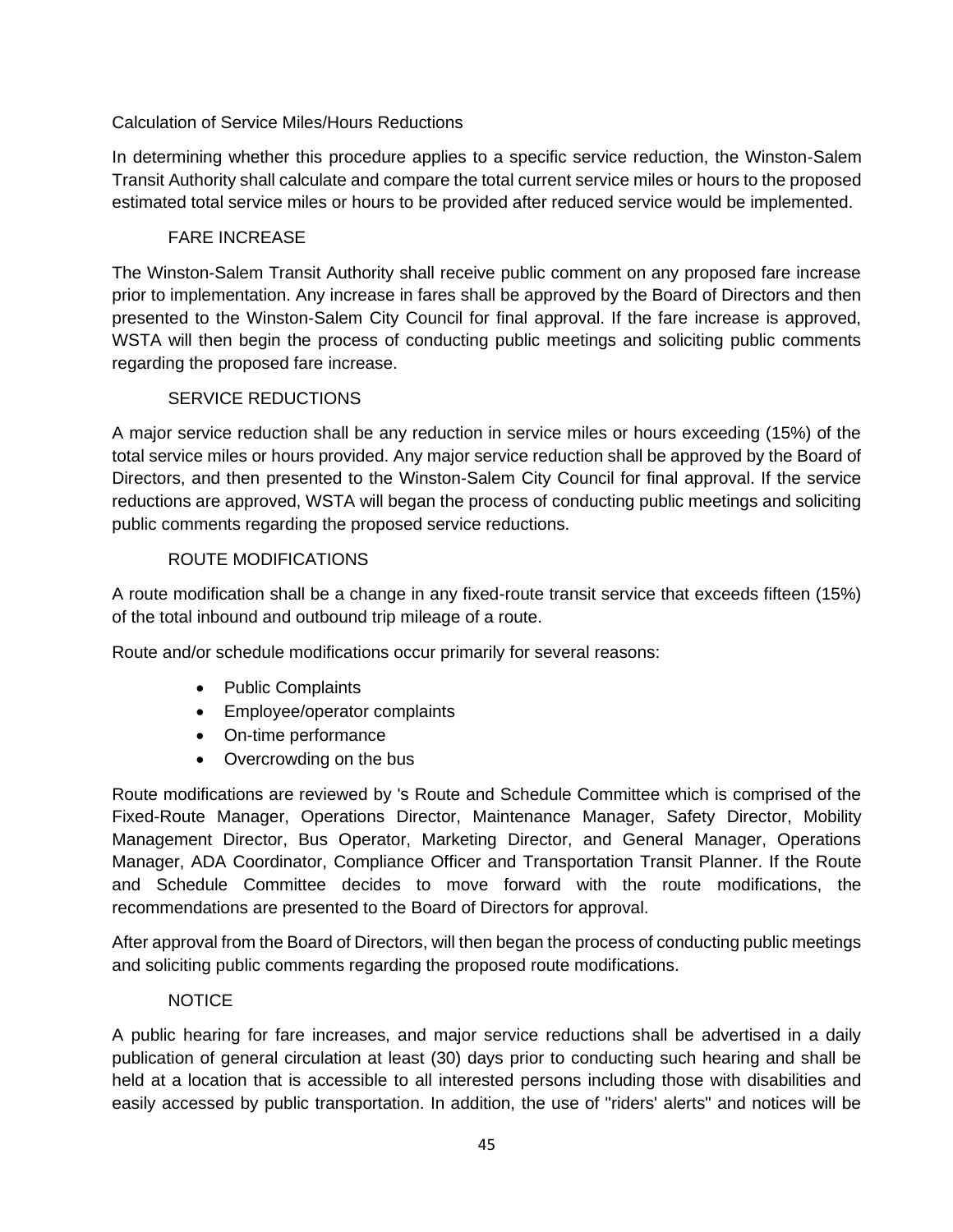posted on board fixed-route and para-transit buses when and where, as appropriate, at least (30) days in advance of the scheduled public meeting date.

An explanation of the content, along with date, time, and the location of the meetings will be published along with instructions for submitting comments; contact information for questions or additional information; the due date for comments; and a note regarding where to find additional information on the website (www.wstransit.com ).

The public hearing notice will be published in the legal section of at least one major newspaper, with one display ad per major newspaper, to include publications serving minority communities. Notices will also be provided to neighborhood associations, and announcements will be made on local radio stations. Such notices will also be included on the WSTA website (www.wstransit.com). When proposed changes related to routes and scheduling on the fixed-route system, comment cards will also be available at the Clark Campbell Transportation Center.

# PLANS, MAPS, OR PROGRAMS

The WSTA staff will make efforts to include maps, photos, or renderings or other visualization tools to aid in understanding the proposed changes. When transit plans, maps, or programs are proposed, copies of the existing document and proposed changes will be made available at least (30) days in advance of the scheduled public hearing date at the administrative office, Clark Campbell Transportation Center, as well as on the WSTA website (www.wstransit.com ).

# OUTREACH EFFORTS

In addition to receiving public comments from and educating, those already interested and involved, WSTA will provide outreach to the community. Innovative and creative strategies will be implemented by the Marketing Director to reasonably assess the general public sentiment, as well as to solicit helpful public input and educate those individuals unaware of the services provided by the Winston-Salem Transit Authority. Examples of outreach efforts would be interaction with neighborhood associations, schools, social service agencies, and presentations to community civic groups.

# PUBLIC MEETINGS

The Winston-Salem Transit Authority will make efforts to ensure that scheduling and location are accessible to the public (this includes a location near public transit, a time when transit is operating, as well as an accessible buildings and rooms for individuals with disabilities).

Public information meetings will be held at various areas locations to inform the public of the planning process and to solicit ideas, input and feedback. At least one should be in the evening or on a weekend to allow those with traditional work schedules to attend, and at least one should be during the traditional work day to allow those who work in the evenings or on weekends to attend. The intent of holding public informational meetings at diverse locations is to solicit a broad range of public comments.

Special services should be available when practical, and subject to availability of services and resources. These special services include translation for non-English speakers, materials for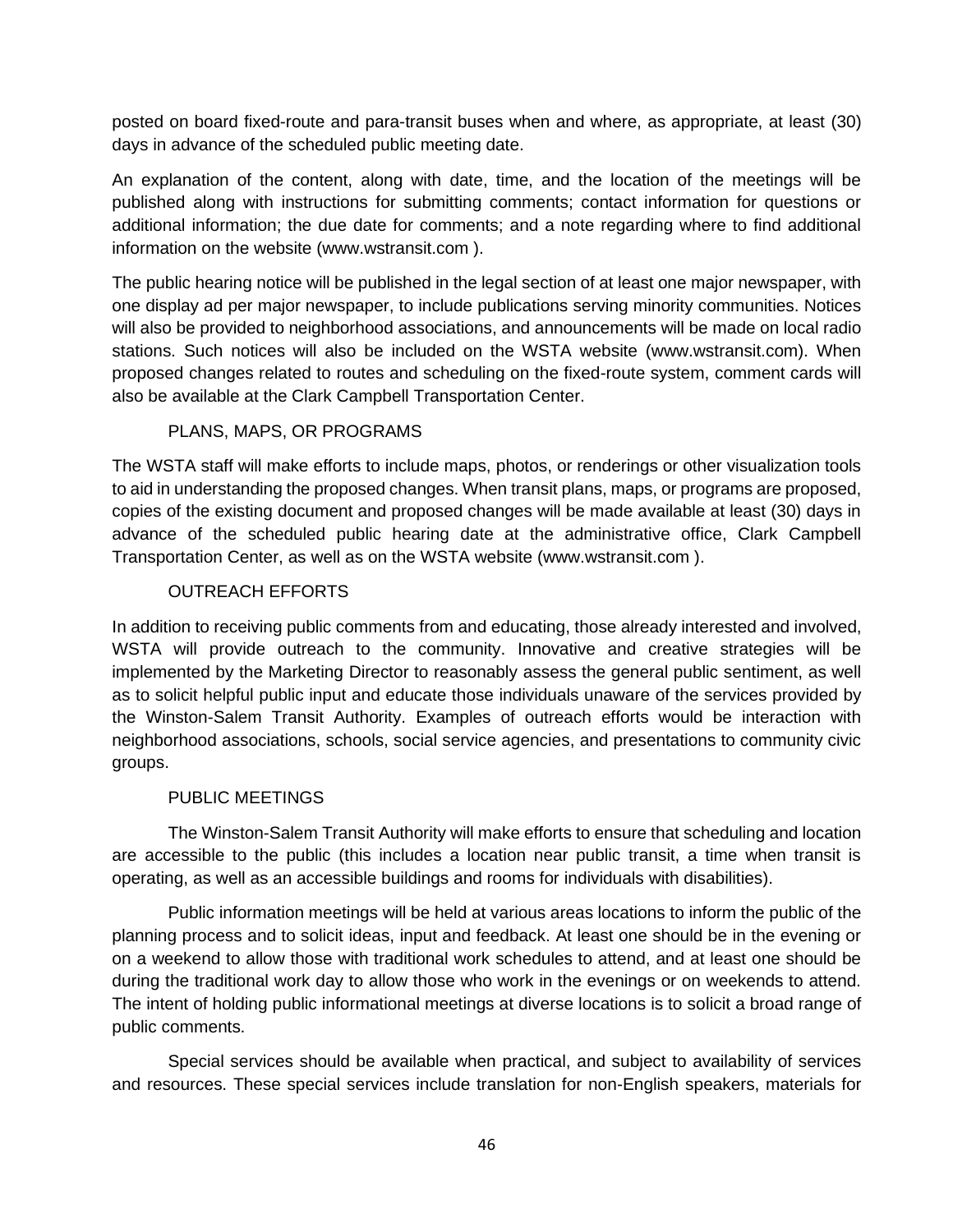the visually impaired, and services for the deaf and hard of hearing. The availability of these services should be mentioned in public notices.

# **SURVEYS**

WSTA views surveys as an effective form of measuring its' programs and services. WSTA conducts periodic route surveys on the fixed-route system. Passengers are encouraged to provide comments about the system.

# OPPORTUNITIES FOR PARTICIPATION

The Winston-Salem Transit Authority will take a proactive approach to provide the opportunity for the public to be involved early with a continuing involvement in all phases of the planning process. Prior to the beginning of the public participation process, a list of names and addresses of citizens and organizations will be developed that will be contacted on a continued basis to serve as a base of interested citizens for input and comment.

# DOCUMENTATION OF PUBLIC COMMENT AND RESPONSE

The Winston-Salem Transit Authority shall document comments received during the course of the public input process. WSTA will also document how it responded to public comments.

Comments Received: Documentation of comments may be accomplished in a manner appropriate to the project and the nature of the comments. Documentation may consist of meeting minutes, a file of letters, transcripts, power point presentations, or a special memo that summarizes the comments. A written summary of comments and responses shall be prepared to provide the feedback to the public. A recording and prepared transcript of the major points of public hearings be presented to the Board of Directors and/or City Council.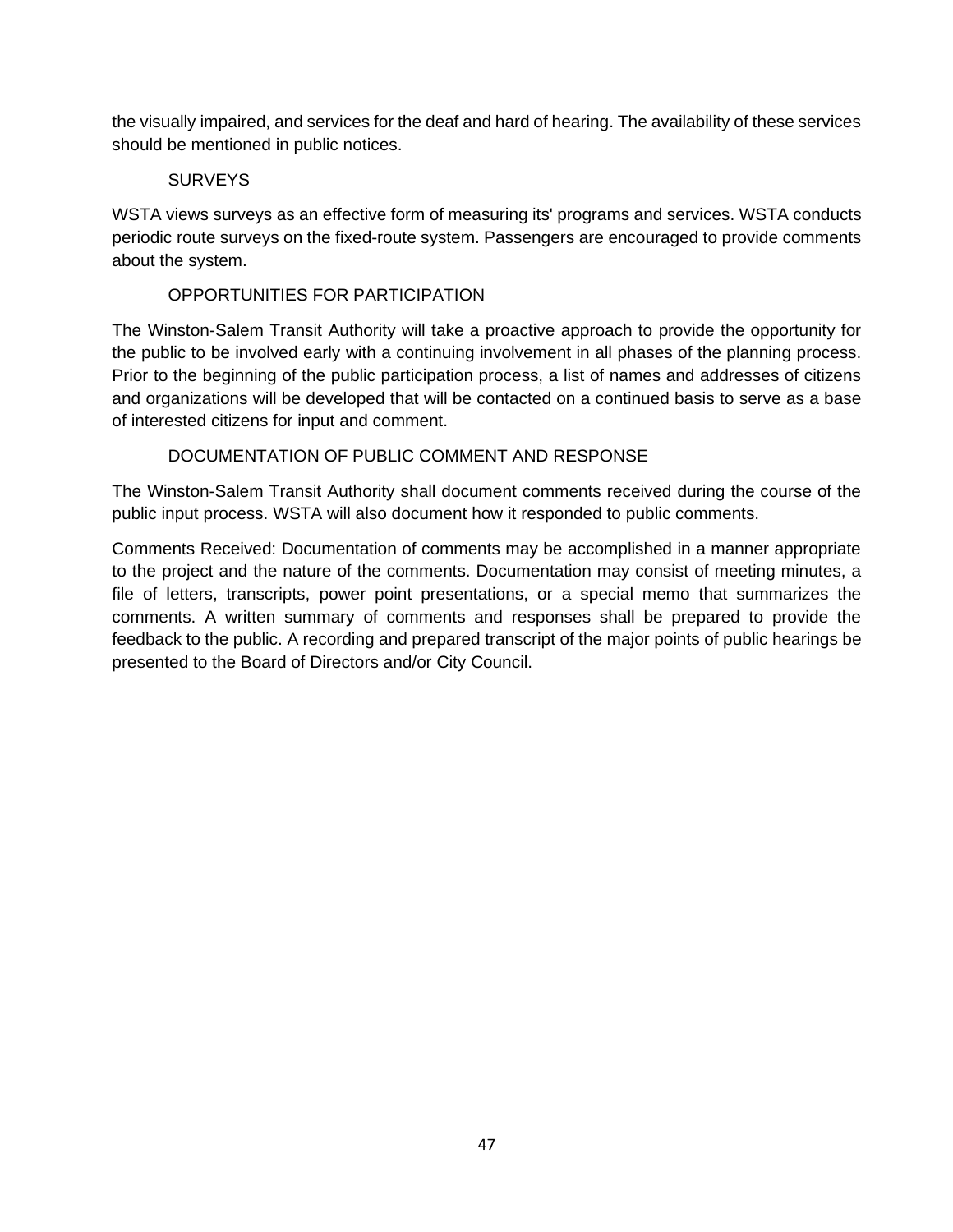# **APPENDIX H - PUBLIC OUTREACH EFFORTS**

The Following Outreach activities are examples from those held between January 2017 and December 2019.

#### **WSTA Outreach Activities 2017/2018/2019**

# **2017**

JANUARY 16th – WS Chronicle MLK Breakfast

FEBRUARY 20th Public Meeting (TA fares)

MARCH 14th – Carter High School/Transition Fair 27-29th Public Meetings (TA fares)

April 3-5th & 10, 11, 17 and 24th -Public Meeting (TA fares) 13th - CATS Group (follow-up) Meeting 22nd – Earth Day Celebration

MAY 1st – Carter High Presentation 12th - Barrier Awareness Day 16th – Mt. Tabor Transition Fair 20th- Salvation Army Ken Carlson Club Community Day 24-26th – TFIF Conference in Raleigh, NC

**JUNE** 3rd -TFIF Bowling Tournament 10th -Salvation Army International Club Community Day 17th – WS Juneteenth Celebration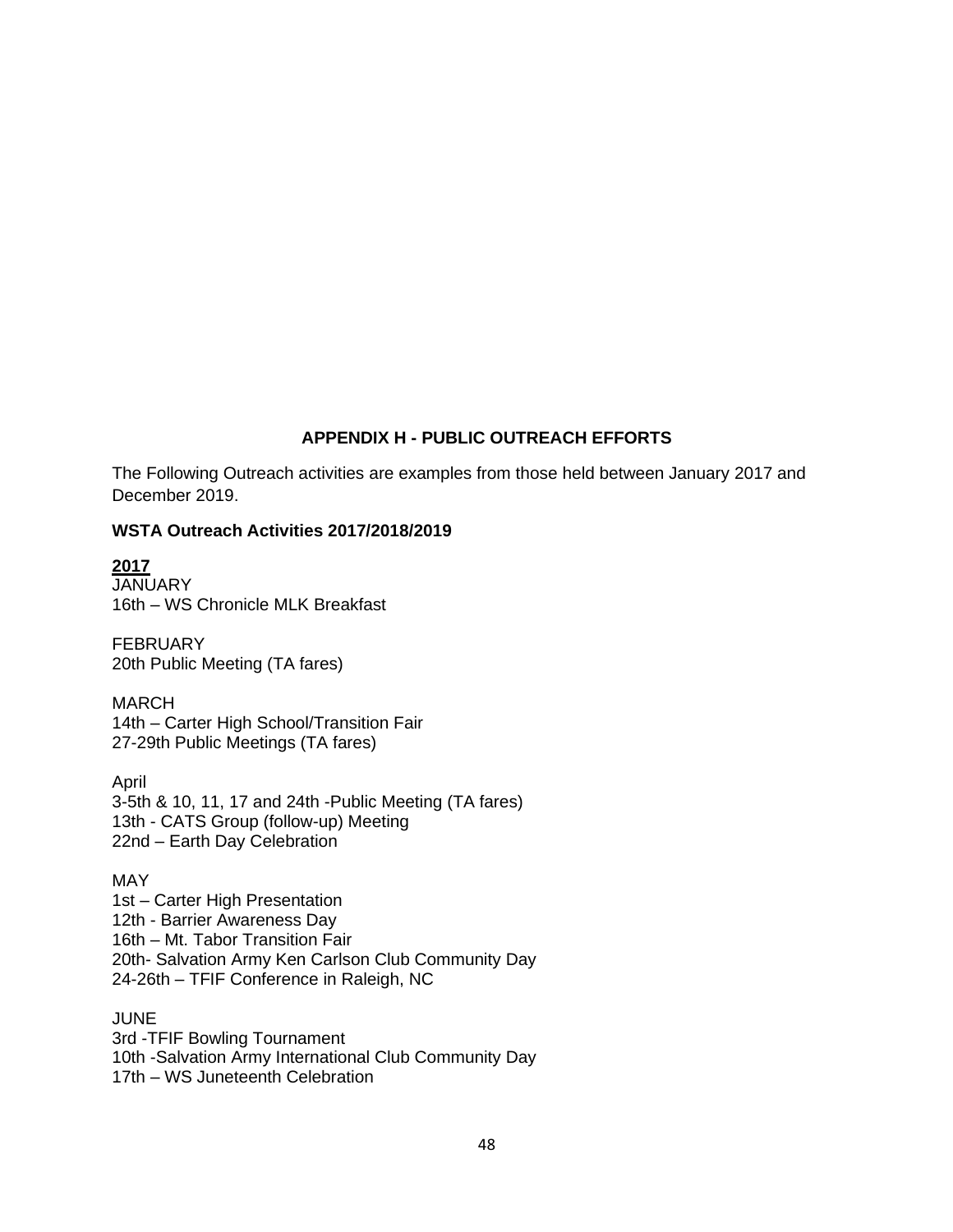JULY 14th – Accessible Festival

AUGUST 9th - Fare Meeting w/ DTHP 15th - Fare Meeting w/ IFB 16th - Fare Meeting w/Senior Services & DSS 22nd - Fare Meeting w/ Monarch

**SEPTEMBER** 16th- Hispanic Fiesta 27th – Forsyth in Motion Meeting

**OCTOBER** 3rd – Public Meeting (TA fare) 13th – Mayor's Council Luncheon

**NOVEMBER** 14th – Mayor's Council Meeting 14th – Presentation @Glenn High School 28th – In Community Bus Training for North Forsyth High School Students

# **2018**

JANUARY 11th – Community Meeting@ Cook Elementary 15th – WS Chronicle MLK Breakfast

FEBRUARY 13th - Mayor's Council Meeting

MARCH 13th – Reading Day @Griffith Elementary 15th – Project Reentry Resource Fair

APRIL 13th – Carter High School Transition Fair 26th – Dancing w/ the Stars (Bethesda Center)

MAY

10th - Presentation @ Carter High School

11th – Barrier Awareness Day

17th – Volunteer Luncheon@ Griffith Elementary

17-18th – TFIF Summit

28th – City of WS Walk & Roll

JUNE

21st - WS Juneteenth Celebration 30th – Legal Aid Resource Fair – A Healthy Journey to Address Poverty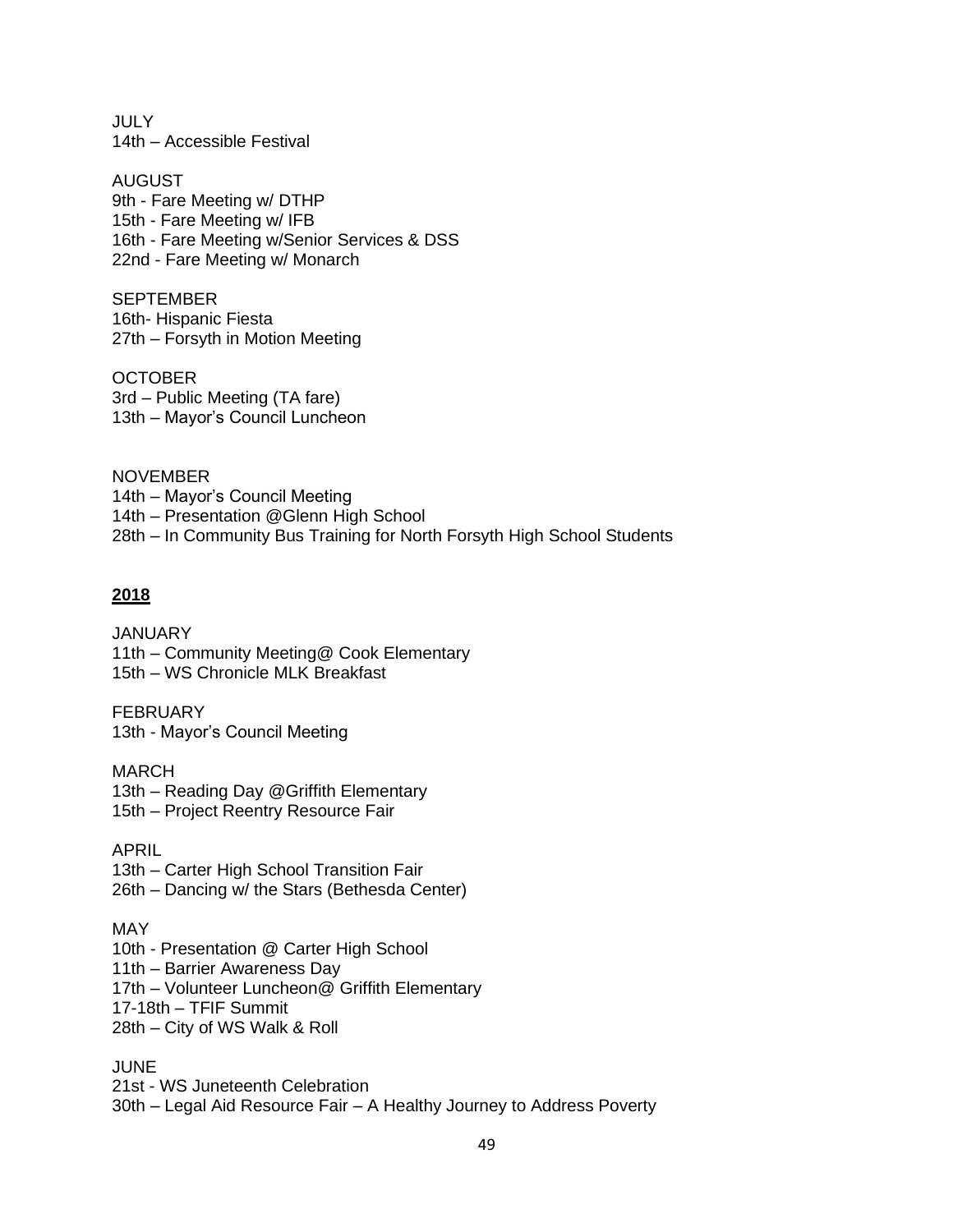**JULY** 

10th -12th – Try Transit Trips with the WS Recreation Department Summer Programs 13th – Accessible Festival Event

#### AUGUST

11th - Crusade for Christ Coalition Community Block Party 15th – Presentation w/DSS Social Work Prog. Mgrs.

15th – United Health Care Centers Proclamation Day Breakfast

# **SEPTEMBER**

15th- Hispanic Fiesta 15th – TFIF Bowling Tournament

# **OCTOBER**

2nd- NCDOT Public Mitigation Meeting 8th- Public Meeting (Mitigation Routes) 9th- NCDOT Public Mitigation Meeting & Public Meeting (Mitigation Routes) 10th – Public Meeting (Mitigation Routes) 12th – Public Meeting (Mitigation Routes) 15th – Public Meeting (Mitigation Routes) 16th – BIC Presentation & NCDOT Public Mitigation Meeting 17th – Public Meeting (Mitigation Routes) 19th – Public Meeting (Mitigation Routes) 22nd - Public Meeting (Mitigation Routes) 23rd – ADA Meeting @ City Hall/Human Relations Dept. PART/WSTA/NCDOT Transportation Fair @ Novant Hospital Public Meeting (Mitigation Routes)

# DECEMBER

5th – Meeting w/ Dialysis Social Workers

# **2019**

JANUARY 16th – Human Right's Meeting

FEBRUARY

1-28th-North Carolina Transportation Museum- Safe Bus 4th – Stakeholders Advisory Committee Meeting @ Goodwill 12th – Mayor's Council Meeting 22nd – Lowrance Middle School Career Day Program @Atkins High School

# MARCH

12th – The Project Reentry Summit 21st - Carter High School Transition Fair 26-28th – PASS Training in GSO 30th – Field of Dreams/Enrichment Center

APRIL 13th – Earth Day Event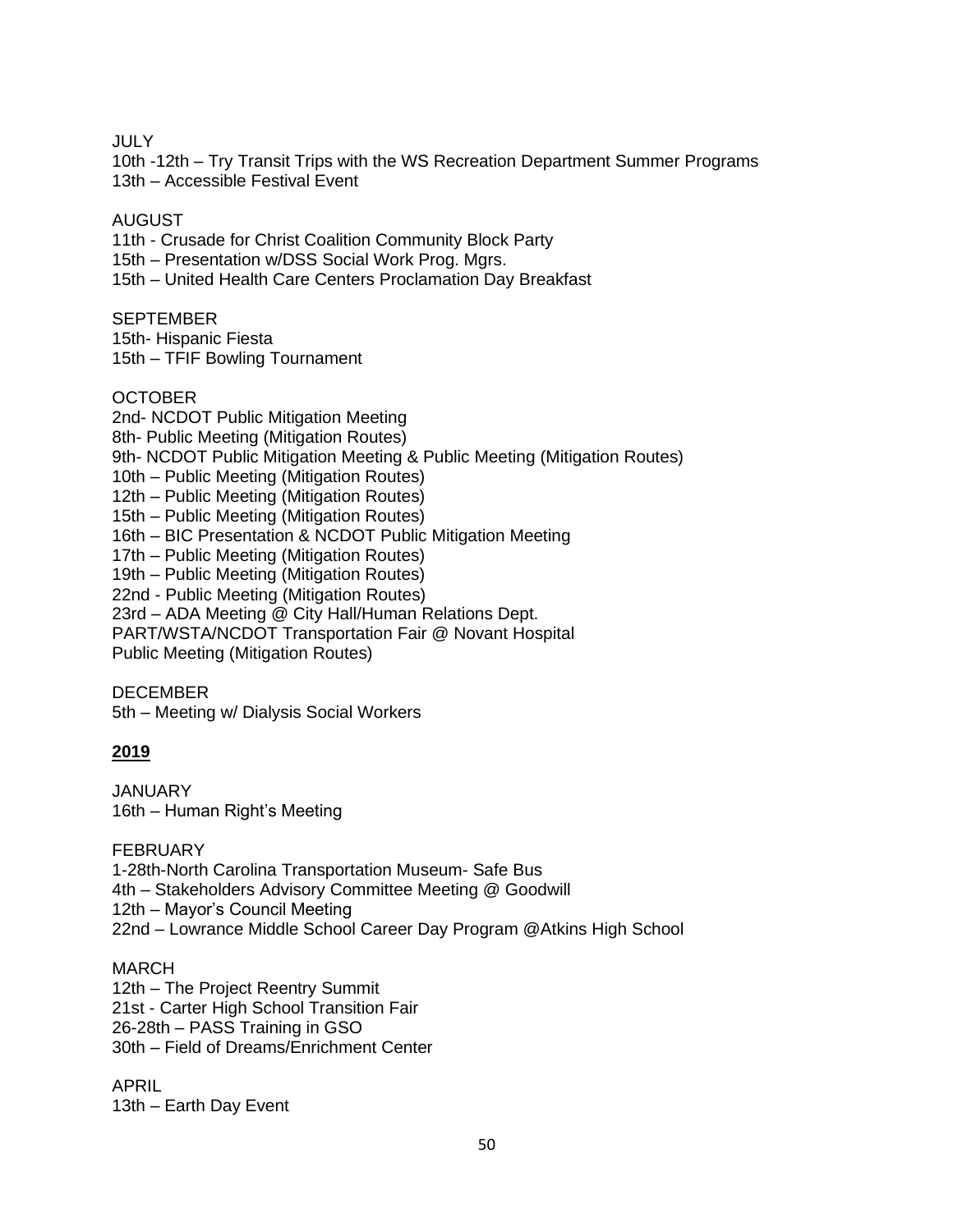16th – ADA Forum w/ City of WS 23rd – TFIF@ Salvation Army Community Day 30th – FTCC Presentation to HS/Gerontology Prog.

MAY 3rd – Barrier Awareness Day Event 8th – Social Services Day/LWS 27th - City of WS Walk & Roll

**JUNE** 5th – Trust Talk @ Enrichment Center 12th – Community Focus 22nd – WS Juneteenth Celebration

JULY 12th – Accessible Festival Event 17th – IFB Quarterly Meeting 23rd- Presentation @Shepard Center/Kernersville

AUGUST 6th – TRAC Meeting 8th – ALT Lunch @Camel City 10th – United Health Center Community Day

SEPTEMBER 7th – Union Station Ribbon Cutting 14th - Access Old Salem 14th – TFIF Bowling Tournament 24th – Salvation Army Luncheon

**OCTOBER** 2nd – ALT Lunch @WFU Innovation Qtr. 10th – WS Chronicle Gospelfest 18th – Mayor's Council Lunch Banquet 29th –Community Job Fair @ the TC

DECEMBER 4th – ALT Luncheon @Camel City

# **MPO Outreach Activities 2017/2018/2019**

Participated on development and planning efforts for Peters Creek Parkway Corridor; including attendance at public meetings to discuss transportation related impacts/plans (11/15/2018, 1/29/2019, 3/26/2019)